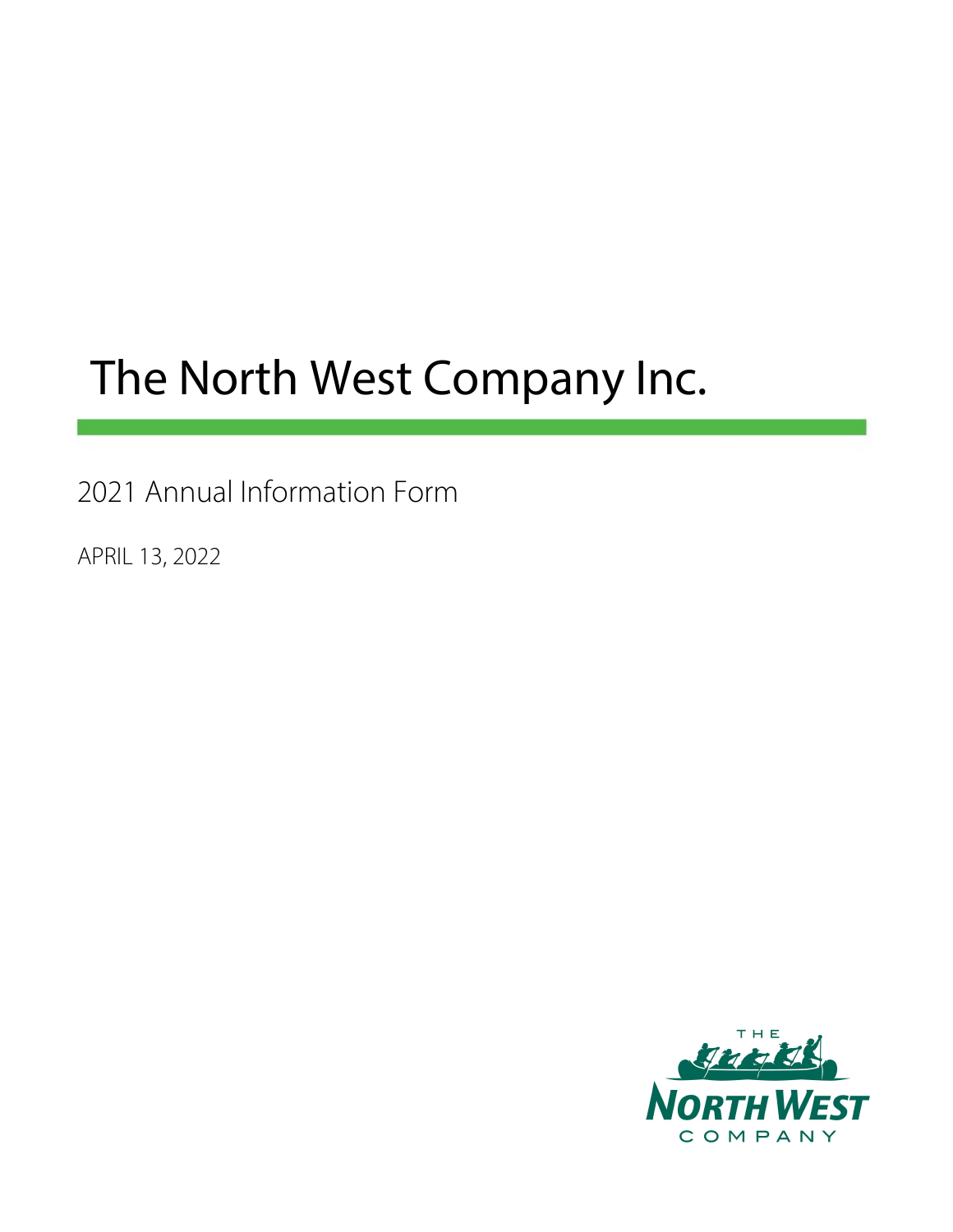# **Annual Information Form**

Unless otherwise indicated, all information provided in this Annual Information Form ("AIF") is as at January 31, 2022.

## **TABLE OF CONTENTS**

|                                                           | 3  |  |  |  |
|-----------------------------------------------------------|----|--|--|--|
|                                                           |    |  |  |  |
|                                                           | 5  |  |  |  |
|                                                           | 5  |  |  |  |
|                                                           | 6  |  |  |  |
|                                                           |    |  |  |  |
| General Development of the Business - Three Year History  | 8  |  |  |  |
|                                                           | 8  |  |  |  |
|                                                           | 9  |  |  |  |
|                                                           | 10 |  |  |  |
|                                                           | 12 |  |  |  |
|                                                           | 13 |  |  |  |
|                                                           | 14 |  |  |  |
|                                                           | 15 |  |  |  |
|                                                           | 15 |  |  |  |
|                                                           | 15 |  |  |  |
|                                                           | 15 |  |  |  |
|                                                           | 16 |  |  |  |
|                                                           | 17 |  |  |  |
|                                                           | 17 |  |  |  |
|                                                           | 17 |  |  |  |
|                                                           | 17 |  |  |  |
|                                                           | 18 |  |  |  |
|                                                           | 18 |  |  |  |
|                                                           | 18 |  |  |  |
|                                                           | 18 |  |  |  |
| Corporate Social Responsibility & Sustainable Development | 27 |  |  |  |
|                                                           |    |  |  |  |
|                                                           |    |  |  |  |
|                                                           | 31 |  |  |  |
|                                                           |    |  |  |  |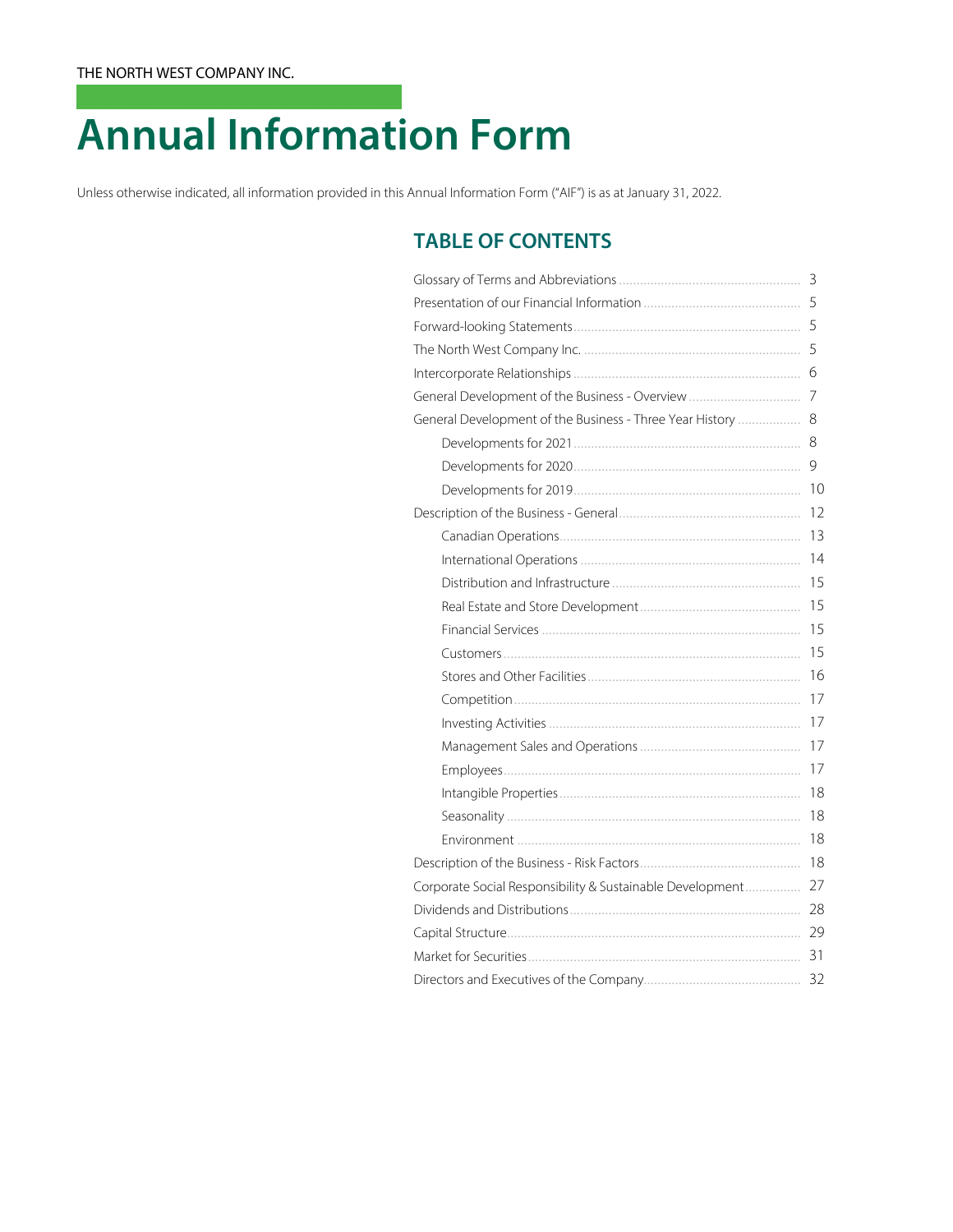# **Annual Information Form**

Unless otherwise indicated, all information provided in this Annual Information Form ("AIF") is as at January 31, 2022.

## **TABLE OF CONTENTS (continued)**

|                                                            | 38 |
|------------------------------------------------------------|----|
|                                                            | 40 |
|                                                            | 40 |
|                                                            | 40 |
| Interest of Management and Others in Material Transactions | 40 |
|                                                            | 40 |
|                                                            | 40 |
|                                                            | 40 |
|                                                            |    |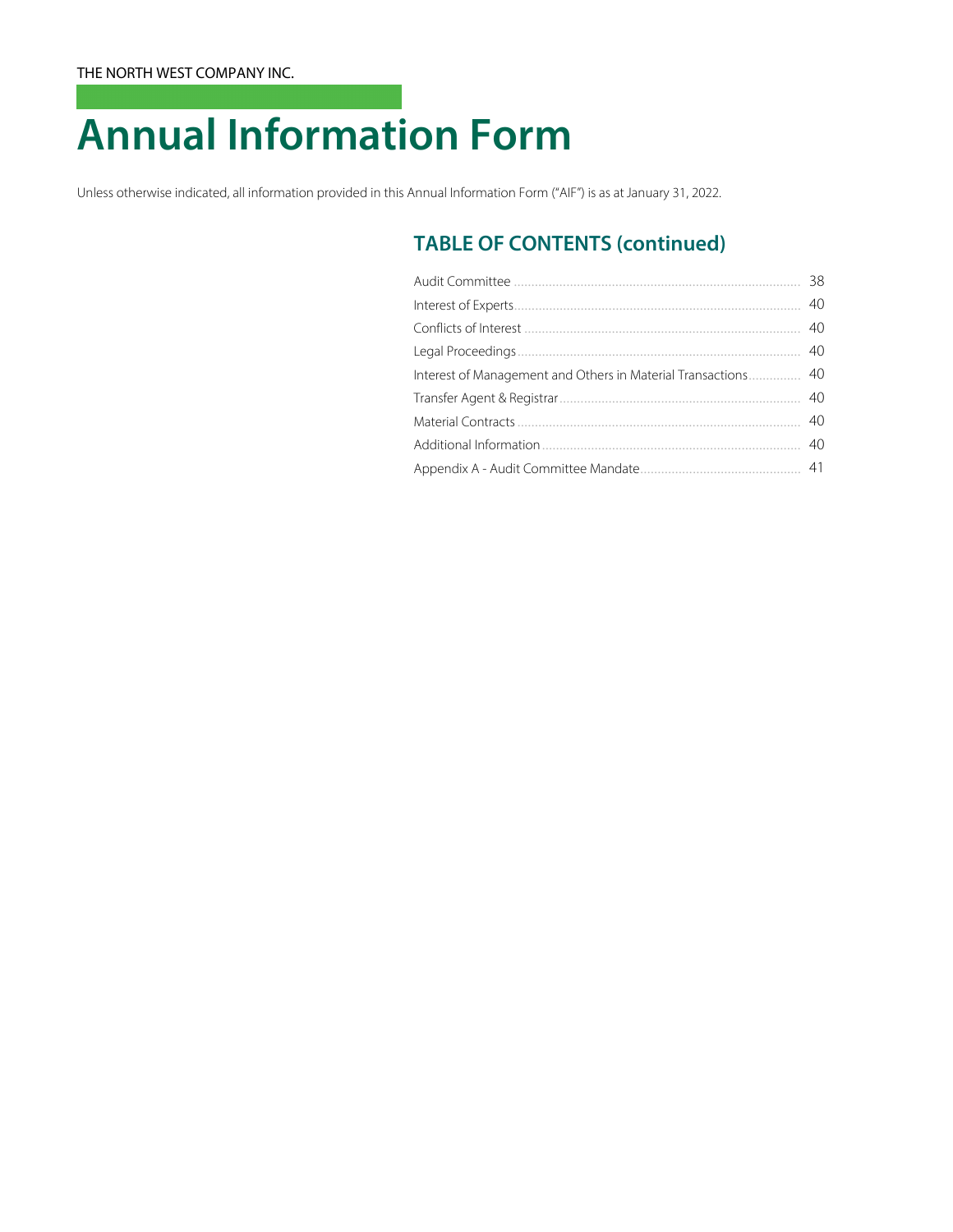## **Glossary of Terms and Abbreviations**

The following terms and abbreviations in this Annual Information Form have the meanings set forth below:

**AC** means the Alaska Commercial Company banner;

**AIF** means the Annual Information Form;

**ATM** means Automated Teller Machine;

**Basic Earnings per Share** or **Basic EPS** are calculated by dividing the net earnings attributable to the shareholders of The North West Company Inc. by the weighted-average number of common shares outstanding during the period;

**Basis Point** means unit of measure that is equal to 1/100<sup>th</sup> of one percent;

**Board or Board of Directors** means the Board of Directors of The North West Company Inc.;

**B-to-B** means business to business sales

**B-to-C** means business to consumer sales

**BVI** means British Virgin Islands;

**CBCA** means the Canada Business Corporations Act;

**Canadian Operations** means the Company's retail stores offering food and everyday consumer goods and services to rural and developing small population communities in northern Canada. It also includes the Company's wholesale, logistics and distribution operations in Canada;

**CUL** means the Cost-U-Less banner;

**Company** and **North West**, **we**, **us** and **our** refers to The North West Company Inc. and/or its subsidiaries;

Debt Covenants means restrictions written into banking facilities, senior notes and loan agreements that prohibit the Company from taking certain actions that may negatively impact the interest of its lenders;

**Diluted Earnings per Share** or **Diluted EPS** is determined by dividing net earnings by the weighted-average number of common shares outstanding after adjusting for the effects of all potentially dilutive shares, which comprise shares issued under the Share Option Plan, Performance Share Unit Plan and Director Deferred Share Unit Plan;

**Earnings Before Interest, Income Taxes, Depreciation and Amortization** or **EBITDA** means net earnings before interest, income taxes, depreciation and amortization. It provides an indication of the Company's performance before allocating the cost of interest, income tax and capital investments. See Non-GAAP Financial Measures section of the Company's 2021 Annual Report for additional information;

**Earnings From Operations** or **EBIT** means net earnings before interest and income taxes. It provides an indication of the Company's performance prior to interest expense and income taxes;

Fair Value is the amount of consideration that would be agreed upon in an arm's length transaction between knowledgeable, willing parties who are under no compulsion to act;

**Gross Profit** means sales less cost of goods sold and inventory shrinkage;

**Gross Profit Rate** means gross profit divided by sales;

**GTSL** means Giant Tiger Stores Limited;

**Hedge** is a risk management technique used to manage interest rates, foreign currency exchange or other exposures arising from business transactions;

**IFRS** means International Financial Reporting Standards, as issued by the International Accounting Standards Board;

**International Operations** means the Company's retail stores which offer food and everyday consumer goods and services to rural communities and urban neighbourhoods in Alaska, the South Pacific and the Caribbean. It also includes the Company's wholesale and distribution operations outside of Canada;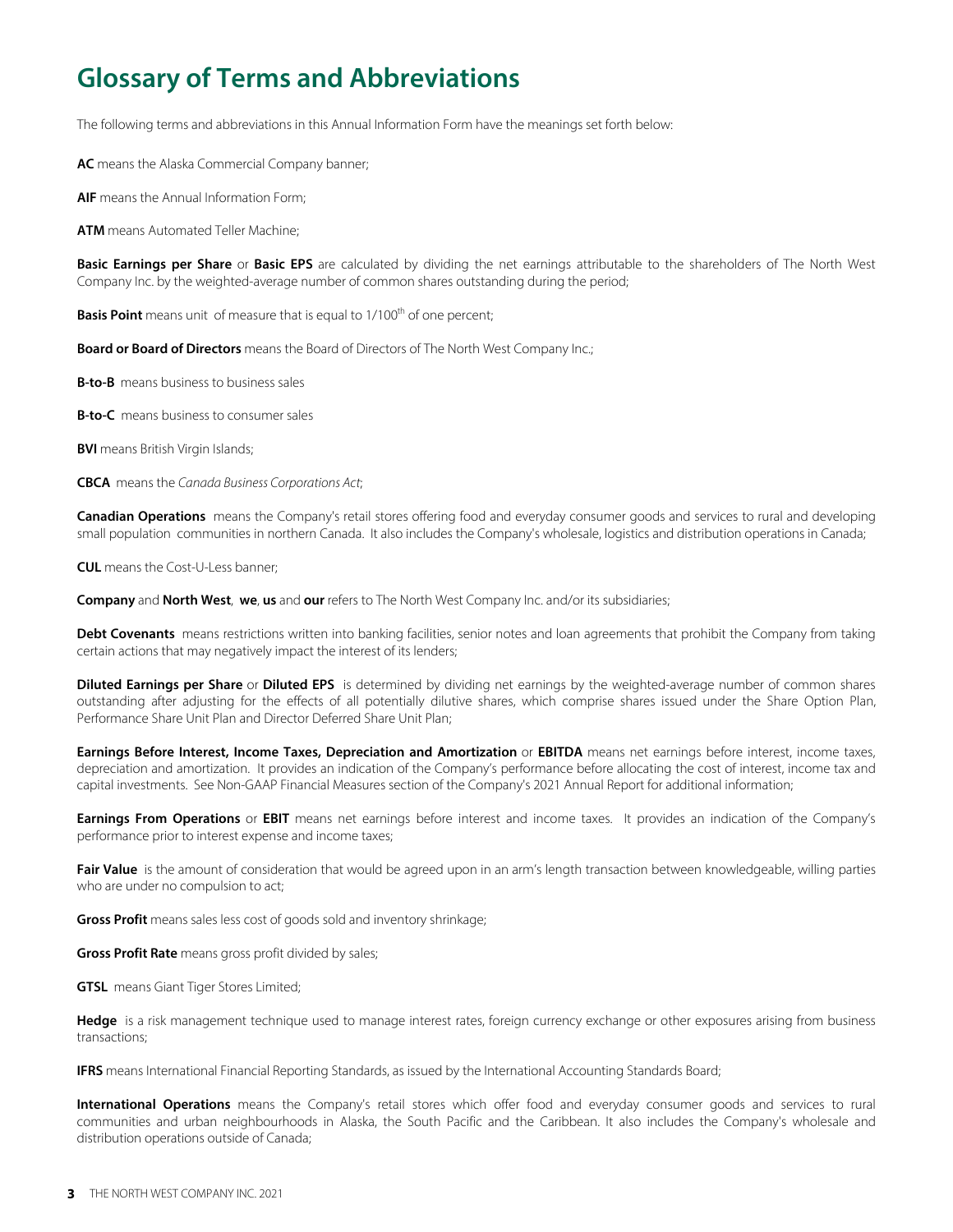**IT** means Information Technology;

**LIBOR** means London Interbank Offered Rate;

**LRP** means Long-Range Plans;

**MD&A** means Management Discussion & Analysis;

**MFA** means the Master Franchise Agreement with Giant Tiger Stores Limited

**MMS** means Merchandise Management System;

**NSA** means North Star Air Ltd., a regional airline providing cargo and passenger services;

**Nutrition North Canada** or **NNC** is a Canadian Government and Federal product cost subsidy program for nutritious, perishable food sold in northern Canada;

**POS** means Point-of-Sale System;

**RTW** means the Roadtown Wholesale Trading Ltd., collectively consisting of the Riteway Food Markets banner and a significant wholesale operation;

**SEDAR** refers to the System for Electronic Document Analysis and Retrieval of the Canadian Securities Administrators;

**Senior Notes** has the meaning set out in "Capital Structure: Debt";

**TMS** means Transportation Management System;

**TNI** means Transport Nanuk Inc.;

**TSX** refers to the Toronto Stock Exchange;

**US\$** means United States dollars;

**WFM** means Workforce Management System;

**Working Capital** means total current assets less total current liabilities; and

Year means the Company's fiscal year which ends on January 31. The years ended January 31, 2021, January 31, 2017 and January 31, 2013 respectively had 366 days due to the February 29 leap year. All other fiscal years referenced herein have 365 days.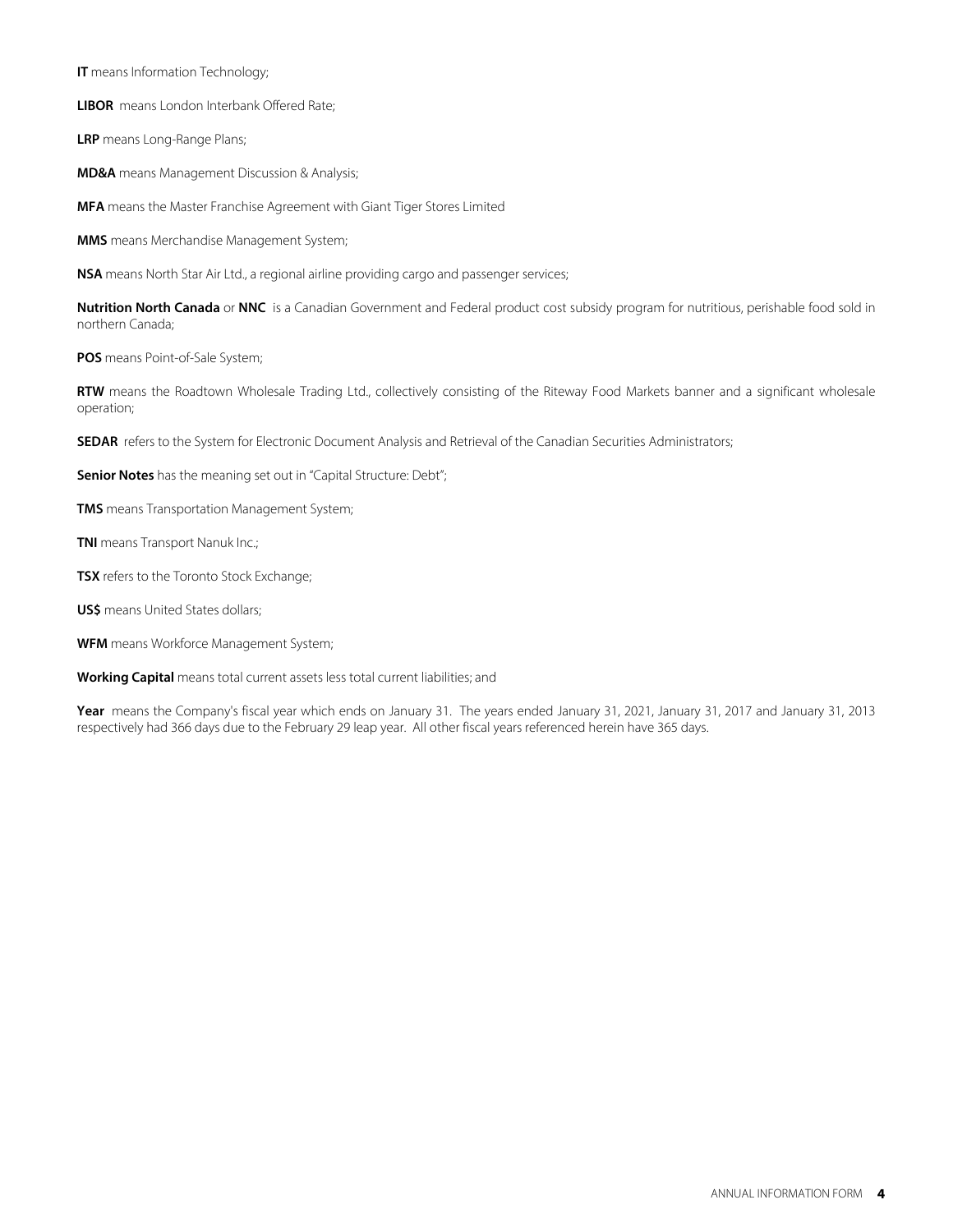## **Presentation of our Financial Information**

Financial information in this Annual Information Form ("AIF") has been prepared in accordance with International Financial Reporting Standards, as issued by the International Accounting Standards Board. All financial information is presented in Canadian dollars, unless otherwise stated, and has been rounded to the nearest thousand.

Additional financial information is provided in the 2021 Annual Report available on SEDAR at [www.sedar.com](http://www.sedar.com) or on the Company's website at [www.northwest.ca](http://www.northwest.ca).

## **Forward-looking Statements**

This AIF contains forward-looking statements about the Company including its business operations, strategy and expected financial performance and condition. Forward-looking statements include statements that are predictive in nature, depend upon or refer to future events or conditions, or include words such as "expects", "anticipates", "plans", "believes", "estimates", "intends", "targets", "projects", "forecasts" or negative versions thereof and other similar expressions, or future or conditional future financial performance (including sales, earnings, growth rates, capital expenditures, dividends, debt levels, financial capacity, access to capital and liquidity), ongoing business strategies or prospects, the Company's intentions regarding a normal course issuer bid, the anticipated impact of the COVID-19 pandemic on the Company's operations, supply chain and the Company's related business continuity plans, the realization of cost savings from cost reduction plans and possible future action by the Company.

Forward-looking statements are based on current expectations and projections about future events and are inherently subject to, among other things, risks, uncertainties and assumptions about the Company, economic factors and the retail industry in general. They are not guarantees of future performance, and actual events and results could differ materially from those expressed or implied by forward-looking statements made by the Company due changes in economic, political and market factors in North America and internationally. These factors include, but are not limited to, the duration and the impact of the COVID-19 pandemic, changes in inflation, interest and foreign exchange rates, the Company's ability to maintain an effective supply chain, changes in accounting policies and methods used to report financial condition, including uncertainties associated with critical accounting assumptions and estimates, the effect of applying future accounting changes, business competition, technological change, changes in government regulations and legislation, changes in tax laws, unexpected judicial or regulatory proceedings, catastrophic events, the Company's ability to complete and realize benefits from capital projects, e-commerce investments, strategic transactions and the integration of acquisitions, the Company's ability to realize benefits from investments in IT and systems, including IT system implementations or unanticipated results from these initiatives, and the Company's success in anticipating and managing the foregoing risks.

The reader is cautioned that the foregoing list of important factors is not exhaustive. Other risks are outlined in the section entitled "Description of the Business - Risk Factors" in this AIF, under the heading "Risk Management" in our Annual Report and in our most recent consolidated financial statements, management information circular, material change reports and news releases. The reader is also cautioned to consider these and other factors carefully and not place undue reliance on forward-looking statements. Other than as specifically required by applicable law, the Company is under no obligation to update any forward-looking statements whether as a result of new information, future events or otherwise.

Additional information on the Company can be found on SEDAR at [www.sedar.com](http://www.sedar.com) or on the Company's website at [www.northwest.ca](http://www.northwest.ca).

## **The North West Company Inc.**

The North West Company Inc. ("North West" or the "Company") is a corporation amalgamated under the Canada Business Corporations Act ("CBCA") and governed by the laws of Canada. Operations commenced in 1987 when the Company's predecessor purchased 178 stores comprising the Northern Stores Division of the Hudson's Bay Company. Today, it is a leading retailer to rural and developing small population communities in northern Canada, rural Alaska, the South Pacific and the Caribbean.

The head office of the Company is located at Gibraltar House, 77 Main Street, Winnipeg, Manitoba, R3C 2R1.

Copies of the AIF, as well as the Company's 2021 Annual Report can be obtained at [www.sedar.com](http://www.sedar.com) or on the Company's corporate website at [www.northwest.ca](http://www.northwest.ca).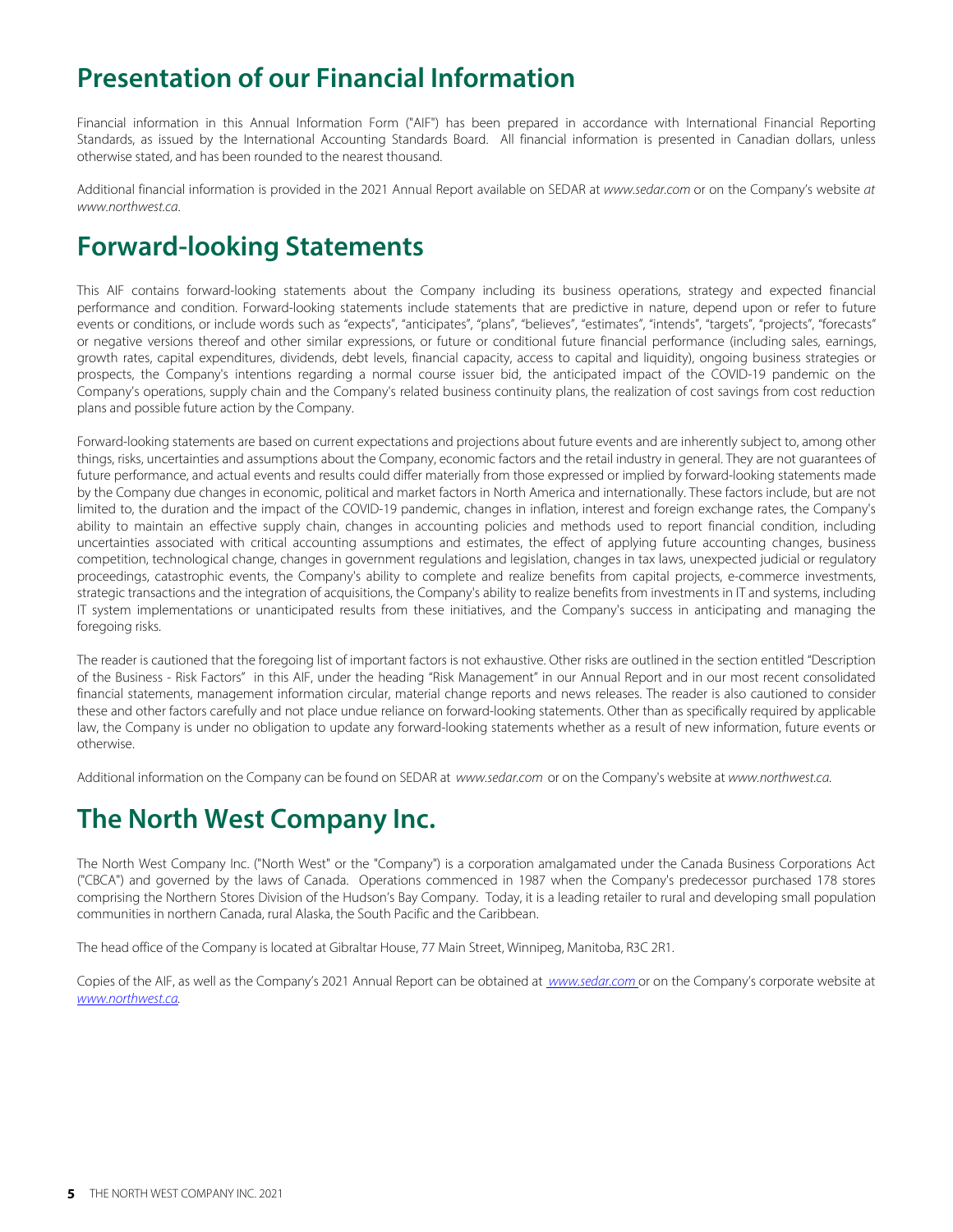## **Intercorporate Relationships**

The chart below illustrates on a simplified basis, the corporate structure of the Company as at January 31, 2022. In each case the Company controls each subsidiary listed below, either directly or indirectly.

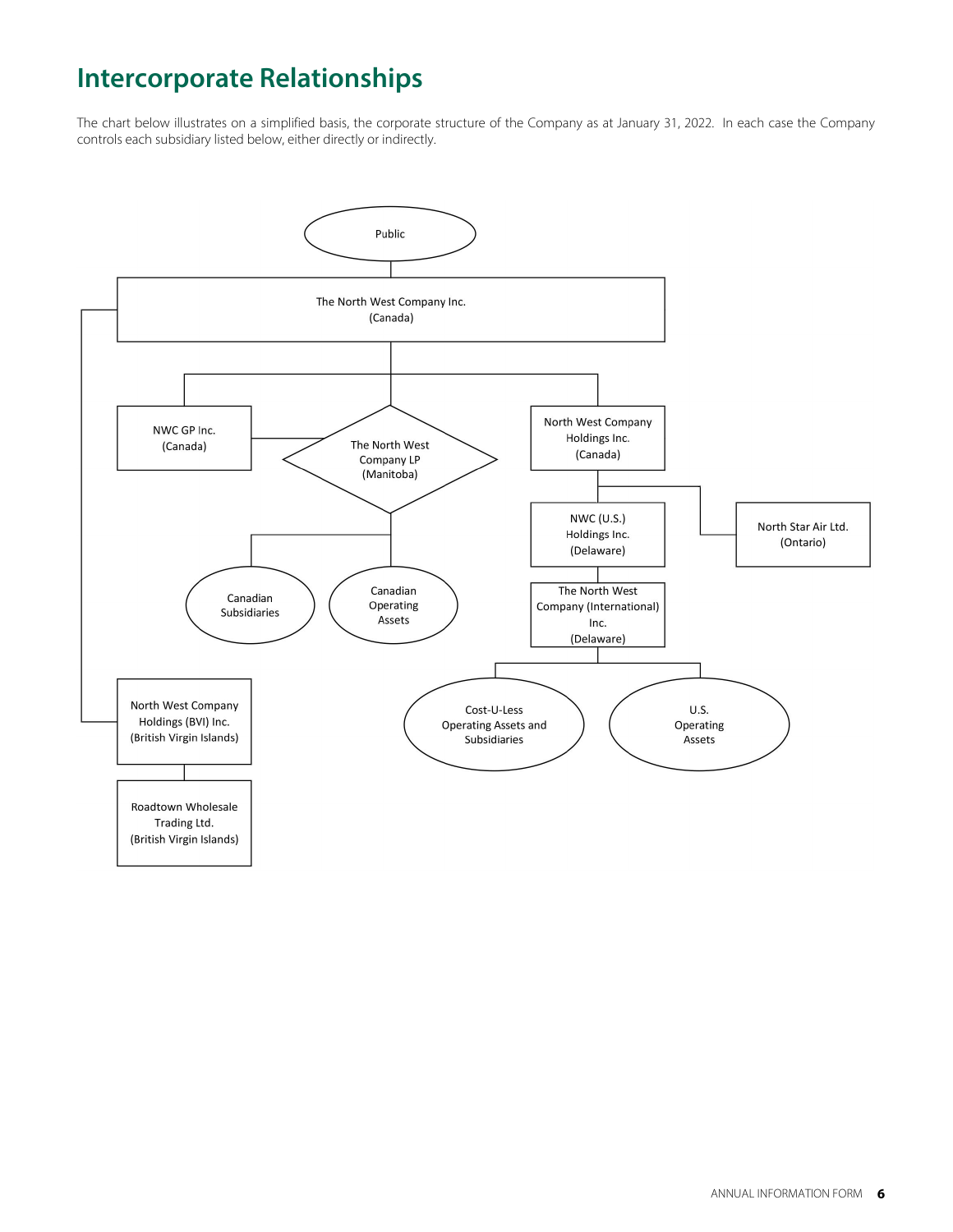## **General Development of the Business - Overview**

The North West Company is a leading retailer to rural and underserved small population communities in northern Canada, rural Alaska, the South Pacific and the Caribbean. Its stores offer a broad range of products and services with an emphasis on food. The Company's mission is to be a trusted provider of goods and services within harder-to-access, developing communities. Its vision is to help our customers live better by doing its job well, with their interests as its first priority. This starts with its customers' ability and desire to shop locally for the widest possible range of products and services to meet their everyday needs.

The strategies at North West are aligned with a total return approach to investment performance. The delivery of top-quartile total returns through an equal emphasis on growth and dividend yield is a key long-term objective of the Company, just as it has been a key feature of the Company's performance over the past 35 years.

The Company has a rich enterprising legacy as one of the longest continuing retail enterprises in the world. The history of the Company dates back to 1668 with the establishment of one of North America's early trading posts at Waskaganish on James Bay. This store was the first of many fur-trading outlets established by the Hudson's Bay Company throughout what is now northern Canada. In 1821, the Hudson's Bay Company merged with its rival, The North West Company. Over time, the original fur-trading outlets diversified their product lines eventually operating as the Northern Stores Division of the Hudson's Bay Company. In 1987, a group of private investors partnered with management and employees to purchase the Northern Stores Division of the Hudson's Bay Company and operate it as Northern Stores Inc. The Company's name was subsequently changed to The North West Company Inc., its shares listed on the Winnipeg and Toronto Stock Exchanges and a public offering made in 1992.

In 1992, the Company acquired Alaska Commercial Company which served remote markets in rural Alaska. Alaska Commercial Company traces its roots back to the Russian-American Company, a semi-official colonial trading company chartered by Tsar Paul in 1799. In January 2017, Alaska Commercial Company celebrated its 150<sup>th</sup> anniversary of service to rural Alaska, dating back to the purchase of Alaska from Russia in 1867.

In 1997, the Company was reorganized into an income trust pursuant to a Plan of Arrangement whereby the outstanding shares of The North West Company Inc. were exchanged on a one-for-one basis for trust units of the North West Company Fund.

In 2002, the Company signed a 30-year Master Franchise Agreement ("MFA") with Giant Tiger Stores Limited, granting it the exclusive right to open Giant Tiger stores in western Canada. Under the agreement, Giant Tiger Stores Limited provides product sourcing, merchandising, systems and administration support in return for a royalty based on sales. The Company is responsible for opening, owning, operating and providing food buying and distribution services to these stores. See below.

In 2007, the Company acquired Cost-U-Less, Inc., a U.S. public company traded on the Nasdaq Capital Market. Through this acquisition, the Company operates a chain of mid-size warehouse format stores serving islands in the South Pacific and Caribbean.

On January 1, 2011, the North West Company Fund converted from an income trust to a corporation called The North West Company Inc. pursuant to a Plan of Arrangement.

In 2017, the Company acquired 77% of the outstanding common shares of Roadtown Wholesale Trading Ltd. ("RTW"), operating primarily as Riteway Food Markets in the British Virgin Islands ("BVI"). RTW is the leading retailer in the BVI with nine retail outlets and a significant wholesale operation.

Also in 2017, the Company acquired 100% of the outstanding common shares of North Star Air Ltd. ("NSA"). NSA is a Thunder Bay based airline, providing cargo and passenger services within the following regions of Canada: northwestern Ontario, northern Manitoba and Nunavut through its hubs in Pickle Lake, Red Lake, Sioux Lookout and Kapuskasing, Ontario and Thompson, Manitoba. The acquisition was completed to gain efficiencies in its logistics network and enable faster, more consistent delivery of merchandise to its stores in northern Canada. The Company's shareholders approved a variable voting share structure to comply with Canadian ownership rules for airlines under the Canada Transportation Act.

On July 5, 2020, the Company completed the sale of 36 of the Company's 46 Giant Tiger stores to Giant Tiger Stores Limited and terminated the MFA. For additional information on the Giant Tiger Transaction see "Description of the Business - General: Canadian Operations" or the Company's 2021 Annual Report.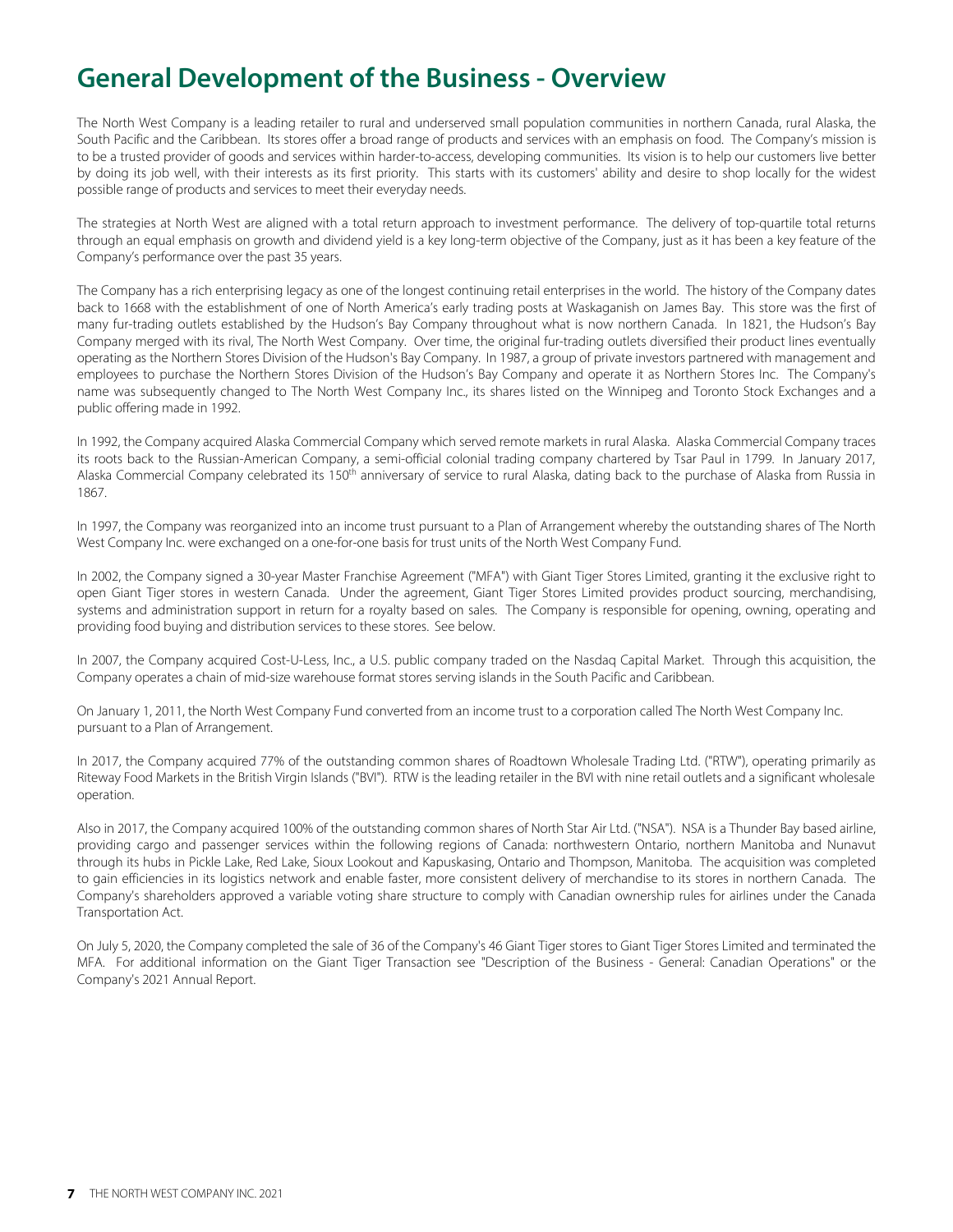## **General Development of the Business - Three Year History**

The Company's strategies are developed in multi-year cycles and are reviewed and adjusted as required at the senior management and Board levels. The focus is on the following areas: optimizing sales through Pure Retail disciplines, investing in our physical store network, building stronger logistics and data links to our stores, and identifying growth opportunities.

The Company's key priorities are summarized below:

- **COVID-19 Risks and Opportunities** this high priority work was focused on providing a safe, reliable service to our customers and employees, mitigating supply chain disruptions and being in-stock on essential everyday products, and capturing sales opportunities;
- **Investing in New Markets, Products and Services** this initiative focuses on growing our business through store openings and expanding products and services within our core capability as an essential everyday product and service provider;
- **Building a Superior Logistics Capability** recognizes the unique importance of logistics to our business and we continue to build a superior capability in this area. This initiative is focused on optimizing our air cargo to provide faster, more reliable and lower cost transportation service to our stores and customers in remote markets;
- **Next Generation Merchandise and Store Systems ("Project Enterprise")** is focused on implementing higher capability point-ofsale ("POS"), merchandise management system ("MMS") which includes pricing, promotions, category management and vendor revenue management, and workforce management ("WFM") systems. This initiative is expected to deliver improvements in pricing and margins, inventory and store staff productivity;
- **People and Culture Diversity, Equity and Inclusion** is focused on ensuring our workforce is inclusive of the diverse peoples and cultures that make up the communities we serve.

The following is an update on the strategic initiatives and key business developments over the past three fiscal years ending January 31:

### **DEVELOPMENTS FOR 2021**

#### **(1) COVID-19 Risks and Opportunities**

- Store safety and business continuity was maintained with minimal employee COVID-19 cases and non-mandated service disruptions through the exceptional efforts of our front-line associates; and
- Superior in-stock performance and enterprising responses to new opportunities such as delivering 3.3 million pounds of produce, dairy and meat to 115 communities throughout Alaska in connection with the USDA Farmers to Families Food Box Program and expanded B-to-B contract sales and special order services, contributed to retaining and growing market share.

#### **(2) Investing in New Markets, Products and Services**

- Stores were opened in new markets in Skagway, Galena and Gambell, Alaska;
- A wellness-focused concept store which includes a full pharmacy, our first offering of optical services, groceries with an emphasis on organic and healthy-eating options, Booster Juice, and other health products opened in Iqaluit, Nunavut;
- Quickstop convenience stores were opened in Rankin Inlet and Clyde River, Nunavut;
- Increased tele-pharmacy services to 64 contracts compared to 51 last year; and
- Development work began on a new E-Commerce platform that will leverage our logistics and supply chain capability in Alaska to expand B-to-B and B-to-C sales beginning in the third quarter of 2022.

#### **(3) Building a Superior Logistics Capability**

- **•** NSA's cargo aircraft utilization rates continued to exceed annual targets and delivered consistent service to northern Canada stores and to external customers, within a more demanding COVID-19 environment;
- An ATR 72-500 series aircraft configured for cargo and modified to include a large cargo door was put into operation in the fourth quarter of 2021. The large cargo door modification enables loading and unloading efficiencies and provides NSA with greater flexibility to offer cargo service for larger items; and
- "Next Gen" efficiency work including the implementation of the lighter pallet program, double-decker truck to plane loads and investments in expanded hangar facilities achieved the planned operational efficiencies in cargo handling and freight savings.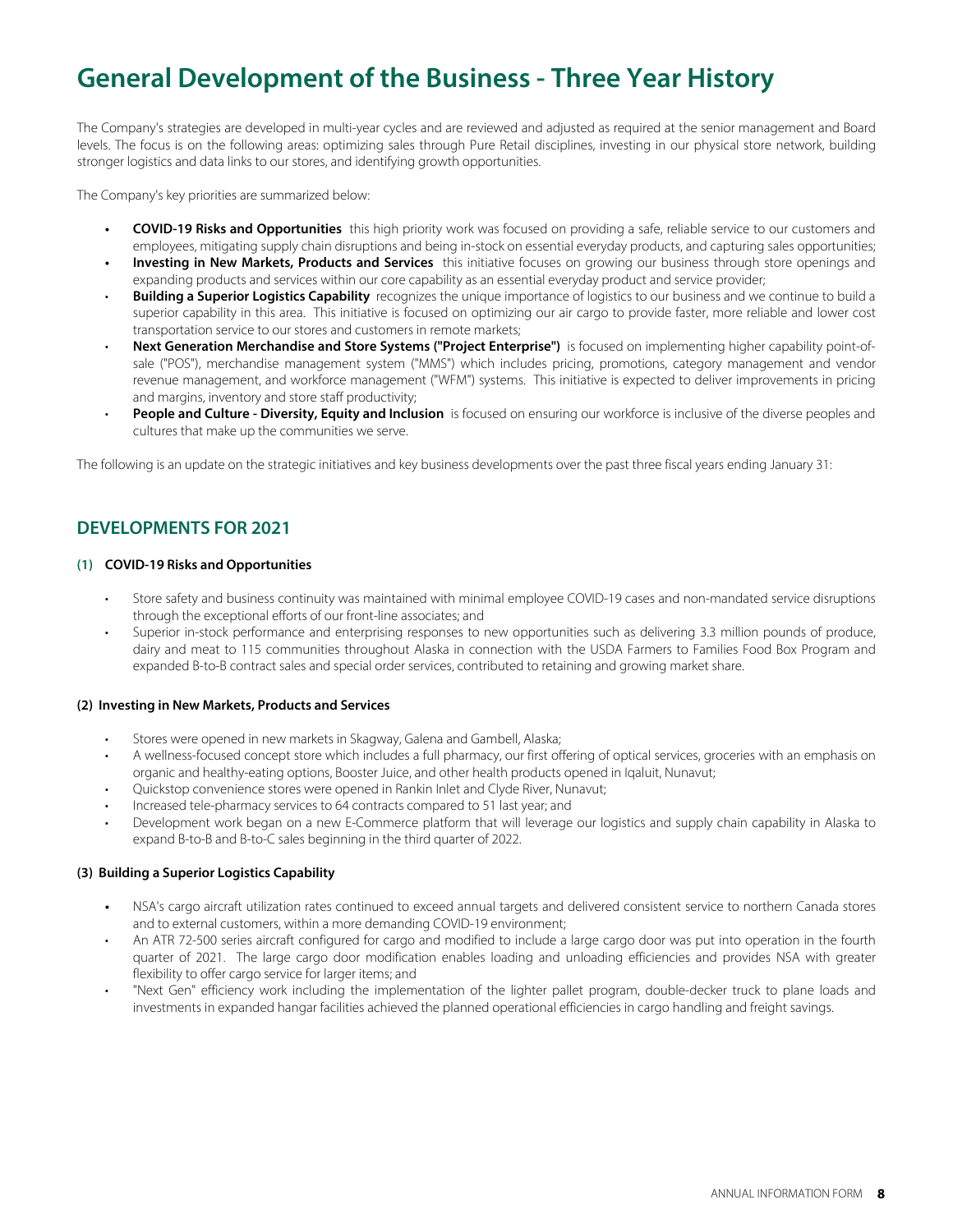#### **(4) Next Generation Merchandise and Store Systems ("Project Enterprise")**

Prior to 2021, WFM was implemented in all stores, the new POS was installed in all AC and CUL stores and MMS was implemented in Canada. In 2021, the new POS system was installed in 56 Northern stores however, the roll-out could not be completed due to COVID-19 related travel restrictions. The remaining Canadian stores are expected to be completed in early 2023. The implementation of MMS in International Operations began in 2021 and is expected to be completed later in 2022 for Alaska stores and in 2023 for CUL stores.

#### **(5) People and Culture - Diversity, Equity and Inclusion**

- Completed a corporate-wide Diversity, Equity and Inclusion survey as a way to listen and learn from our associates. The insights will be used to develop a Diversity, Equity and Inclusion framework that prioritizes creating a more inclusive culture and developing diverse talents;
- Employees completed over 2500 e-learning modules, including modules on cultural awareness and six new on-line courses were launched; and
- Achieved 100 percent participation of new Northern/NorthMart store management trainees in an Indigenous Cultural Awareness program through our Training Centre.

### **DEVELOPMENTS FOR 2021 - BUSINESS HIGHLIGHTS**

On November 10, 2021, the Company received approval from the Toronto Stock Exchange to renew the Normal Course Issuer Bid ("NCIB"). Under the NCIB, the Company may acquire up to a maximum of 4,773,508 of its shares, or approximately 10% of its float for cancellation over the following 12 months. During the year ended January 31, 2022, the Company purchased 807,037 common shares having a book value of \$2.9 million for cash consideration of \$28.1 million.

In Canadian Operations, the Company opened two new convenience stores, a wellness-focused concept store and a pharmacy in northern Canada. It also purchased an ATR-72 500 series aircraft which increases the number of owned ATR aircraft to four.

In International Operations, the Company opened retail stores in Skagway, Galena and Gambell, Alaska. The Company also delivered 3.3 million pounds of produce, dairy and meat to 115 communities throughout Alaska in connection with the USDA Farmers to Families Food Box Program.

### **DEVELOPMENTS FOR 2020**

#### **(1) COVID-19 Risks and Opportunities**

- Store safety and business continuity was exceptional with minimal employee COVID-19 cases and service disruptions;
- Across North West, our employees' actions embodied our Principles, especially within frontline and production roles; and
- Superior in-stock performance and enterprising responses to new opportunities delivered leading same store sales growth rates.

#### **(2) Pure Retail/Top Store Teams**

- Training center activity was curtailed and replaced by e-learning due to COVID-19 protocols;
- Over 180 "COVID-19 relief" employees were brought into stores to provide key role support;
- Store management turnover improvements exceeded targets, partially achieved because of COVID-19-related conditions; and
- A new weekly playbook that provides information on merchandising programs and operational tasks was successfully launched in Canadian stores.

#### **(3) Investing in Food Pricing**

Price investments were made in approximately 20% of the Company's Northern stores in the first quarter, but the full testing and roll-out was delayed until 2021-2022 due to the impact of COVID-19-related factors and other priorities.

#### **(4) Building a Superior Logistics Capability**

- **•** NSA's cargo aircraft utilization rates exceeded annual targets and delivered safe, consistent service to northern Canada stores and to external customers, all within a more demanding COVID-19 environment;
- "Next Gen" efficiency work progressed with the launch of the lighter pallet program, double-decker truck to plane loads and investments in store cargo receiving and handling; and
- NSA's cargo performance was partially offset by a decline in passenger revenues due to COVID-19-related travel restrictions.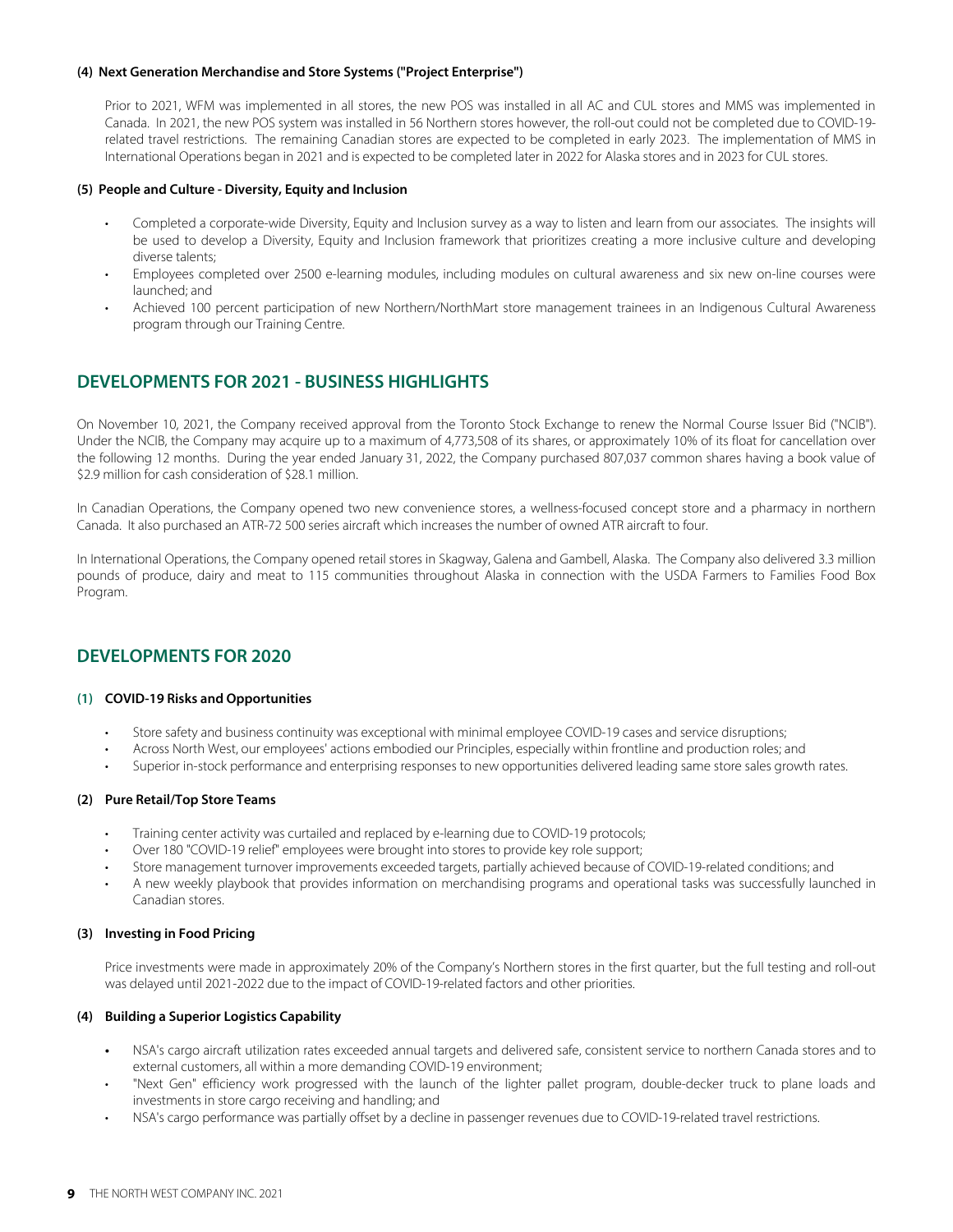#### **(5) Next Generation Merchandise and Store Systems ("Project Enterprise")**

The new POS system was installed in the remaining AC stores and has been installed in 18 Northern stores however, the Canadian roll-out could not be completed in 2020 due to COVID-19-related travel restrictions. This work will resume in the third quarter of 2021 and be completed in 2022. The supplier management component of MMS was implemented in Canada in the fourth quarter. The implementation of MMS in International Operations was planned for 2020 but is now deferred until 2021 due to COVID-19-related business priorities.

#### **(6) Support Office Administrative Cost Reduction**

In the first quarter of 2020, the Company announced its plans to reduce administration costs in Canada. By the end of the year, the Company achieved its \$17 million annualized savings target.

#### **(7) Giant Tiger Transaction**

On July 5, 2020, the Company completed the sale of 36 of its Giant Tiger stores to Giant Tiger Stores Limited which resulted in a pre-tax gain of \$24.7 million or \$20.0 million net of tax. Further information on the Giant Tiger Transaction is provided in the Company's 2020 Annual Report. The reciprocal supply agreements were implemented in 2020, which are expected to provide further upside in 2021.

#### **DEVELOPMENTS FOR 2020 - BUSINESS HIGHLIGHTS**

On November 10, 2020, the Company received approval from the Toronto Stock Exchange to proceed with a Normal Course Issuer Bid ("NCIB"). Under the NCIB, the Company may acquire up to a maximum of 4,807,437 of its shares, or approximately 10% of its float for cancellation over the following 12 months. During the year ended January 31, 2021, the Company purchased 180,744 common shares having a book value of \$0.6 million for cash consideration of \$6.0 million.

In Canadian Operations, the Company completed the sale of 36 of the Company's 46 Giant Tiger stores (the "Acquired Stores") to Giant Tiger Stores Limited ("GTSL") for cash consideration of \$45.0 million, subject to working capital adjustments, payable in installments on the second, third and fourth, anniversaries of the transaction closing date and, subject to meeting certain profitability milestones, additional contingent consideration payable on the fourth and firth anniversaries of the closing date of up to \$22.5 million. In addition to the Giant Tiger Transaction, the Company opened one Northern store and pharmacy, re-opened a 46,000 square foot warehouse that replaced a warehouse destroyed by fire in 2018, converted a store closed as part of the Giant Tiger Transaction to a Valu Lots discount store, and opened a modular convenience store in Inukjuak, Quebec.

In International Operations a convenience store was opened in Bethel, Alaska and an RTW store destroyed by hurricane Irma in 2017 was reopened.

#### **DEVELOPMENTS FOR 2019**

#### **(1) Pure Retail/Top Store Teams**

Top Store Teams work continued to make improvements compared to 2018 and while retention improved, annual targets were not achieved. A store Training Center opened in Winnipeg, Manitoba in March 2019 and graduated 129 store key role trainees by year-end.

#### **(2) Investing in Top Markets and Top Categories**

Two convenience stores and a Motorsports store were opened in northern Canada. Two Top Market store replacements and remodels were completed as planned for a total of 25 projects completed under this initiative. Overall, Top Markets have delivered above average sales growth. Top Market investments are expected to continue to roll-out at a pace of 2-4 stores per year over 2020-2022.

Top Categories sales, which include convenience and fresh food, big-ticket, and health products and services, were up 5.0% compared to last year, achieving sales and margin targets overall. Convenience food was the largest dollar growth contributor with an increase of 3.1% followed by fresh food at 7.0%, health products which were up 15.9% and big-ticket motorized and home furnishings sales which increased 6.2%.

#### **(3) Building a Superior Logistics Capability**

North Star Air operating margin performance was \$4.5 million below target mainly due to higher charter cargo aircraft usage resulting from Basler and ATR downtime, higher parts expense and an increase in insurance costs primarily related to Basler insurance claims.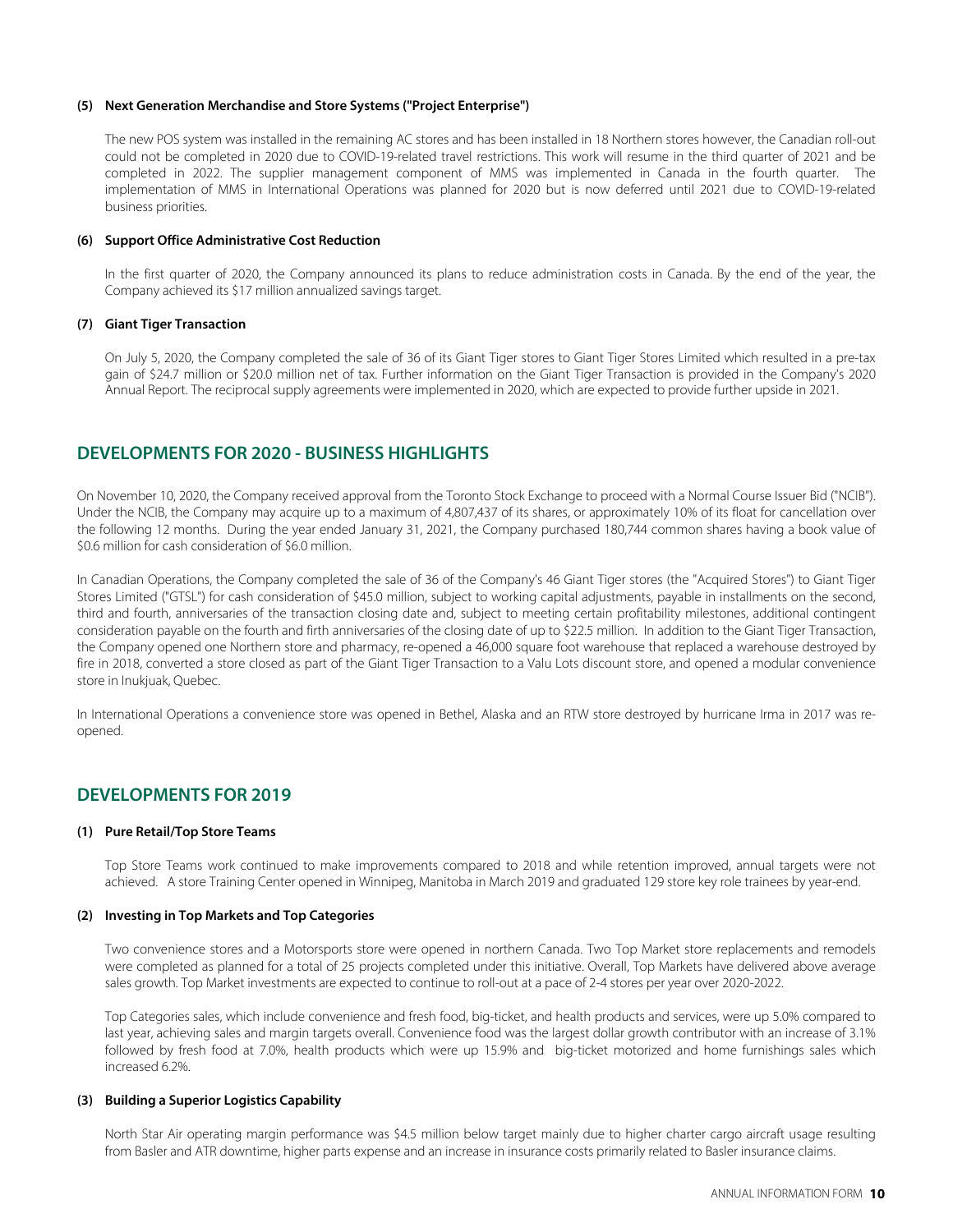#### **(4) Next Generation Merchandise and Store Systems ("Project Enterprise")**

The new POS was installed in all CUL stores and 28 northern stores. The POS roll-out was expected to be completed in all AC stores during the first quarter of 2020 however COVID-19 travel restrictions will now delay the completion to the fourth quarter. Full roll out in northern Canada is now expected to be in 2021 due to the previously noted COVID-19 impact. The category management component of MMS was implemented in 2019 and the remaining supplier management component is expected to be completed in the third quarter of 2020. The implementation of MMS in International Operations was planned for 2020 but is now deferred until 2021 due to COVID-19 related business priorities.

#### **(5) Support Office Structure and Administrative Cost Reduction**

The International store operations support office in Bellevue, Washington was closed and relocated to Anchorage, Alaska and Boca Raton, Florida serving our AC and CUL banners respectively. In the first quarter of 2020, the Company began to reduce administration costs in Canada by approximately \$17 million on an annualized basis effective as of the end of the second quarter of 2020.

#### **(6) Giant Tiger Store Performance Improvement**

Giant Tiger did not achieve financial targets for the year due to continuing competitive food margin pressures and inconsistent operating standards within our corporate store model. In the first quarter of 2020, an agreement was reached to sell 36 GT stores to GTSL, retain five stores, close six locations and convert one location to a clearance centre.

## **DEVELOPMENTS FOR 2019 - BUSINESS HIGHLIGHTS**

In Canadian Operations, two Quickstop convenience stores and two Giant Tiger stores were opened. Under Other Formats a new Motorsports store and repair shop opened in Iqaluit, Nunavut, a pharmacy was acquired in Rankin Inlet, Nunavut and the Company made Top Markets investments related to major store renovation projects, new equipment, staff housing improvements and refrigeration upgrades. Finally, a store Training Centre was opened in Winnipeg, Manitoba that is expected to graduate over 100 individuals each year into store key roles.

In International Operations, a Cost-U-Less store in St. Thomas, USVI was re-opened on November 1, 2019 after being completely destroyed by hurricane Irma in the third quarter of 2017, Top Markets investments were made in fixtures and equipment and the support office was relocated from Bellevue, Washington to Anchorage, Alaska and Boca Raton, Florida. A new store in Barrow, Alaska was acquired, remodeled and opened replacing a larger store and convenience outlet which were closed.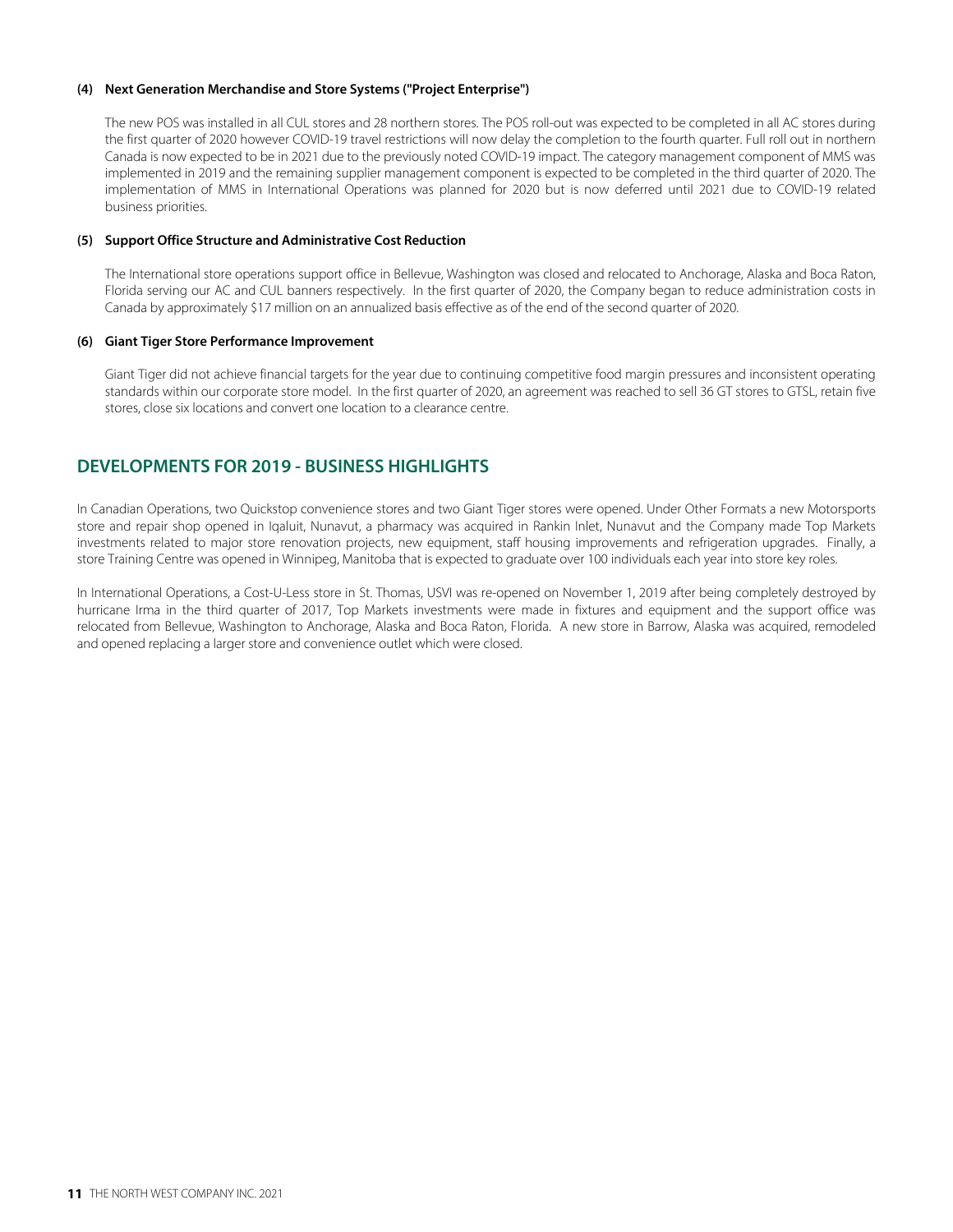## **Description of the Business - General**

The North West Company is a leading retailer of food and everyday consumer goods and services to rural and developing small population communities in northern Canada, rural Alaska, the South Pacific and the Caribbean and the business is summarized under either Canadian Operations or International Operations.

The Company believes in a strong local identity. Local assortment is tailored to the size and need of the individual market. Food offerings consist of perishable and non-perishable products including groceries, dairy, produce, meat, convenience foods, food service, home meal replacement, health and beauty aids, paper products and cleaning supplies. Our general merchandise assortment is broad, and includes family apparel, housewares, sporting goods, toys, furniture, appliances, home entertainment, snowmobiles, all-terrain vehicles ("ATVs"), boats and outboard motors. The Company also offers other everyday products and services such as gasoline, pharmacy and financial services such as cheque cashing, ATMs and prepaid card products. Our business is focused on developing efficient sustainable processes to provide the widest possible range of products and services our customers require to help them live better and to provide these products and services on a consistent and reliable basis.

#### **COVID-19**

As an essential service provider of food and everyday products and services, sales were positively impacted by COVID-19-related consumer spending changes in favour of in-community and at-home activities resulting from travel restrictions and supported by enhanced government income support payments to individuals. COVID-19 resulted in global supply chain disruptions however, the Company was able to maintain a good in-stock position by working with our vendor partners and leveraging our logistical expertise which helped ensure an adequate supply of essential products in the communities we serve. These COVID-19-related factors contributed to exceptional sales gains in 2020 and had a positive impact on sales in 2021 but to a lessor extent due to fewer travel restrictions and the winding down of consumer income support payments. These factors were partially offset by periodic government mandated COVID-19-related community curfews and store closures over the past two years, the impact of wage premiums and bonuses paid to front-line associates to recognize their critical role in serving our customers, and expenses related to the purchase of protective equipment and enhanced sanitation procedures.

Additional financial information on the Company's Canadian and International Operations is provided in the Company's 2021 annual MD&A, which is incorporated by reference.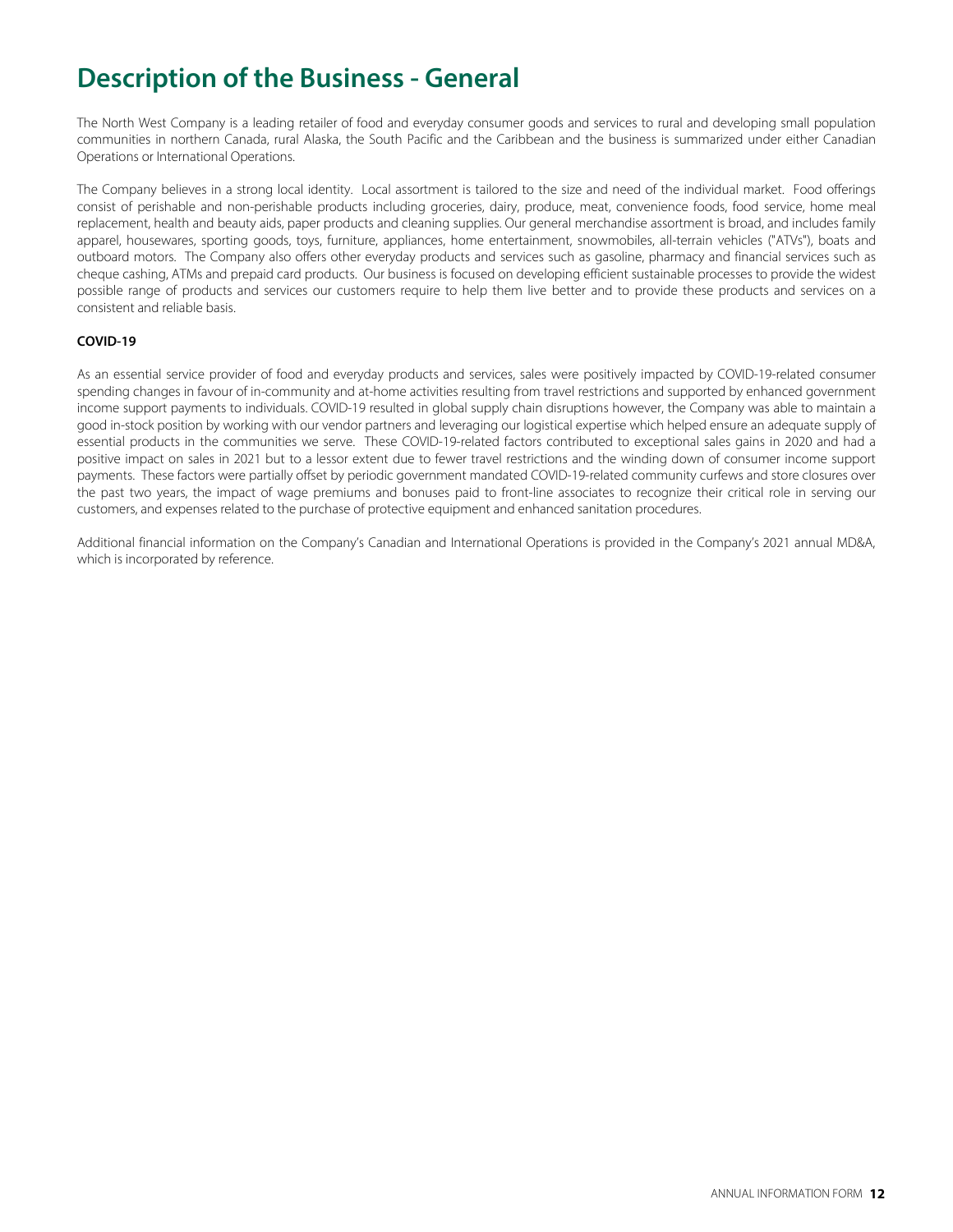## **CANADIAN OPERATIONS**

The Canadian Operations operate retail stores primarily through its Canadian subsidiary, The North West Company LP. With 57% of consolidated revenue, Canada is the largest market for the Company. Its network of stores and related businesses generated \$1.3 billion in revenues and \$215.2 million in EBITDA for the year ended January 31, 2022. The banners and formats that comprise our Canadian Operations at January 31, 2022 are described below.

#### **NORTHERN CANADA STORES**

| Banner    | # of Locations | Format                                                                                       |
|-----------|----------------|----------------------------------------------------------------------------------------------|
| Northern  | 18             | Combination of food, financial services and general merchandise stores in remote communities |
| Quickstop | 26             | Convenience stores offering extended hours, ready-to-eat foods, fuel and related services    |
| NorthMart |                | Expanded fresh foods, apparel and health products and services in larger northern markets    |

These stores are located across the Canadian north. Communities vary in size from small remote settlements to larger regional centres. Populations range from approximately 300 to 8,000 people. The average store has approximately 6,000 square feet of selling space and features a broad assortment of food, general merchandise and services, including financial services, proprietary credit programs and income tax preparation.

Selected Northern and NorthMart stores feature an expanded assortment of products and services that include convenience foods such as a Tim Hortons, Pizza Hut or KFC outlet. Expanded services may include pharmacies, fuel sales and post offices.

#### **RURAL CANADA STORES**

| Banner      | # of Locations Format |                                                                             |
|-------------|-----------------------|-----------------------------------------------------------------------------|
| Giant Tiger |                       | Junior discount stores offering food, family fashion and household products |

On July 5, 2020, the Company completed the sale of 36 of its 46 Giant Tiger stores (the "Acquired Stores") to Giant Tiger Stores Limited ("GTSL") for cash consideration of \$45.0 million, subject to working capital adjustments, and additional contingent consideration payable of up to \$22.5 million. The cash consideration is payable in installments on the second, third and fourth anniversaries of the transaction closing date and, subject to meeting certain profitability milestones, the additional contingent consideration is payable on the fourth and fifth anniversaries of the closing date.

Of the remaining 10 GT locations, the Company (i) retained and operates five key stores in northern market locations, (ii) converted one store to a Valu Lots clearance center, and (iii) closed four stores in the third quarter of 2020. The remaining five stores are located in larger, rural centres and have on average, 18,000 square feet of selling space. Giant Tiger stores offer a selection of food, family apparel, trend-right fashion apparel and general merchandise in a convenient, easy-to-shop environment. Further information on the Giant Tiger transaction and store closure provision is provided in Note 24 to the 2021 Annual Consolidated Financial Statements.

#### **NORTH STAR AIR LTD.**

On June 15, 2017, the Company acquired 100% of the outstanding common shares of North Star Air Ltd. ("NSA"). NSA is a Thunder Bay based airline, providing cargo and passenger services in the following regions of Canada: northwestern Ontario, northern Manitoba and Nunavut through its hubs in Pickle Lake, Red Lake, Sioux Lookout and Kapuskasing, Ontario and Thompson, Manitoba. The acquisition was completed to gain efficiencies in the Company's logistics network and enables it to provide faster, more consistent delivery of merchandise to its stores in northern Canada that are generally inaccessible by all-weather roads. NSA's current fleet comprises 17 aircraft, including three Basler BT-67, eight Pilatus PC-12, four ATR 72 and 2 Dash 8's. These aircraft have been selected for their ability to deliver cargo, fuel and passengers to northern Canada on a cost efficient basis.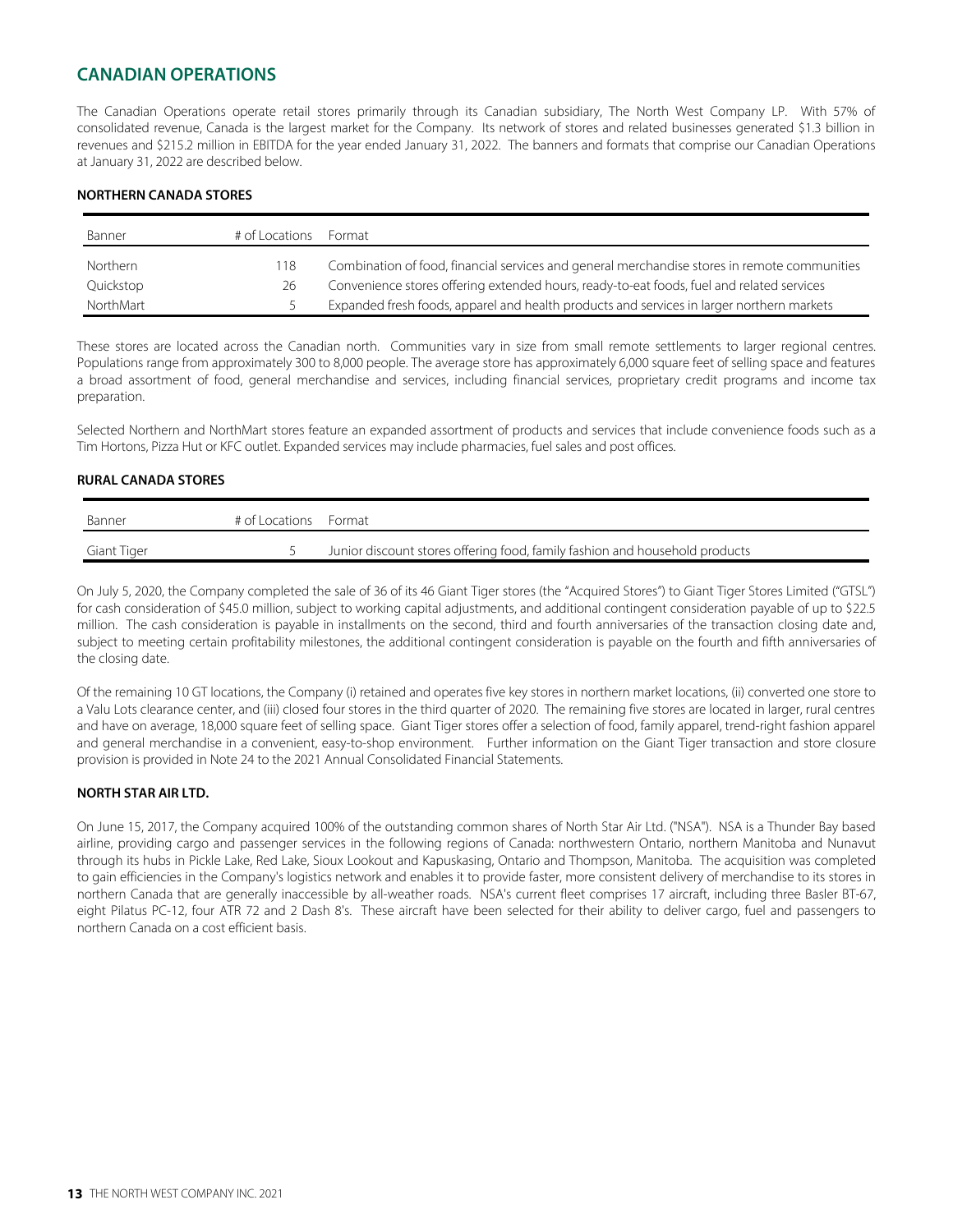#### **OTHER - CANADA**

| Banner                   | # of Locations | Format                                                                                                           |
|--------------------------|----------------|------------------------------------------------------------------------------------------------------------------|
| <b>NWC Motorsports</b>   |                | Dealership offering sales, service, parts and accessories for Ski-doo, Honda, Can-am and other<br>premier brands |
| Valu Lots                |                | Discount centers and direct-to-customer food distribution outlets for remote communities                         |
| Solo Market              |                | Full service grocery and pharmacy serving a road accessible northern community                                   |
| Drug Stores              |                | Stand-alone pharmacy and convenience stores in northern markets                                                  |
| Inuulisautinut Niuvirvik |                | Wellness-focused concept store featuring grocery, Booster Juice, pharmacy and optical services                   |

The Company also operates complementary businesses that apply its knowledge of the north. These include:

- Crescent Multi foods, a distributor of produce and fresh meats, serving the Company's stores and third-party customers in Saskatchewan, Manitoba and northwestern Ontario;
- Amdocs, a physician services provider to remote northern communities;
- North West Telepharmacy Solutions, a leading provider of contract tele-pharmacist services across Canada; and
- A 50% ownership interest in Transport Nanuk Inc., a Canadian shipping company serving communities in the eastern Arctic.

### **INTERNATIONAL OPERATIONS**

The Company's International Operations operate primarily through its U.S. subsidiary, The North West Company (International) Inc., its Cost-U-Less ("CUL") operating subsidiaries and Roadtown Wholesale Trading Ltd. The International Operations comprise 43% of consolidated revenue. Its network of 55 stores together with its wholesale operations generated \$957.7 million in revenues and \$96.2 million in EBITDA for the yearended January 31, 2022. The banners and formats that comprise our International Operations at January 31, 2022 are described below.

#### **RURAL ALASKA**

| Banner            | # of Locations | Format                                                                              |
|-------------------|----------------|-------------------------------------------------------------------------------------|
| Alaska Commercial | 30             | Combination of food and general merchandise offered to remote and rural regions     |
| Quickstop         |                | Convenience stores offering extended hours, ready-to-eat foods and related services |

These retail stores are located in the remote and rural regions of Alaska whose populations range from approximately 375 to 9,000 people. The average selling square footage of the Alaska Commercial Company stores is approximately 8,000 square feet. These stores offer a broad assortment of food and general merchandise similar to the Northern and NorthMart stores in Canada.

The Company's International Operations operate Pacific Alaska Wholesale, a complimentary business that provides wholesale food and general merchandise to independent grocery stores, commercial accounts and individual households in rural Alaska. It also operates Span Elite, an ecommerce platform that specializes in providing groceries to rural Alaskan residents.

#### **SOUTH PACIFIC ISLANDS AND CARIBBEAN**

| Banner               | # of Locations | Format                                                                          |
|----------------------|----------------|---------------------------------------------------------------------------------|
| Cost-U-Less          |                | Mid-size warehouse format stores offering discount food and general merchandise |
| Riteway Food Markets |                | Leading retail and wholesale operation in the BVI                               |

The CUL stores are mid-size warehouse style retail stores located in the South Pacific and Caribbean serving communities ranging from 37,000 to 285,000 people. RTW is the leading retailer in the BVI with nine retail outlets and a significant wholesale operation. The CUL and RTW stores offer a variety of U.S. and other branded food and general merchandise, in addition to merchandise purchased locally. The average selling square footage of the CUL and RTW stores is approximately 29,000 square feet and 7,000 square feet respectively.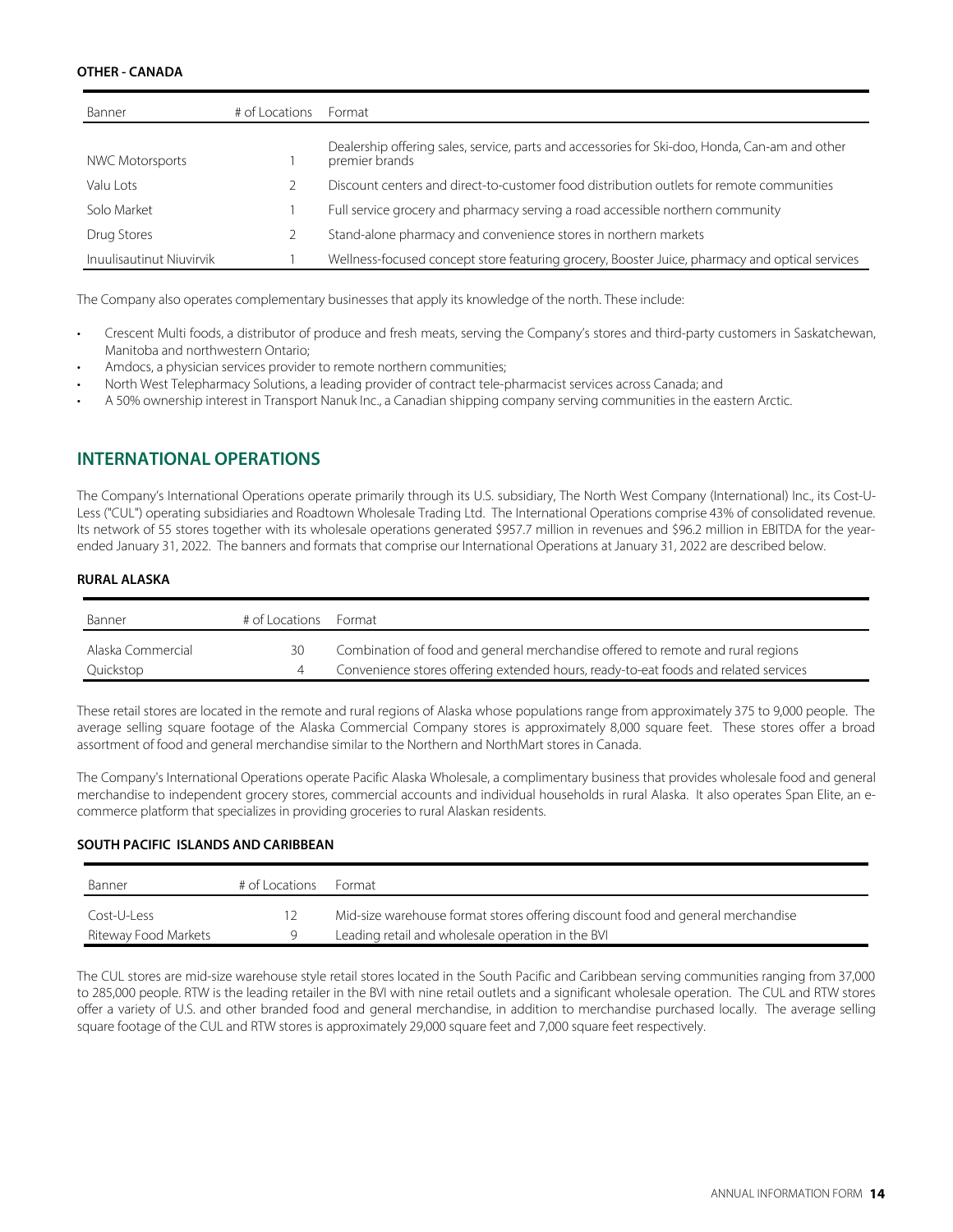### **DISTRIBUTION AND INFRASTRUCTURE**

The Company's Canadian Operations include both a wholly owned and third party distribution centre in Winnipeg, Manitoba. AC operates a distribution centre in the Port of Tacoma, Washington and a distribution centre in Anchorage, Alaska. CUL operates a distribution centre in San Leandro, California and uses third party facilities in both Florida and California. RTW operates a wholesale facility in Tortolla, BVI and uses third party facilities in Florida.

Due to the vast geography of the store network, transportation is an important element of operations. In Canada, 111 stores are inaccessible by all-weather roads. All of the Alaska Commercial Company stores are serviced by air or water transportation. The CUL stores, RTW retail and RTW wholesale operations rely on air and long-haul water transportation. All available modes of transportation including sealift, long-haul water transportation, barge, trucks including via winter roads, rail and air are used. In addition to owning NSA, the Company also has a 50% ownership interest in Transport Nanuk Inc. ("TNI"), a Canadian shipping company servicing the eastern Arctic and purchases freight handling and shipping services from TNI and its subsidiaries.

The Company operates 216 stores of which 148 are owned and the remaining stores are located in leased facilities. The Company also has a significant investment in staff housing in northern Canada which is required due to the limited availability of third party rental units and low vacancy rates across the north.

The Company's Canadian Operations source both food and general merchandise through its head office in Winnipeg, Manitoba from distributors and manufacturers located primarily in Canada and the United States. In the International Operations, the Company's buying offices in Anchorage, Alaska, Boca Raton, Florida and Tortolla, BVI source food and general merchandise predominantly from U.S. distributors and manufacturers. In addition to suppliers in Canada and the United States, the Company also sources a portion of its general merchandise from China and some merchandise is purchased from regional or local suppliers serving the CUL and RTW markets.

#### **REAL ESTATE AND STORE DEVELOPMENT**

Real estate and store development services required to support North West's network of retail, distribution and administrative facilities is managed by Company employees. The Company uses both internal and external resources in the construction, development and maintenance of its properties.

### **FINANCIAL SERVICES**

Customers are offered convenient, local access to a variety of financial services. Northern, NorthMart and Alaska Commercial Company stores each offer a proprietary, revolving credit card for day-to-day purchases within its stores, similar to those offered by major department store chains. An extended payment program is also available to finance larger purchases at the stores. In addition to revolving credit, these stores also offer financial services such as prepaid card products, ATMs, cheque cashing, debit card cash withdrawal, cash transfer, bill payment, personal income tax preparation, money order and gift card services.

Day-to-day credit decisions are centralized at the Company's head office, freeing up store manager time for the marketing of products and services. The store manager's knowledge of the local economic conditions and their personal acquaintances with their customers continue to provide valuable input into the credit decision process. A central credit management system helps ensure consistency in the application of credit verification procedures, including policies governing: credit approvals, limits, collections and fraud prevention. It also allows for the continuous monitoring of account activity and balances at the head office so that credit specialists can provide advice to store managers. The Company does not have any individual customer accounts greater than 10% of total accounts receivable and provides an impairment allowance for potentially uncollectible accounts receivable.

#### **CUSTOMERS**

The Company operates the majority of its stores in developing small population Canadian and Alaskan communities. The Company's largest customer segment in these remote markets is largely dependent on government transfer payments in the form of social assistance, child care benefits, old age security, and supplemental nutrition assistance programs. A major source of employment income in these markets is generated from local government and spending on public infrastructure. This includes housing, schools, health care facilities, military facilities, roads and sewers. Income levels are also influenced by activities such as fishing, resource exploration, pipeline construction, tourism and hydroelectricity development and related construction activity. Income levels of CUL and RTW customers range from lower-income to affluent. In several CUL markets, the economy is dependent on tourism, resource development and government subsidies. In the British Virgin Islands, served by our RTW banner, the economy is highly dependent on tourism.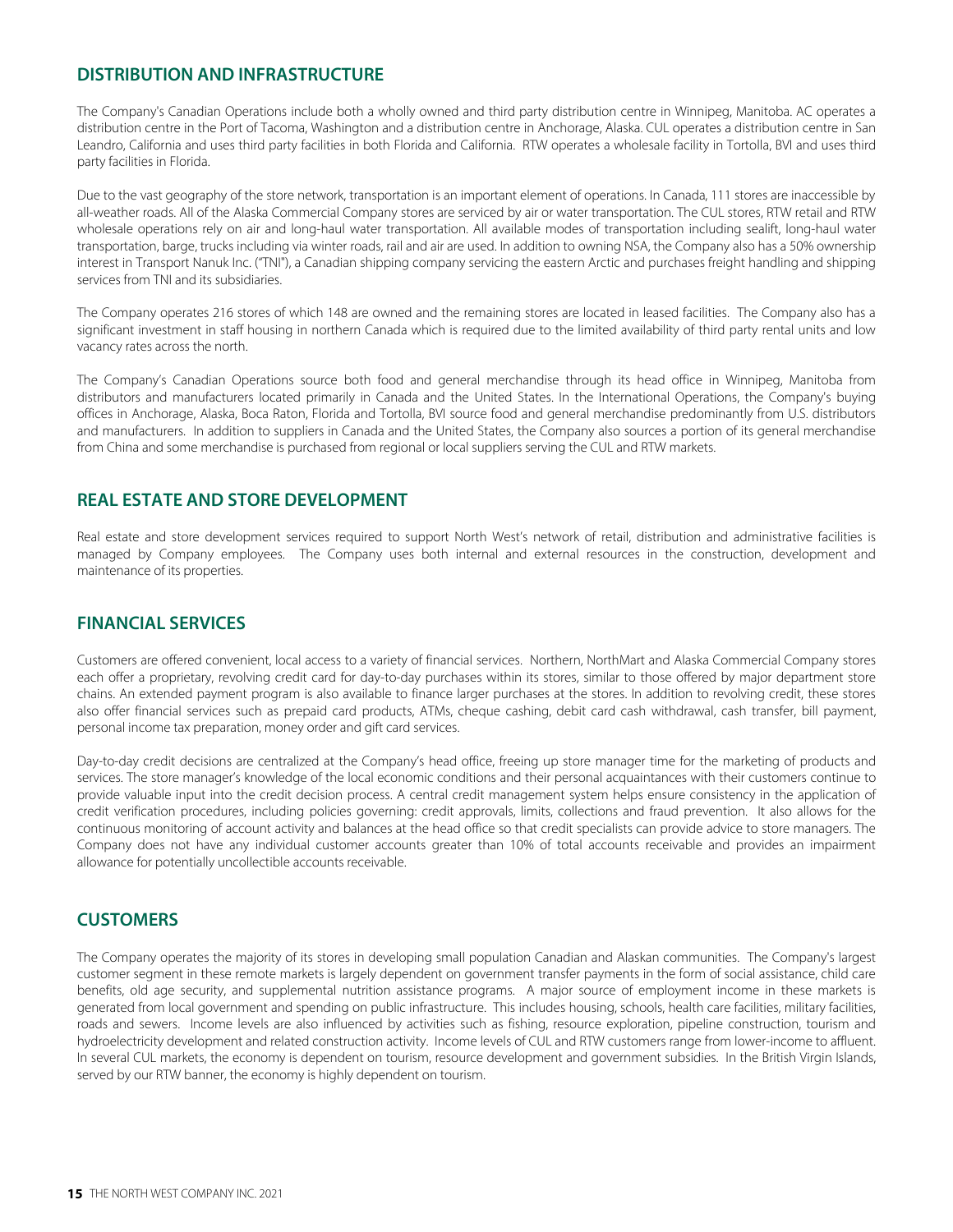## **STORES AND OTHER FACILITIES**

The table below sets out the number of stores, location of stores by region and whether the stores are owned or leased as at January 31, 2022.

|                            | Owned | Leased         | <b>Total</b> |
|----------------------------|-------|----------------|--------------|
| <b>CANADA</b>              |       |                |              |
| Alberta                    | 3     |                | 3            |
| Newfoundland/Labrador      | 6     |                | 6            |
| Manitoba                   | 21    |                | 32           |
| Northwest Territories      | 17    | 4              | 21           |
| Nunavut                    | 34    | 7              | 41           |
| Ontario                    | 8     | 15             | 23           |
| Quebec                     | 17    | $\overline{2}$ | 19           |
| Saskatchewan               | 11    | 5              | 16           |
| <b>Total Canada</b>        | 117   | 44             | 161          |
| <b>INTERNATIONAL</b>       |       |                |              |
| Alaska                     | 23    | 11             | 34           |
| Caribbean                  | 7     | 8              | 15           |
| South Pacific              |       | 5              | 6            |
| <b>Total International</b> | 31    | 24             | 55           |
| <b>Total</b>               | 148   | 68             | 216          |

The table below sets out the number of stores and selling square footage under our various retail formats as at January 31, 2022.

|                            |      | <b>Number of Stores</b> |           | <b>Selling SQF</b> |
|----------------------------|------|-------------------------|-----------|--------------------|
| <b>Banner</b>              | 2021 | 2020                    | 2021      | 2020               |
| Northern                   | 118  | 118                     | 693,389   | 693,389            |
| Quickstop                  | 26   | 25                      | 30,943    | 29,946             |
| NorthMart                  | 5    | 5                       | 128,185   | 128,185            |
| Giant Tiger                | 5    | 5                       | 90,470    | 90,470             |
| Other formats              | 7    | 6                       | 54,847    | 44,097             |
| <b>Total Canada</b>        | 161  | 159                     | 997,834   | 986,087            |
| Alaska Commercial          | 30   | 27                      | 260,544   | 249,212            |
| Quickstop                  | 4    | 5                       | 10,149    | 11,078             |
| Cost-U-Less                | 12   | 12                      | 344,695   | 344,695            |
| Riteway Food Markets       | 9    | 9                       | 61,899    | 61,899             |
| <b>Total International</b> | 55   | 53                      | 677,287   | 666,884            |
| <b>Total</b>               | 216  | 212                     | 1,675,121 | 1,652,971          |

Selling areas of stores in small population developing communities in Canada and Alaska range in size from 900 square feet to 14,600 square feet. In regional and rural communities in Canada and Alaska, selling areas range from 3,000 square feet to 47,000 square feet. In the CUL stores, selling areas range from 13,500 square feet to 35,500 square feet. The Company owns employee residences and staff houses, which are typically located adjacent to the more remote store locations.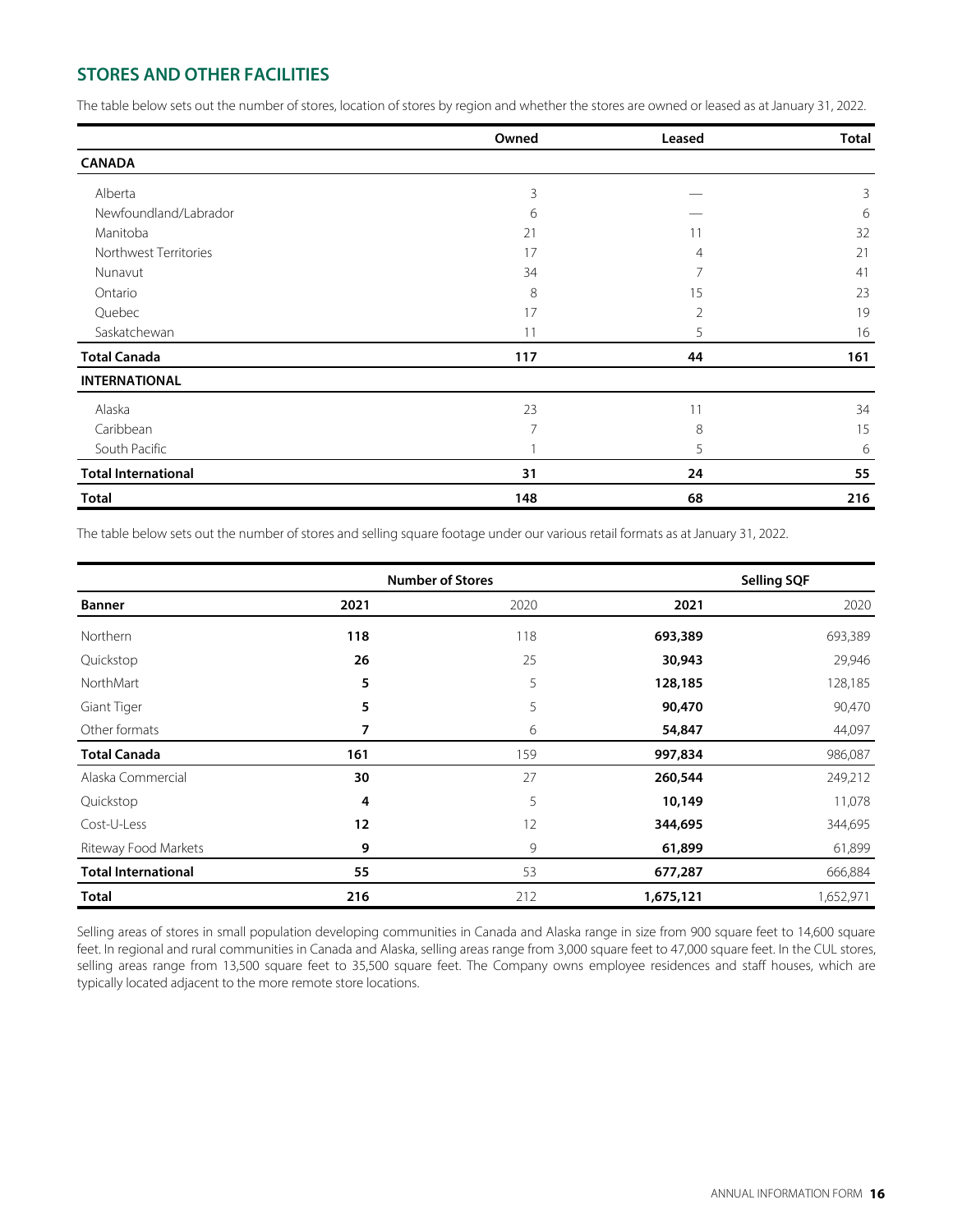### **COMPETITION**

In the vast majority of the northern and small market developing communities that it serves, the Company's stores are the leading providers of food, everyday and seasonal general merchandise and financial services. Local competition consists of stores operated by independent store owners and local co-operatives, some of which are associated with regional or national buying groups. The strength of independent store competition varies considerably depending on the management skills, financial strength and scale of local operators. Additionally, the commitment of local staff to the store and to customer relationships, and the ability to maintain consistent standards are other key factors influencing their success. In Canada, all of the communities in which the Company operates have access to on-line mail order services such as those provided by Amazon, Wal-Mart, Costco and smaller regional and specialized competitors. In the International Operations, this type of competition is generally more intense and includes on-line mail-order sales from retailers such as Amazon, Safeway, Wal-Mart and Costco. The CUL stores face equally highly competitive local, national and international discount and grocery retailers. RTW is the leading retailer in the BVI and faces competition from local independent store owners. Giant Tiger stores are located in larger northern market locations and are subject to a higher level of competitive intensity compared to more remote markets.

### **INVESTING ACTIVITIES**

Net cash used in investing activities was \$75.9 million compared to \$66.9 million in 2020 and \$104.3 million in 2019. The increase compared to 2020 is largely due to investments in new stores, store renovations, equipment replacements and the purchase of an ATR-72 500 series aircraft by NSA. Net investing in Canadian Operations was \$46.6 million net of \$18.1 million in insurance proceeds compared to \$55.0 million net of \$5.3 million in insurance proceeds in 2020 and \$63.2 million net of \$11.8 million in insurance proceeds in 2019. Investing in International Operations was \$29.3 million compared to \$11.9 million in 2020 and \$41.1 million net of \$5.5 million in insurance proceeds in 2019.

Additional information on the Company's capital expenditures is included in the Company's MD&A and Consolidated Annual Audited Financial Statements for the fiscal year ended January 31, 2022, which are filed on SEDAR at www.sedar.com and on the Company's website at [www.northwest.ca](http://www.northwest.ca).

### **MANAGEMENT SALES AND OPERATIONS**

Each store employs a full-time manager who has the primary accountability to monitor daily operations, maximize selling opportunities and safeguard the Company's assets. All stores have direct access to sales and operations support, procurement and marketing, logistics, accounting, finance, legal, human resources, information technology, store development and real estate services provided by its support offices located in Winnipeg, Manitoba; Anchorage, Alaska; Boca Raton, Florida; Tortolla, BVI and Thunder Bay, Ontario.

The Company's Canadian and International retail operations report to their respective President. A team of Vice-Presidents and Directors are accountable for the execution of corporate strategies, policies and programs at store level along with supporting specialist teams.

### **EMPLOYEES**

At January 31, 2022, the Company employed 7,524 people, including 2,598 in its International Operations. Of these, approximately one-third are Indigenous and of the Indigenous employees, approximately 100 hold managerial positions. The Company is active in the recruitment of Indigenous people for positions in stores, corporate offices and distribution centres.

Training and development of employees is a major focus of the Company with a particular emphasis on building highly capable, thoroughly trained store teams. The sales and operations teams for Canadian and International Operations, together with support from Human Resources and Training and Development, are accountable for providing training on best practices to the store managers and their teams and for ensuring compliance with operational standards. The Company continues to invest in the development of training programs and is building greater store level capability and execution through the Manager-In-Training and the Department Manager-in-Training programs. These programs provide training to potential store managers and department managers on store operating processes, standards and policies, community relations, and the Company's management systems prior to them managing a store or a department within a store. A store Training Centre in Winnipeg, Manitoba is able to graduate up to 100 individuals each year into store key roles. Training Centre activity was complimented with accelerated e-learning development due to COVID-19 protocols. In 2021, employees completed over 2,500 e-learning modules and six new on-line courses were launched.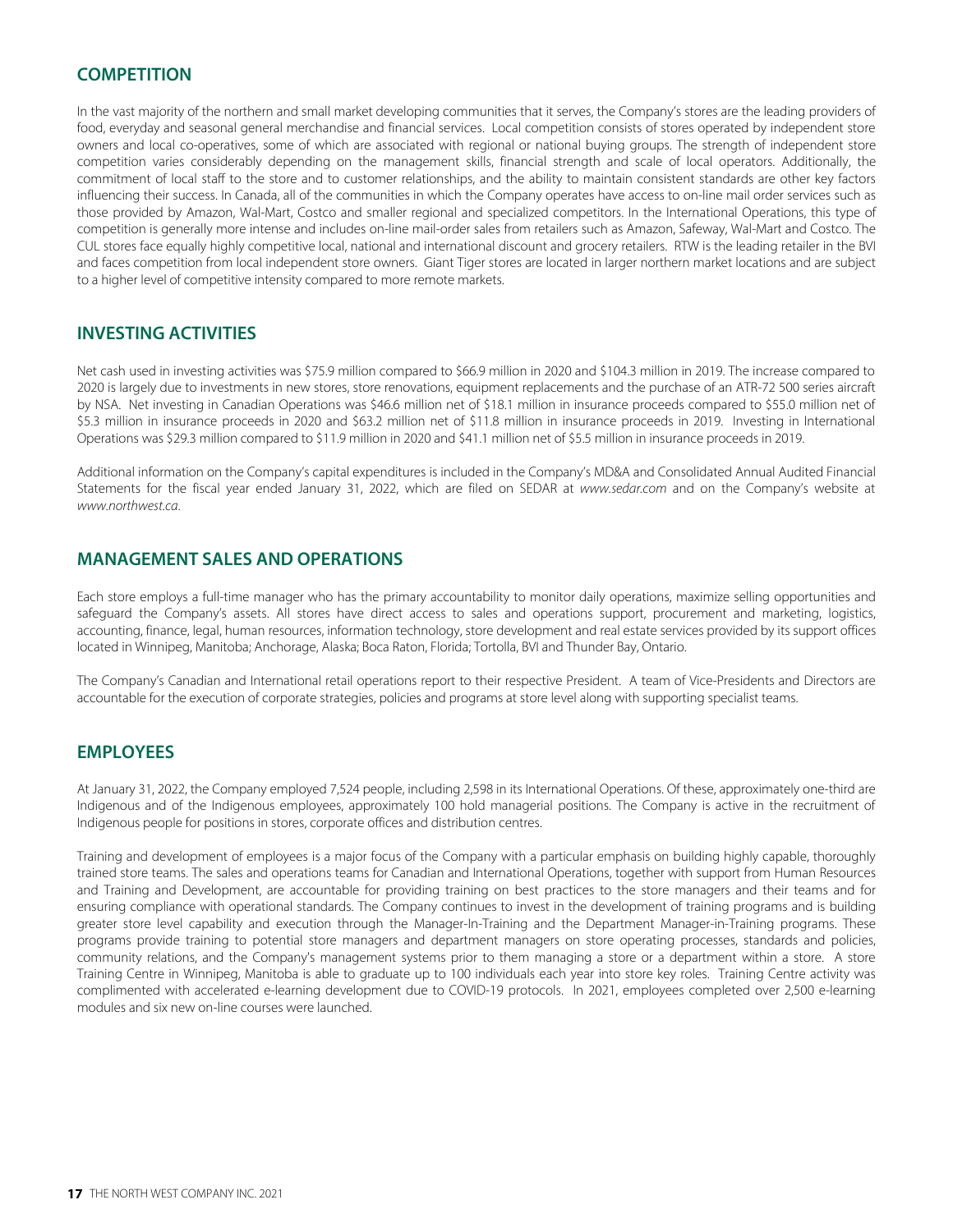### **INTANGIBLE PROPERTIES**

The Company protects its trademarks and the design presentations associated with the trademarks which are material to the business including those associated with its store banners, financial services, proprietary brands, domain names and packaging designs. All intellectual property and associated rights are considered to be important assets of the Company and are enforced vigorously where appropriate.

#### **SEASONALITY**

The Company's business follows a seasonal pattern where historically, the first quarter sales are the lowest and fourth quarter sales are the highest, reflecting consumer buying patterns. Due to the remote location of many of the Company's stores, weather conditions are often more extreme compared to other retailers and can affect sales in any quarter. In 2020, the decrease in sales in the third and fourth quarter compared to the first two quarters of the year is primarily due to the Giant Tiger Transaction. Net earnings generally follow higher sales, but can be dependent on changes in merchandise sales blend, promotional activity in key sales periods, variability in share-based compensation costs related to changes in the Company's share price and other factors which can affect net earnings.

The following table is a summary of selected quarterly financial information for the past two fiscal years:

|                                                             |             | Fiscal 2021        |                  |                   |            | Fiscal 2020    |                  |       |
|-------------------------------------------------------------|-------------|--------------------|------------------|-------------------|------------|----------------|------------------|-------|
| (\$ in millions, except per share amounts)                  | Q4          | Q3                 | Q <sub>2</sub>   | Q1                | Q4         | Q <sub>3</sub> | Q <sub>2</sub>   | Q1    |
| Sales                                                       | 579.0<br>-S | 553.7 <sup>5</sup> | $565.1 \text{ }$ | $551.0 \text{ S}$ | $565.2$ \$ | 553.0 S        | $648.5 \text{ }$ | 592.6 |
| EBITDA <sup>(1)</sup>                                       | 73.0        | 78.6               | 81.1             | 78.7              | 71.4       | 75.7           | 110.9            | 43.4  |
| Earnings from operations                                    | 49.5        | 56.1               | 58.5             | 56.3              | 49.1       | 52.9           | 87.8             | 19.5  |
| Net earnings                                                | 35.6        | 39.2               | 42.4             | 40.3              | 32.8       | 35.9           | 62.6             | 12.3  |
| Net earnings attributable to shareholders<br>of the Company | 34.5        | 38.7               | 41.9             | 39.7              | 32.1       | 34.6           | 61.9             | 11.3  |
| <b>Basic EPS</b>                                            | 0.72        | 0.81               | 0.86             | 0.82              | 0.66       | 0.71           | 1.27             | 0.23  |
| Diluted EPS                                                 | 0.71        | 0.79               | 0.86             | 0.80              | 0.63       | 0.71           | .25              | 0.23  |

(1) See Non-GAAP Financial Measures section of the Company's 2021 Annual Report for additional information.

### **ENVIRONMENT**

The Company is subject to environmental regulations pursuant to federal, provincial and state legislation. Environmental legislation provides for restrictions and prohibitions on releases or emissions of various substances handled. A breach of such legislation may result in the imposition of fines and penalties. The Company has operating, training, monitoring and testing procedures and also retains environmental consulting engineers to help ensure compliance with applicable environmental laws. The Company believes it is in substantial compliance with applicable environmental laws and regulations.

## **Description of the Business - Risk Factors**

The mandate of the Board of Directors includes ensuring that processes are in place to identify and manage the principle risks of the business, including environmental and climate-related risks, for which the Board has delegated primary responsibility to the Audit Committee. The North West Company maintains an Enterprise Risk Management ("ERM") program which assists in identifying, evaluating and managing risks that may reasonably have an impact on the Company. Management is accountable for completing an annual ERM assessment to evaluate risks and the potential impact that the risks may have on the Company's financial performance and ability to execute its strategies and achieve its objectives. The results of this annual assessment and quarterly updates are presented to the Audit Committee and reported to the Board of Directors. The principle risks, including environmental and climate-related risks, and related mitigation strategies are incorporated into the Company's strategic planning process.

The North West Company is exposed to a number of risks in its business. The descriptions of the risks below are not the only ones facing the Company. Additional risks and uncertainties not presently known to the Company, or that the Company deems immaterial, may also impair the operations of the Company. If any of such risks actually occur, the business, financial condition, liquidity and results of operations of the Company could be materially adversely affected. Readers of this AIF are also encouraged to refer to the Company's Annual Management's Discussion and Analysis which provides further information on the risk factors facing the Company and our most recent consolidated financial statements, management information circular, quarterly reports, material change reports and news releases. While the Company employs strategies to minimize these risks, these strategies do not guarantee that events or circumstances will not occur that could negatively impact the Company's financial condition and performance.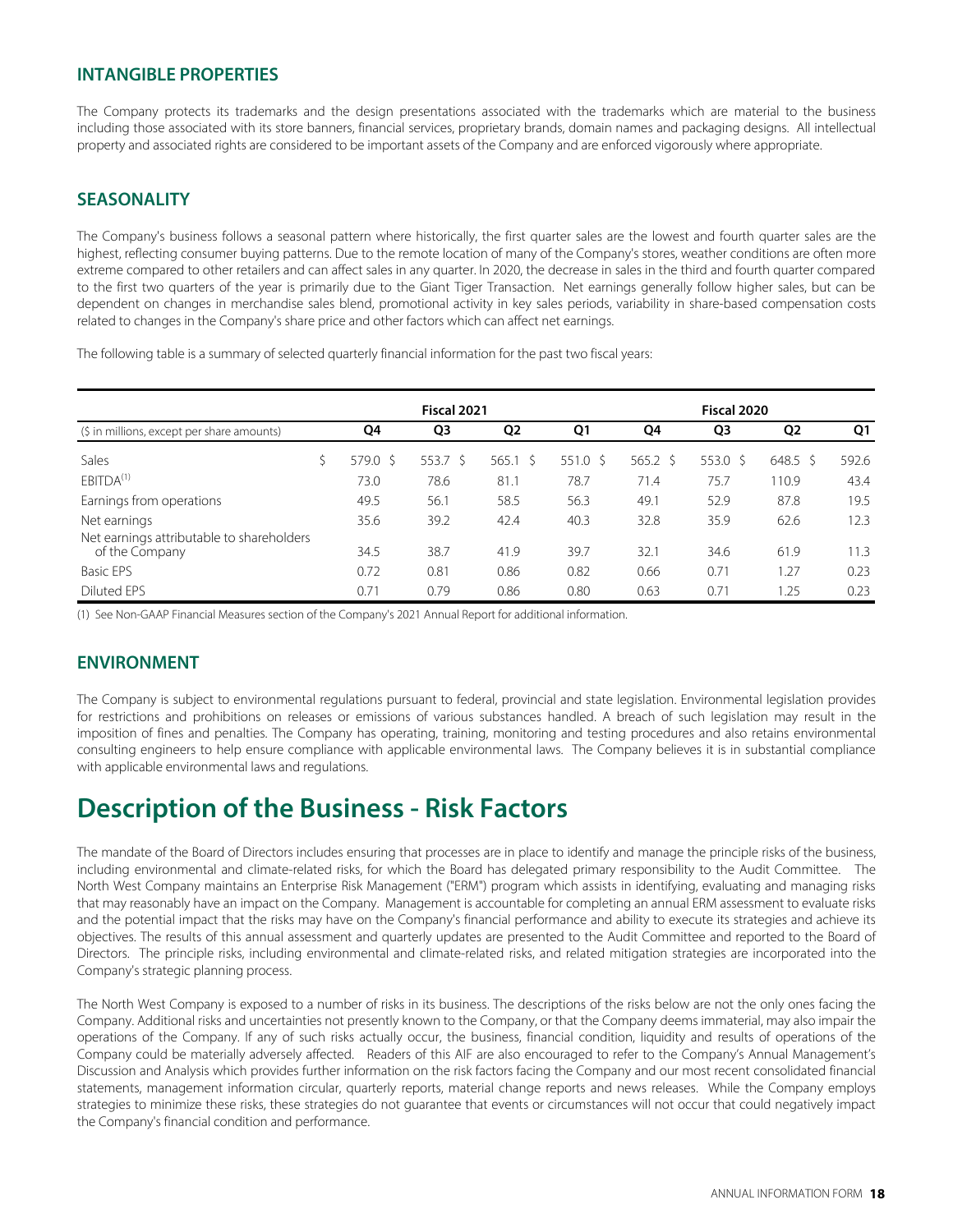### **PANDEMIC**

A pandemic outbreak of a contagious disease could result in a widespread health crisis that could have an adverse effect on the Company's operations and financial condition. A pandemic could impact the health and wellness of the Company's employees and customers which could negatively impact the Company's ability to operate its business. A pandemic may also result in the temporary closure of the Company's stores, distribution facilities, airline or support offices and could result in interruptions to the Company's supply chain, including reduced availability of product or the temporary closure of suppliers and transportation companies that are critical to the operation of the business. Furthermore, a pandemic could result in an economic downturn, restrictions on travel and trade, disruptions to financial markets and negatively impact the availability and cost of capital, which in turn could have an adverse impact on the Company's financial results and condition.

On March 11, 2020, the World Health Organization declared the rapidly spreading novel coronavirus ("COVID-19") a pandemic. This contagious disease outbreak has resulted in material disruption to businesses globally and significant economic uncertainty. In response, governments worldwide have enacted emergency measures to both combat the spread of the virus and stabilize economic conditions. Most of the Company's products and services are considered to be essential by the applicable government authorities. As such, the Company's focus is on business continuity and safety plans to help mitigate the health impact of COVID-19 on employees and customers. This includes the implementation of physical spacing, including the installation of plexiglass barriers at checkouts and enhanced sanitation protocols in stores, distribution centers and support offices. The Company also continues to work closely with governments, suppliers and communities to help ensure the uninterrupted flow of merchandise and continuous operation of our stores. COVID-19 is a rapidly changing situation and the Company continues to adjust and adapt its operations as required and has increased communications with our customers and community leaders to help understand their expectations and protocols.

The food and everyday products the Company provides are essential, non-discretionary services in the communities we serve. The Company has business continuity plans and safety protocols, including a cross-functional steering committee who are accountable for monitoring the impact of COVID-19 and mitigating the risk posed to employees, customers and the business however, there can be no assurance that these plans and protocols will be sufficient to minimize the impact.

The future impact of COVID-19 is uncertain and the Company is not able to reliably forecast the severity and duration of the impact on the economy, the financial markets, the availability of capital and on the Company's employees, customers, and suppliers, including the possible temporary closure of stores or interruptions to the Company's supply chain. Although the Company foresees continued demand for the products and services it provides based on its role as an essential service, the full impact of COVID-19 is not determinable at this time and there can be no assurance that COVID-19 will not have an adverse impact on the Company's operations and financial condition. Further information on the potential impact of COVID-19 is provided in the Company's 2021 Annual Report.

#### **EMPLOYEE DEVELOPMENT AND RETENTION**

Attracting, retaining and developing high caliber employees is essential to effectively managing our business, executing our strategies and meeting our objectives. Due to the vast geography, small size and remoteness of the Company's markets, there is an ongoing need for capable staffing, particularly at the store management level. The degree to which the Company is not successful in retaining and developing employees and establishing appropriate succession plans could lead to a lack of knowledge, skills and experience required to effectively run our operations and execute our strategies and could negatively affect financial performance. The Company's overall priority on building and sustaining store people capacity reflects the importance of mitigating against this risk. In addition to compensation programs and investments in staff housing that are designed to attract and retain qualified personnel, the Company also continues to implement and refine initiatives such as comprehensive store-based manager-in-training programs.

In addition to employee development and retention risks related to the Company's retail operations, these risks also impact the Company's airline operations. Transport Canada issued new Canadian Airline Regulations ("CAR") with respect to pilot fatigue and flight duty times on December 12, 2018. The implementation of these new regulations are being phased in from December 2020 to December 2022 based on the type of aircraft.

These regulations have resulted in an increase in the number of pilots required by NSA which, combined with a Canada-wide shortage of pilots, may result in higher recruitment and compensation costs and have a negative impact on the Company's financial performance. Changes to flight schedules, operating schedules, fatigue management systems and employee recruiting, compensation and training programs are expected to help mitigate the impacts of the new regulations and employee development and retention risk.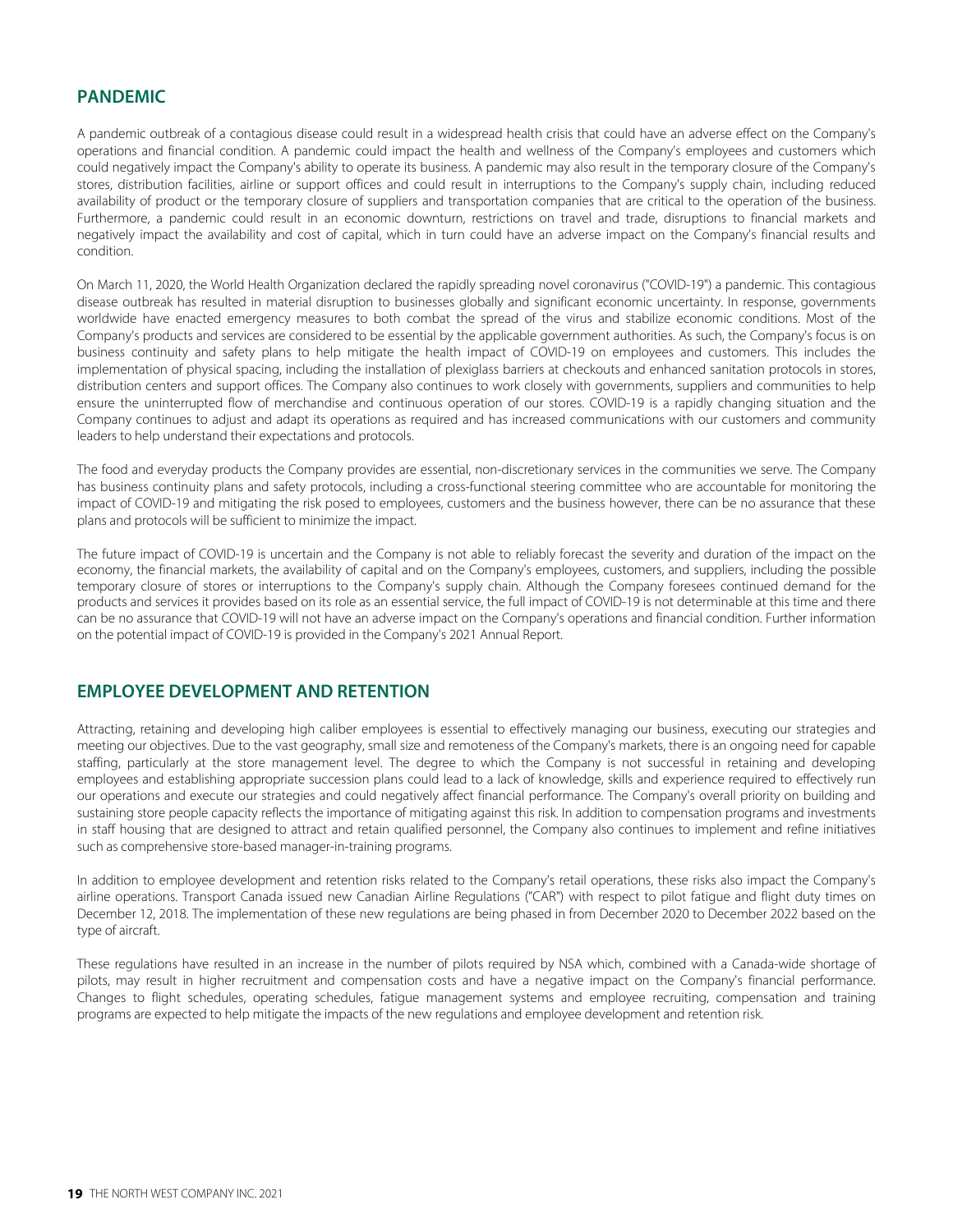#### **COMPETITION**

The Company has a leading market position in a large percentage of the markets it serves. Sustaining and growing this position depends on our ability to continually improve customer satisfaction while identifying and pursuing new sales opportunities. We actively monitor competitive activity and we are proactive in enhancing our value offer elements, ranging from in-stock position to service and pricing. To the extent that the Company is not effective in responding to consumer trends or enhancing its value offer, it could have a negative impact on financial performance. Furthermore, the entry of new competitors, an increase in competition, both local and outside the community, a significant expansion of E-Commerce, or the introduction of new products and services in the Company's markets could also negatively affect the Company's financial performance.

#### **CYBER-SECURITY**

The Company relies on the integrity and continuous availability of its IT systems. In the ordinary course of business, the Company collects, processes, transmits and retains confidential and personal information (collectively "Confidential Information") regarding the Company and its customers, employees and suppliers. The Company's IT systems are exposed to the risks of "cyber-attack", including viruses that can disrupt, paralyze or prevent access to IT systems or result in unauthorized access to Confidential Information.

The Company has implemented security software and measures, including monitoring, testing and employee training, to prevent unauthorized access to its IT systems and Confidential Information, and to reduce the likelihood of disruptions. Cyber-attacks are constantly evolving and are becoming more frequent and sophisticated in nature and there is a risk that the Company's security measures may be breached or unauthorized access may not be detected on a timely basis. Furthermore, employee error, faulty password management or malfeasance may result in unauthorized access to IT systems and Confidential Information. Any prolonged failure relating to IT system availability, breaches of IT system security, a significant loss of data, an impairment of data integrity or unauthorized access to Confidential Information, could adversely affect the financial performance, operations and reputation of the Company and may result in regulatory enforcement actions or litigation.

#### **COMMUNITY RELATIONS**

A portion of the Company's sales are derived from communities and regions that restrict commercial land ownership and usage by nonindigenous or non-local owned businesses or which have enacted policies and regulations to support locally-owned businesses. We successfully operate within these environments through initiatives that promote positive community and customer relations. These include store lease arrangements with community-based development organizations and initiatives to recruit local residents into management positions and to incorporate community stakeholder advice into our business at all levels. Further information on community relations is provided under Corporate Social Responsibility and Sustainable Development. To the extent the Company is not successful in maintaining these relations or is unable to renew lease agreements with community-based organizations, or is subject to punitive fees or operating restrictions, it could have an adverse effect on the Company's reputation and financial performance.

#### **CLIMATE CHANGE, NATURAL DISASTERS AND FIRE**

The Company's operations are exposed to extreme weather conditions ranging from blizzards to hurricanes, typhoons and cyclones which can cause loss of life, damage to or destruction of key stores and facilities, or temporary business disruptions. The stores located in the South Pacific, Caribbean and coastal areas of Alaska are also at risk of earthquakes and tsunamis which can result in loss of life and destruction of assets. The destruction of assets and the impact on the local economy resulting from these types of extreme weather conditions, particularly where more than one location is impacted, could have a material adverse effect on the operations and financial condition and performance of the Company. Severe weather conditions can also have a negative impact on NSA's operations by disrupting the transportation of merchandise and passengers.

The impact of warmer ocean water temperatures has increased the risk of frequency, severity and duration of hurricanes and typhoons especially in the northeastern Caribbean. Collectively the stores in this region have sales of \$339 million and assets of \$165 million for the yearended January 31, 2022. In 2017, islands in this region were devastated by two category five hurricanes which resulted in the destruction of the Company's CUL store in St. Thomas and three RTW stores and significantly damaged a CUL store in St. Maarten. Rebuilding has significantly increased resiliency to future hurricanes, however, these markets remain exposed to this risk.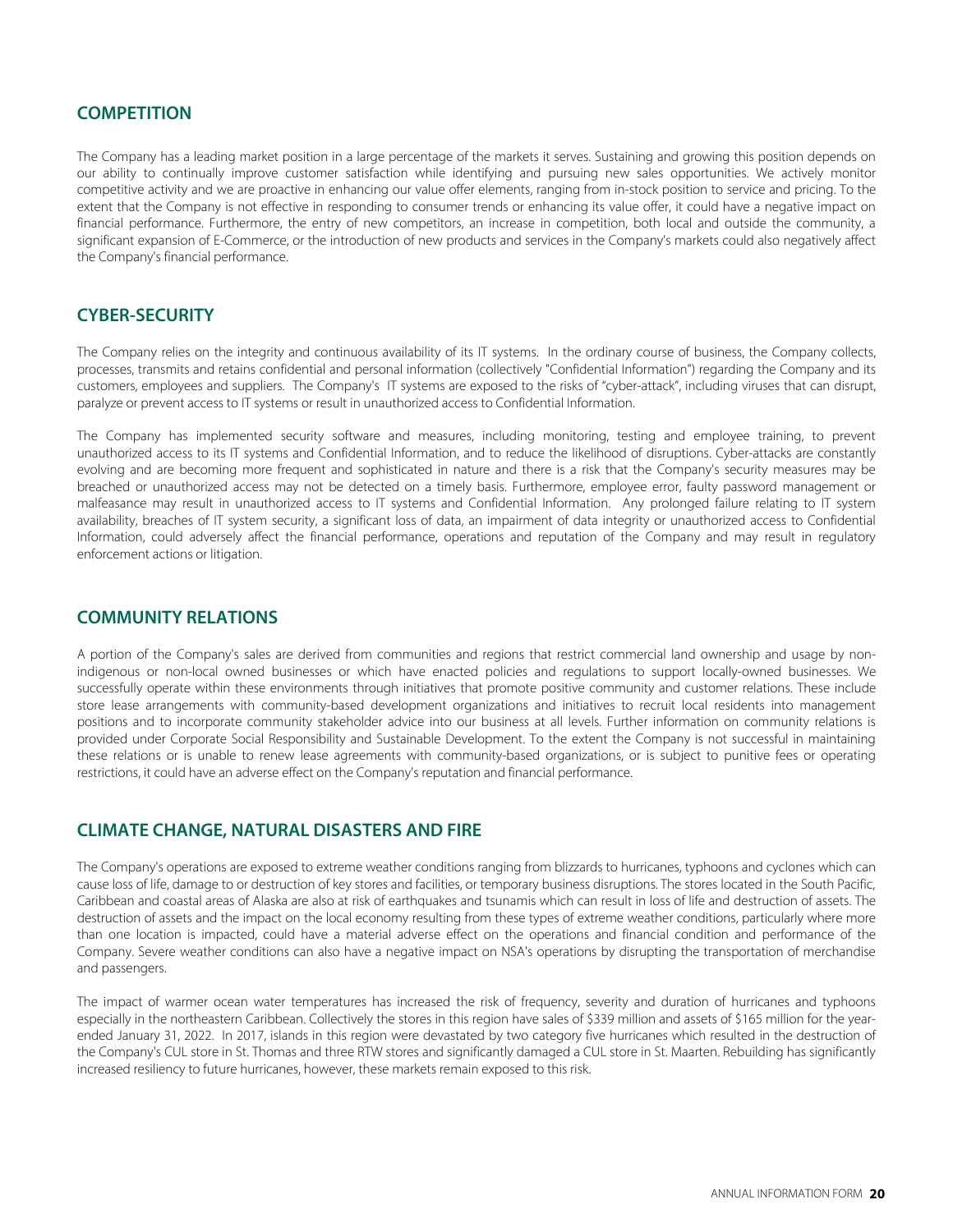The Company completed a specific climate-related risk management assessment of its stores in the northeastern Caribbean and upgraded its most hurricane-vulnerable stores to improve the building construction to a category five hurricane resiliency level. These improvements should help mitigate the impact of hurricanes on the Company's stores however, there can be no certainty that the damage from hurricanes will not include significant damage to or loss of stores and warehouses. In addition, hurricanes can result in significant damage to or destruction of important infrastructure, including residences, which in turn may result in people relocated from an island. Any prolonged reduction in population in the communities the Company operates in could have a material impact on the financial performance of the Company.

Longer-term global warming conditions would also have a more pronounced effect, both positive and negative, on the Company's most northern latitude stores. On the downside, global warming will result in rising sea levels, which will cause flooding, and melting permafrost which could damage or destroy the Company's stores, warehouses and housing. The Company operates in 71 communities in northern Canada and 17 communities in Alaska that are potentially exposed to changes in permafrost. Collectively these stores have sales of \$806 million and assets of \$344 million for the year-ended January 31, 2022. Rising sea levels and melting permafrost would also have the same negative impact on our customers which, combined with the potential damage to our facilities, could have a material adverse effect on the Company's operations, financial condition and performance. The Company has in-depth knowledge of and expertise in construction in northern markets and continues to incorporate new engineering and construction techniques in designing buildings and facilities to help mitigate the impact of changing permafrost conditions and minimize damage to the permafrost.

The Company relies upon the availability of winter roads to 40 communities in northern Canada. Global warming conditions may shorten or eliminate the availability of winter roads which would result in higher transportation costs to these remote locations. To the extent that higher transportation costs cannot be offset by other cost reductions or passed on through higher prices, this may result in lower operating margins which may have an adverse effect on the Company's financial performance. This risk related to the availability of winter roads is partially mitigated by the utilization of the Company's wholly-owned airline to transport merchandise to its stores.

On the upside, global warming could result in higher economic growth in the Company's northern markets and would reduce some operating expenses such as utility costs and enabling the Company to use lower-cost sealift year-round to transport merchandise to the Company's stores compared to higher cost air transportation.

The Company's stores in northern Canada and Alaska are exposed to the risk of wild fires and other fire related losses. In many of the Company's remote northern markets, there is limited fire fighting equipment and capability. In the event of a fire there is a high risk of a complete loss of the building, equipment and inventory. In 2018, the Company had three fires in northern Canada which destroyed one store and significantly damaged two other stores. Two of the fires were caused by electrical malfunction and one was arson-related. The Company was able to re-open the stores with reduced selling square footage and a limited merchandise assortment while reconstruction and repairs were being completed. The Company completed an independent review of its fire mitigation policies and procedures to identify opportunities to improve fire prevention in its northern Canada stores and has upgraded facilities to reduce the risk of fire-related losses.

In addition to the risk mitigation activities previously noted, the Company also maintains insurance to help mitigate the impact of losses however, there can be no assurance that one or more large claims or that any given loss will be mitigated in all circumstances. Further information on insurance risk is provided below.

### **LOGISTICS AND SUPPLY CHAIN**

The Company relies on a complex and elongated outbound supply chain due to the remoteness of the Company's stores. The delivery of merchandise to a substantial portion of the Company's stores involves multiple carriers and multiple modes of transportation including trucks, trains, aircraft, ships and barges through various ports and transportation hubs. The Company's reputation and financial performance can be negatively impacted by supply chain events or disruptions outside of the Company's control, including changes in foreign and domestic regulations which increase the cost of transportation; the quality of transportation infrastructure such as roads, ports and airports; labour disruptions at transportation companies; the impact of a pandemic, including COVID-19, that reduces or restricts transportation to the communities the Company serves; or the consolidation, financial difficulties or bankruptcy of transportation companies. To help mitigate these risks, the Company owns an airline, North Star Air Ltd. and has an investment in Transport Nanuk Inc., an arctic shipping company, which provides the Company with greater control over key components of our logistics network and service to our stores in northern Canada.

#### **ECONOMIC ENVIRONMENT**

External factors which affect customer demand and personal disposable income, and over which the Company exercises no influence, include government fiscal health, general economic growth, changes in commodity prices, inflation, unemployment rates, personal debt levels, levels of personal disposable income, interest rates and foreign exchange rates. Changes in inflation rates and foreign exchange rates are unpredictable and may impact the cost of merchandise and the prices charged to consumers which in turn could negatively impact sales and net earnings.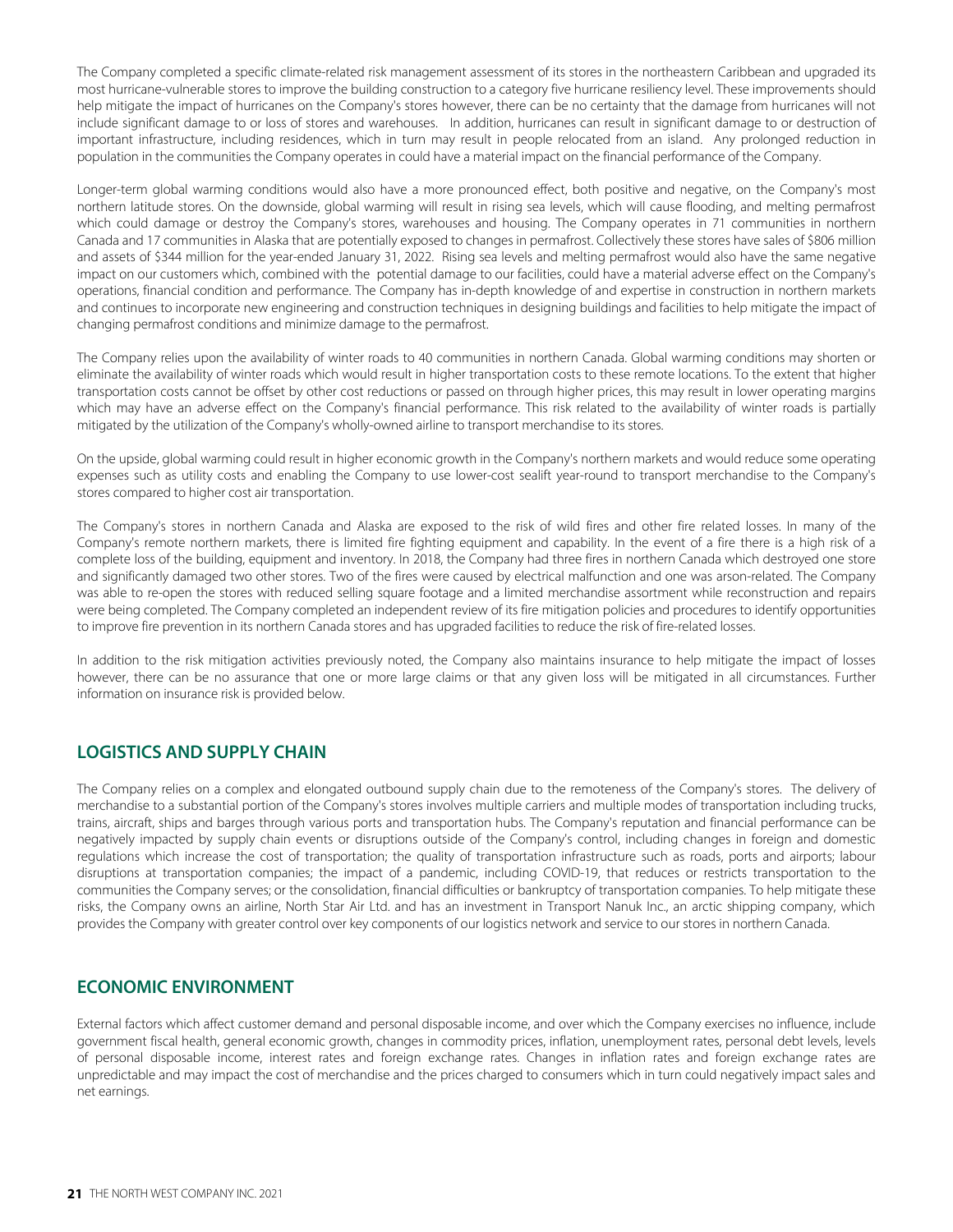Our largest customer segments derive most of their income directly or indirectly from government infrastructure spending or direct payment to individuals in the form of social assistance, child care benefits and old age security. While these tend to be stable sources of income, independent of economic cycles, a decrease in government income transfer payments to individuals, a recession, or a significant and prolonged decline in consumer spending could have an adverse effect on the Company's operations and financial performance.

Furthermore, customers in many of the Company's markets benefit from product cost subsidies through programs such as Nutrition North Canada ("NNC"), the U.S. Supplemental Nutrition Assistance Program ("SNAP") and the by-pass mail system in Alaska which contribute to lower living costs for eligible customers. A change in government policy could result in a reduction in financial support for these programs which would have a significant impact on the price of merchandise and consumer demand and could have an adverse effect on the Company's operations and financial condition.

A major source of employment income in the remote markets where the Company operates is generated from local government and spending on public infrastructure. This includes housing, schools, health care facilities, military facilities, roads and sewers. Local employment levels will fluctuate from year-to-year depending on the degree of infrastructure activity and a community's overall fiscal health. A similar fluctuating source of income is employment related to tourism and natural resource development. A significant or prolonged reduction in government transfers, spending on infrastructure projects, natural resource development and tourism spending would have a negative impact on consumer income which in turn could result in a decrease in sales and gross profit, particularly for more discretionary general merchandise items.

Management regularly monitors economic conditions and considers factors which can affect customer demand in making operating decisions and the development of strategic initiatives and long-range plans.

#### **BUSINESS MODEL**

The Company sells a broad range of products and services across geographically and culturally diverse markets. Operational scale can be difficult to achieve and the complexity of the Company's business model is higher compared to more narrowly-focused or larger retailers. Management continuously assesses the strength of its customer value offer to ensure that specific markets, products and services are financially attractive. The Company's Pure Retail initiative is focused on simplifying work across the Company, with a focus on stores. To the extent the Company is not successful in developing and executing its strategies, it could have an adverse effect on the financial condition and performance of the Company.

### **ENVIRONMENTAL**

The Company owns a large number of facilities and real estate, particularly in remote locations, and is subject to environmental risks associated with the contamination of such facilities and properties. The Company operates retail fuel outlets in a number of locations and uses fuel to heat stores and housing. The Company also has aviation fuel storage containers and operates aviation fuel dispensing equipment. Contamination resulting from gasoline, heating and aviation fuel is possible. The Company employs operating, training, monitoring and testing procedures to minimize the risk of contamination. The Company also operates refrigeration equipment in its stores and distribution centres which, if the equipment fails, could release gases that may be harmful to the environment. The Company has monitoring and preventative maintenance procedures to reduce the risk of this contamination occurring. Even with these risk mitigation policies and procedures, the Company could incur increased or unexpected costs related to environmental incidents and remediation activities, including litigation and regulatory compliance costs, all of which could have an adverse effect on the reputation and financial performance of the Company.

### **LAWS, REGULATIONS AND STANDARDS**

The Company is subject to various laws, regulations and standards administered by federal, provincial and foreign regulatory authorities, including but not limited to income, commodity and other taxes, securities laws, duties, currency repatriation, health and safety, employment standards and minimum wage laws, Payment Card Industry ("PCI") standards, anti-money laundering ("AML") regulations, licensing requirements, product packaging and labeling regulations and zoning laws. New accounting standards and pronouncements or changes in accounting standards may also impact the Company's financial results.

These laws, regulations and standards and their interpretation by various courts and agencies are subject to change. In the course of complying with such changes, the Company may incur significant costs. Failure by the Company to fully comply with applicable laws, regulations and standards could result in financial penalties, assessments, sanctions, loss of operating licenses or legal action that could have an adverse effect on the reputation and the financial performance of the Company.

The Company is also subject to various privacy laws and regulations regarding the protection of personal information of its customers and employees. Any failure in the protection of this information or non-compliance with laws or regulations could negatively affect the Company's reputation and financial performance.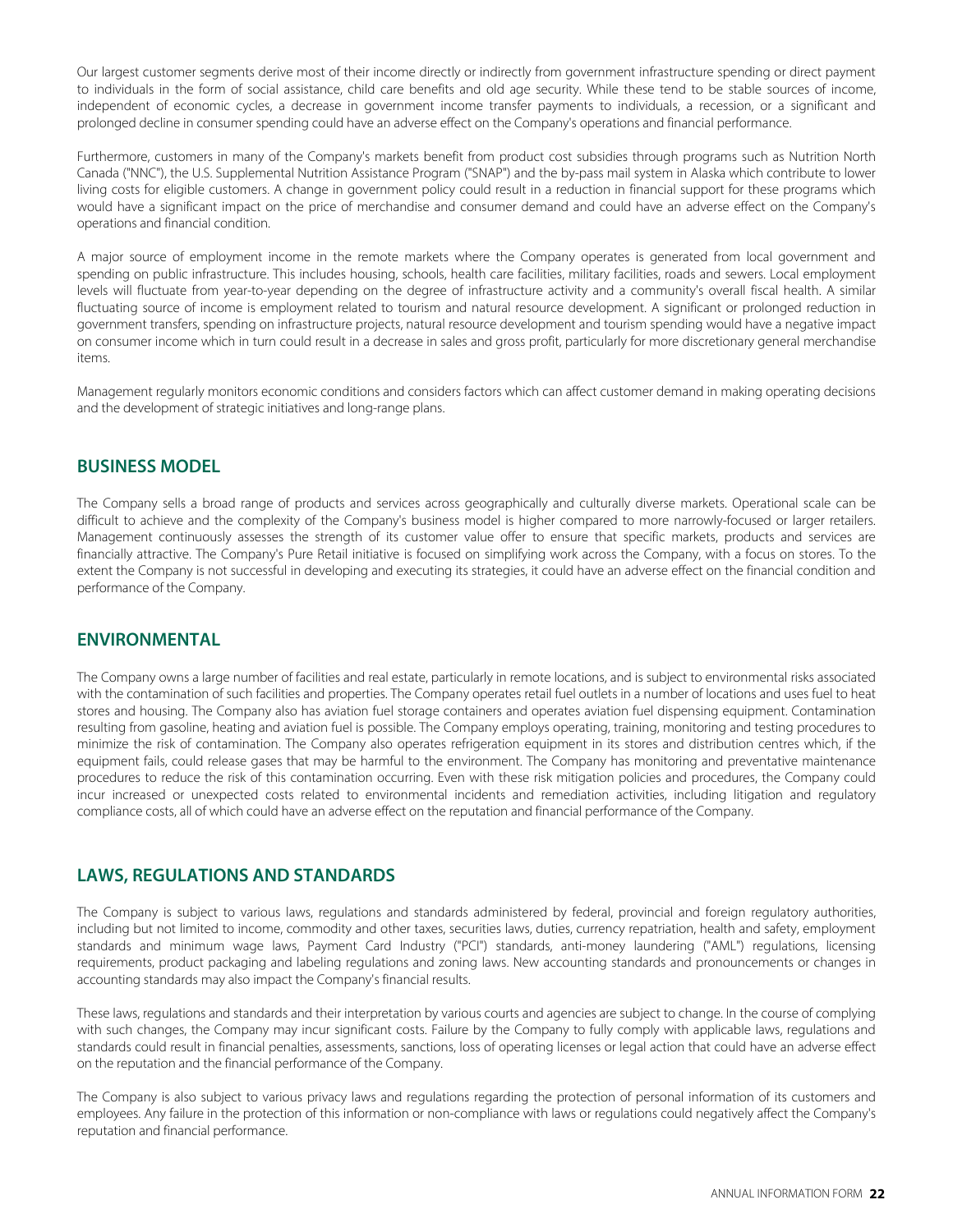A portion of the Company's sales and net earnings are derived from financial services and pharmacy operations, which are subject to laws, regulations and standards. Changes in legislation regarding financial services fees, including but not limited to ATM, prepaid Visa card and cheque-cashing fees and fees earned on customer accounts receivable, could have an adverse impact on the Company's financial performance if other fees or offsetting cost reductions cannot be implemented. In Canada, on-going prescription drug reform and changes in dispensing fees could have an adverse effect on the Company's financial performance if other fees or offsetting cost reductions cannot be implemented.

The airline industry is also subject to extensive legal, regulatory and administrative controls and oversight, including airline safety standards. Failure by the Company to comply with these laws, regulations and standards could result in the loss of operating licenses and could have an adverse effect on the Company's financial performance and reputation.

Furthermore, changes in legislation, including carbon taxes and the implementation of other greenhouse gas reduction initiatives and regulations related to transitioning to a low-carbon and more climate resilient future, could result in additional costs which could have a negative impact on the Company's financial performance if the Company is not able to fully pass on these additional costs to its customers or identify other offsetting cost reductions and efficiencies.

## **FOOD, DRUG, PRODUCT AND SERVICE SAFETY**

The Company is exposed to risks associated with food and drug safety, product packaging, labelling, handling storage and distribution, and general merchandise product defects. The Company also operates pharmacies and provides tele-pharmacy services and is subject to risks associated with the distribution of prescription drugs, errors made through medication dispensing or patient services and consultation. Food sales represent approximately 77% of total Company sales. A significant outbreak of a food-borne illness or food safety issues including food tampering or contamination, or increased public concerns with certain food products could have an adverse effect on the reputation and financial performance of the Company and could lead to unforeseen liabilities from legal claims. The Company has food preparation, handling, dispensing and storage procedures which help mitigate these risks. The Company also has product recall procedures in place in the event of a food-borne illness outbreak or product defect. The existence of these procedures does not eliminate the underlying risks, and the ability of these procedures to mitigate risk in the event of a food-borne illness or product recall is dependent on their successful execution.

## **FUEL AND UTILITY COSTS**

Compared to other retailers, the Company is more exposed to fluctuations in the price of energy, particularly oil. Due to the vast geography and remoteness of the store network, expenses related to aviation fuel, diesel-generated electricity and heating fuel costs are a more significant component of the Company's and its customers' expenses. To the extent that escalating fuel and utility costs cannot be offset by alternative energy sources, energy conservation practices or offsetting productivity gains, this may result in higher retail prices or lower operating margins which may affect the Company's financial performance. In this scenario, consumer retail spending could also be negatively affected by higher household energy-related expenses which could have an adverse effect on the Company's financial performance.

### **SOCIAL**

Social and political issues raise public awareness, perspectives and actions through protests and/or media campaigns. Issues that may relate to the Company's business include, but are not limited to food security, minimum wages, Indigenous rights, diversity and inclusion, local and ethical sourcing, nutritional labelling and the environment. Ineffective action or inaction on these matters could adversely affect the Company's reputation or financial performance.

## **INFORMATION TECHNOLOGY**

The Company relies on information technology ("IT") to support the current and future requirements of the business. A significant or prolonged disruption in the Company's current IT systems could negatively impact day-to-day operations of the business which could adversely affect the Company's financial performance and reputation.

The Company is in the process of completing the implementation of new point-of-sale and merchandise management systems which are described further in Developments for 2021 under Project Enterprise. In 2022, the Company will be implementing the merchandise management system in International Operations as part of Project Enterprise. The failure to successfully upgrade legacy systems, or to migrate from legacy systems to new IT systems, could have an adverse effect on the Company's operations, reputation and financial performance. There is also a risk that the anticipated benefits, cost savings or operating efficiencies related to upgrading or implementing new IT systems may not be realized which could adversely affect the Company's operations, financial performance or reputation. To help mitigate these risks, the Company uses a combination of specialized internal and external IT resources as well as a strong governance structure and disciplined project management.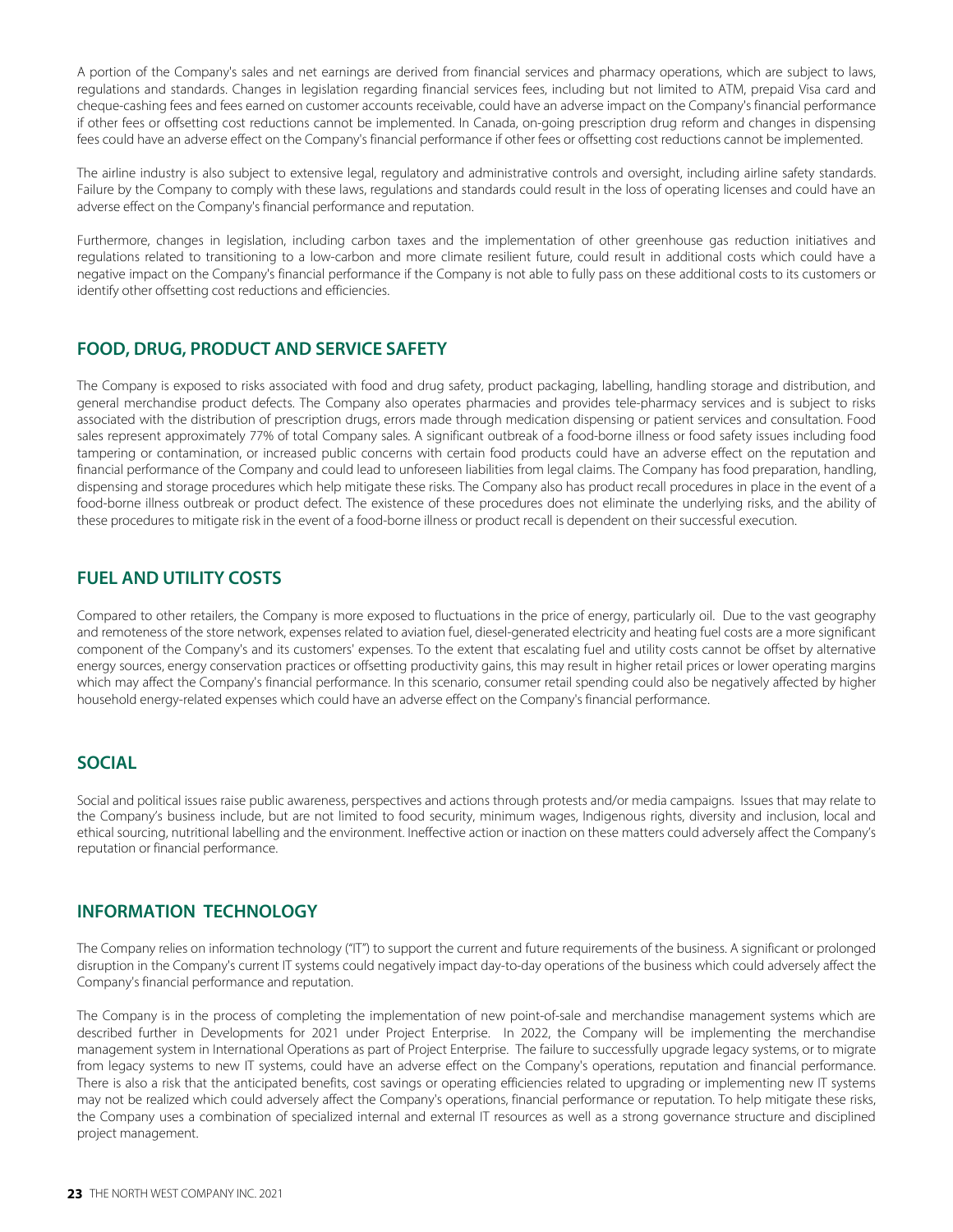The Company also depends on accurate and reliable information from its IT systems for decision-making and operating the business. As the volume of data and the complexity and integration of IT systems increases, there is a greater risk of errors in data or misinterpretation of the data which could negatively impact decision making and in turn, have an adverse effect on the Company's financial performance.

### **INSURANCE**

The Company manages its exposure to certain risks through an integrated insurance program which combines an appropriate level of selfinsurance and the purchase of various insurance policies. The Company's insurance program is based on various lines and limits of coverage and is arranged with financially stable insurance companies as rated by professional rating agencies. Global insurance market conditions continue to be challenging as insurance companies limit their capacity for underwriting risks in certain geographic areas such as the Caribbean and northern Canada or in sectors such as aviation. Insurance companies that do provide coverage in these areas are requiring significantly higher insurance premiums and higher self-insured retention levels from companies. These factors are expected to continue to result in higher insurance costs; and, changes in self-insured retention levels may result in greater earnings volatility in the event of future losses. There can be no assurance that the Company's insurance program will be sufficient to cover one or more large claims, or that any given risk will be mitigated in all circumstances. There can also be no assurance that the Company will be able to continue to purchase insurance coverage at reasonable rates or maintain its self-insured retention levels. To the extent that the Company's insurance policies do not provide sufficient coverage for a loss, it could have an adverse impact on the Company's operating results and financial condition.

## **VENDOR AND THIRD PARTY SERVICE PARTNER MANAGEMENT**

The Company relies on a broad base of manufacturers, suppliers and operators of distribution facilities to provide goods and services. Events, such as a pandemic, or disruptions affecting these suppliers outside of the Company's control could in turn result in delays in the delivery of merchandise to the stores and therefore negatively impact the Company's reputation and financial performance. A portion of the merchandise the Company sells is purchased offshore which increases certain risks to the Company including risks associated with product safety and general merchandise product defects, products that do not meet the required standards or non-compliance with ethical and safe business practices. The Company uses offshore consolidators and sourcing agents to monitor product quality and ethical sourcing standards however, the Company does not have any direct influence over how these vendors and service partners are managed and there is no certainty that these risks can be completely mitigated in all circumstances.

NSA also relies upon suppliers and third party service partners for specialized aviation parts and aircraft maintenance services. A prolonged disruption affecting the supply of parts or provision of maintenance services could negatively impact the availability of aircraft to service the Company's customers, or result in higher than anticipated costs, which could have an adverse effect on the Company's financial performance and reputation.

## **INCOME TAXES**

In the ordinary course of business, the Company is subject to audits by tax authorities. The Company regularly reviews its compliance with tax legislation, filing positions, the adequacy of its tax provisions and the potential for adverse outcomes. While the Company believes that its tax filing positions are appropriate and supportable, the possibility exists that certain matters may be reviewed and challenged by the tax authorities. If the final outcome differs materially from the tax provisions, the Company's income tax expense and its earnings could be affected positively or negatively in the period in which the outcome is determined.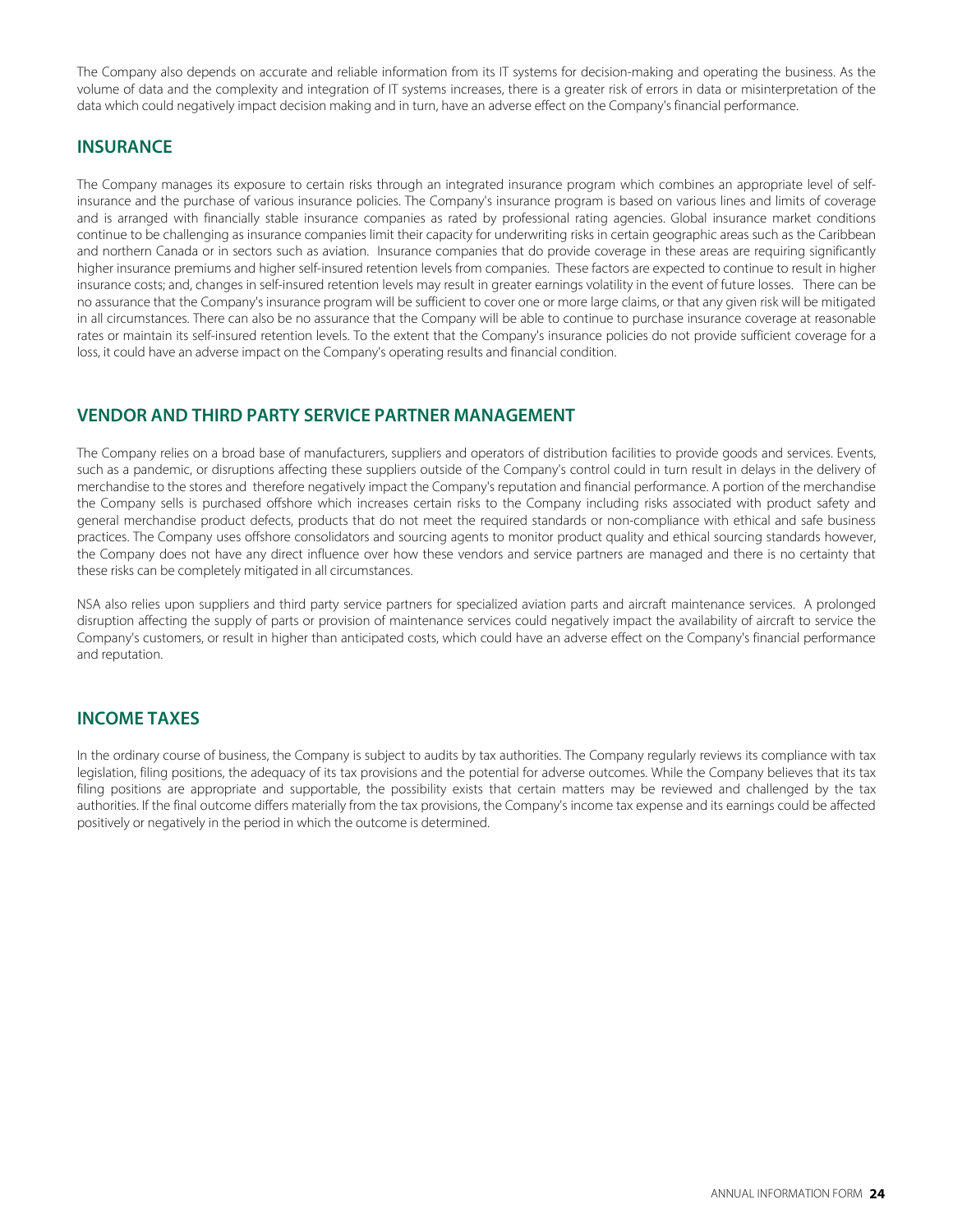## **LITIGATION AND CASUALTY LOSSES**

In the normal course of business, the Company is subject to a number of claims and legal actions that may be made by its customers, suppliers and others. The Company records a provision for litigation claims if management believes the Company has liability for such claim or legal action. If management's assessment of liability or the amount of any such claim is incorrect, or the Company is unsuccessful in defending its position, any difference between the final judgment amount and the provision would become an expense or a recovery in the period such claim was resolved.

Consistent with risks inherent in the aviation industry, NSA could be subject to large liability claims arising out of major accidents or disasters involving aircraft which can result in serious injury, death or destruction of property. Accidents and disasters may occur from factors outside of the Company's control such as severe weather, lightning strikes, wind shear and bird strikes. Any such accident or disaster could have a material adverse effect on the Company's reputation, results from operations and financial condition.

#### **MANAGEMENT OF INVENTORY**

Success in the retail industry depends on being able to select the right merchandise, in the correct quantities in proportion to the demand for such merchandise. A miscalculation of consumer demand for merchandise could result in having excess inventory for some products and missed sales opportunities for others which could have an adverse effect on operations and financial performance. Excess inventory may also result in higher markdowns or inventory shrinkage all of which could have an adverse effect on the financial performance of the Company.

### **POST-EMPLOYMENT BENEFITS**

The Company engages professional investment advisors to manage the assets in the defined benefit pension plans. The performance of the Company's pension plans and the plan funding requirements are impacted by the returns on plan assets, changes in the discount rate and regulatory funding requirements. If capital market returns are below the level estimated by management or if the discount rate used to value the liabilities of the plans decreases, the Company may be required to make contributions to its defined benefit pension plans in excess of those currently contemplated, which may have an adverse effect on the Company's financial performance.

The Company regularly monitors and assesses the performance of the pension plan assets and the impact of changes in capital markets, changes in plan member demographics, and other economic factors that may impact funding requirements, benefit plan expenses and actuarial assumptions. The Company makes cash contributions to the pension plan as required and also uses letters of credit to satisfy a portion of its funding obligations. Effective January 1, 2011, the Company entered into an amended and restated staff pension plan and added a defined contribution plan. Under the amended pension plan, all members who did not meet a qualifying threshold based on number of years in the pension plan and age were transitioned to the defined contribution pension plan effective January 1, 2011 and no longer accumulate years of service under the defined benefit pension plan. Further information on post-employment benefits is provided in Note 13 to the annual audited consolidated financial statements.

### **DEPENDENCE ON KEY FACILITIES**

There are five major distribution centres which are located in Winnipeg, Manitoba; Anchorage, Alaska; San Leandro, California; Port of Tacoma, Washington; and a third party managed facility in Fort Lauderdale, Florida. In addition, the Company's Canadian Operations support office is located in Winnipeg, Manitoba, NSA's support office is located in Thunder Bay, Ontario and the International Operations has support offices in Anchorage, Alaska and Boca Raton, Florida. A significant or prolonged disruption at any of these facilities due to fire, inclement weather or otherwise could have a material adverse effect on the financial performance of the Company.

### **GEOPOLITICAL**

Changes in the domestic or international political environment may impact the Company's ability to source and provide products and services. Acts of terrorism, riots, and political instability, especially in less developed markets, could have an adverse effect on the financial performance of the Company.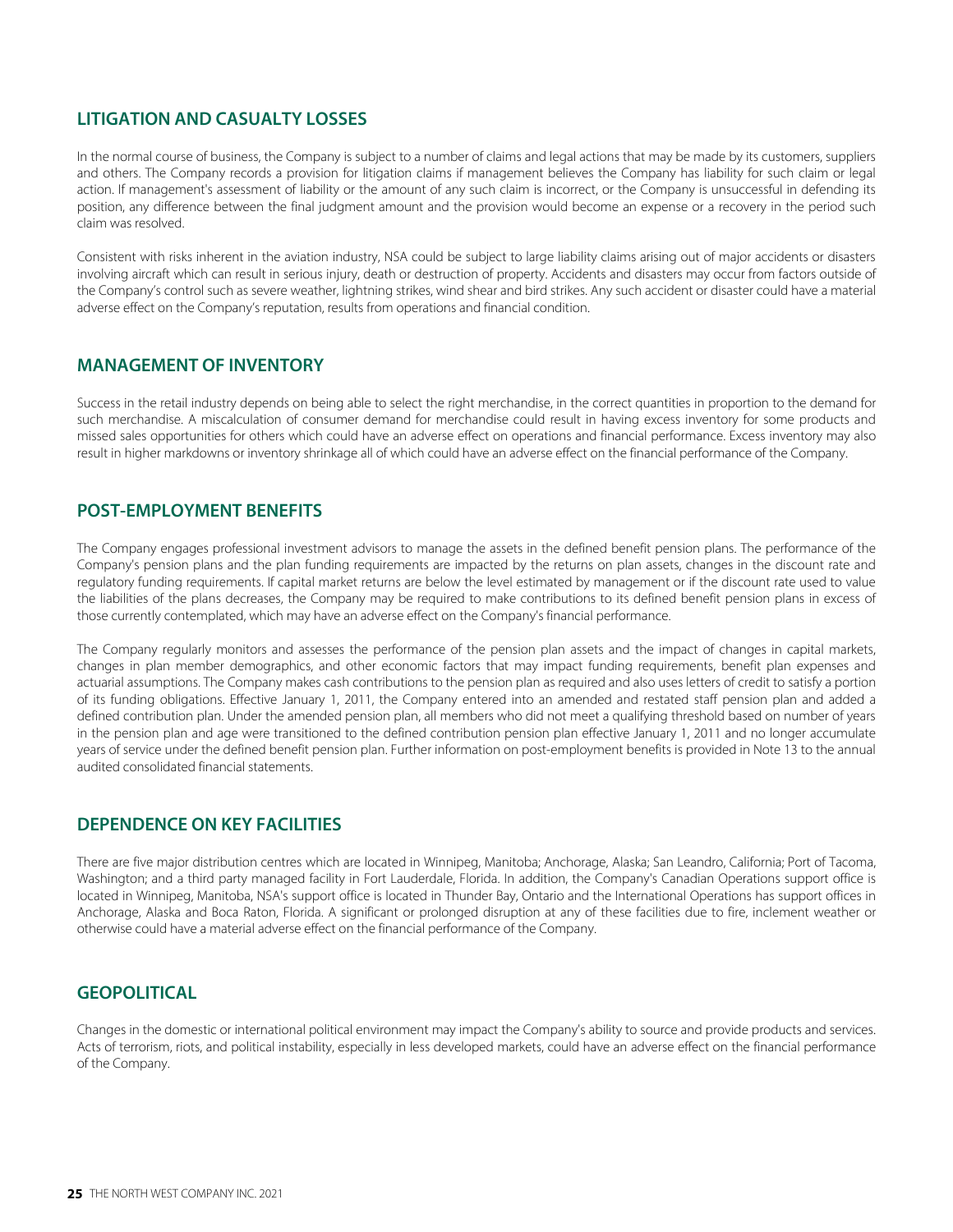### **ETHICAL BUSINESS CONDUCT**

The Company has a Code of Business Conduct and Ethics policy which governs both employees and Directors. The Company also has a Whistleblower Policy that provides direct access to members of the Board of Directors. Unethical business conduct could negatively impact the Company's reputation and relationship with its customers, investors and employees, which in turn could have an adverse effect on the financial performance of the Company.

#### **FINANCIAL RISKS**

In the normal course of business, the Company is exposed to financial risks that have the potential to negatively impact its financial performance. The Company manages financial risk with oversight provided by the Board of Directors, who also approve specific financial transactions. The Company uses derivative financial instruments only to hedge exposures arising in respect of underlying business requirements and not for speculative purposes. These risks and the actions taken to minimize the risks are described below. Further information on the Company's financial instruments and associated risks are provided in Note 15 to the annual audited consolidated financial statements.

#### **CREDIT RISK**

Credit risk is the risk of financial loss to the Company if a customer or counterparty to a financial instrument fails to meet its contractual obligations. The Company is exposed to credit risk primarily in relation to individual and commercial accounts receivable. The Company manages credit risk by performing regular credit assessments of its customers and provides allowances for potentially uncollectible accounts receivable. The Company does not have any individual customer accounts greater than 10% of total accounts receivable.

### **LIQUIDITY RISK**

Liquidity risk is the risk that the Company will not be able to meet its financial obligations as they come due or can do so only at excessive cost. The Company manages liquidity risk by maintaining adequate credit facilities to fund operating requirements, pension plan contributions and planned sustaining and growth-related capital expenditures, and regularly monitoring actual and forecasted cash flow and debt levels. At January 31, 2022, the Company had undrawn committed revolving loan facilities available of \$354.6 million (January 31, 2021 - \$400.3 million). In March 2022, the Company increased the capacity on its revolving loan facilities in Canadian Operations from \$300.0 million to \$400.0 million and extended the maturity date to March 1, 2027 which further reduces liquidity risk.

### **CURRENCY RISK**

Currency risk is the risk that the fair value or future cash flows of a financial instrument will fluctuate because of changes in foreign exchange rates. The Company is exposed to currency risk, primarily the U.S. dollar, through its net investment in International Operations and its U.S. dollar denominated borrowings. The Company manages its exposure to currency risk by hedging the net investment in foreign operations with a portion of U.S. dollar denominated borrowings. At January 31, 2022, the Company had US\$70.6 million in U.S. denominated debt compared to US\$140.8 million at January 31, 2021.

The Company is also exposed to currency risk relating to the translation of International Operations earnings to Canadian dollars. In 2021, the average exchange rate used to translate U.S. denominated earnings from the International Operations was 1.2526 compared to 1.3390 last year. The Canadian dollar's appreciation in 2021 compared to the U.S. dollar in 2020 negatively impacted consolidated net earnings by \$3.6 million. In 2020, the average exchange rate was 1.3390 compared to 1.3246 in 2019 which resulted in an increase in 2020 consolidated net earnings of \$0.5 million compared to 2019.

### **INTEREST RATE RISK**

Interest rate risk is the risk that the fair value or future cash flows of a financial instrument will fluctuate because of changes in market interest rates. The Company is exposed to interest rate risk primarily through its long-term borrowings. The Company manages exposure to interest rate risk through a combination of fixed and floating interest rate debt and may use interest rate swaps. Further information on long-term debt is provided in Note 12 to the annual audited consolidated financial statements. As at January 31, 2022, the Company had no outstanding interest rate swaps.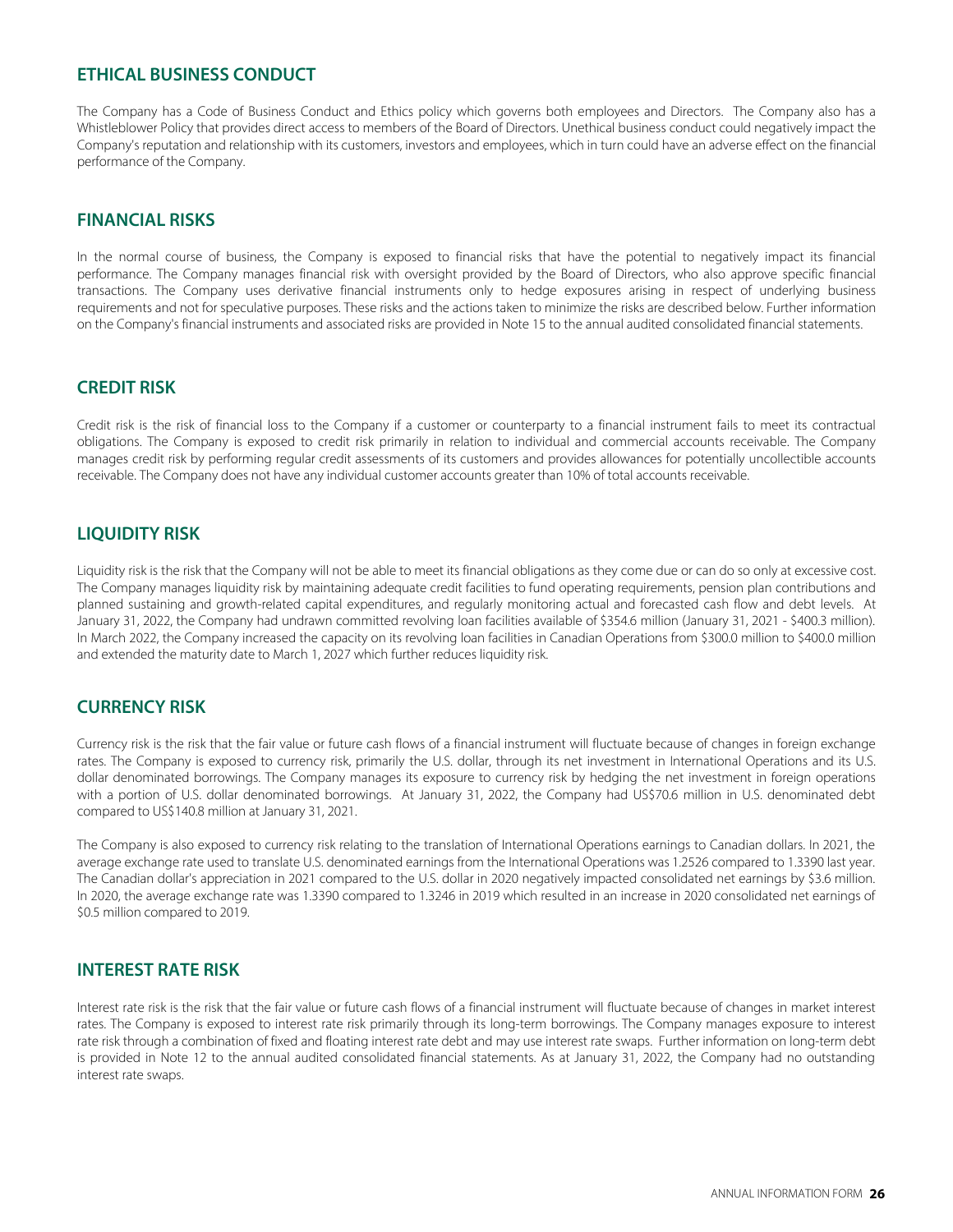## **Corporate Social Responsibility & Sustainable Development**

The North West Company opened its first store in 1668 as a trading post in the Cree Nation of Waskaganish in northern Canada and many of our stores in northern Canada and Alaska have been in operation for over 200 years. Our continuing presence in the communities we serve is based on sustainable practices that reflect our adaptability and respect for the social license and underlying trust we must earn.

The Company's social responsibility and sustainability objectives are framed under the following four pillars:

- Stronger Communities;
- Better Quality of Life for our Customers;
- Empowered Employees; and
- Respect for the Environment.

A brief description of each pillar is as follows:

**Stronger Communities** We are committed to provide significant, meaningful social benefit to the diverse communities we serve. We believe that building strong, healthy and inclusive relationships through listening and collaboration is an approach that adds value for both the community and the Company in areas such as employment, capital investment and sponsorship.

**Better Quality of Life for our Customers** We are committed to provide reliable access to everyday products and services that meet the lifestyle needs of our customers and that are as affordable as possible. In addition, we advocate for inclusive policies and programs that improve the quality of life for the people and communities we serve. This goes to the heart of community and cultural sustainability and to our role in providing socio-economic benefits in the communities we serve.

**Empowered Employees** We are committed to enhance employee satisfaction and effectiveness through our Company values of customer service, trust, enterprising ideas, passion for what we do, accountability and personal balance. We strive to provide our diverse and talented employees with the best job experiences and opportunities, beginning with key roles in our stores.

Respect for the Environment We are committed to minimize our environmental footprint in a way that accommodates the conflicting realities of remote, costly-to-serve geographies populated by lower-income communities. We look for innovation across our business from efficient building design to eco-friendly energy alternatives and limiting product packaging and waste.

The Board of Directors are accountable for overseeing the Company's Corporate Social Responsibility and Sustainable Development initiatives which are integrated within the Company's risk management and strategic planning process. In addition to the information provided on climate change and environmental risk factors previously noted under Risk Management, further information on the Company's Sustainability Report is available on the Company's website at [www.northwest.ca](http://www.northwest.ca).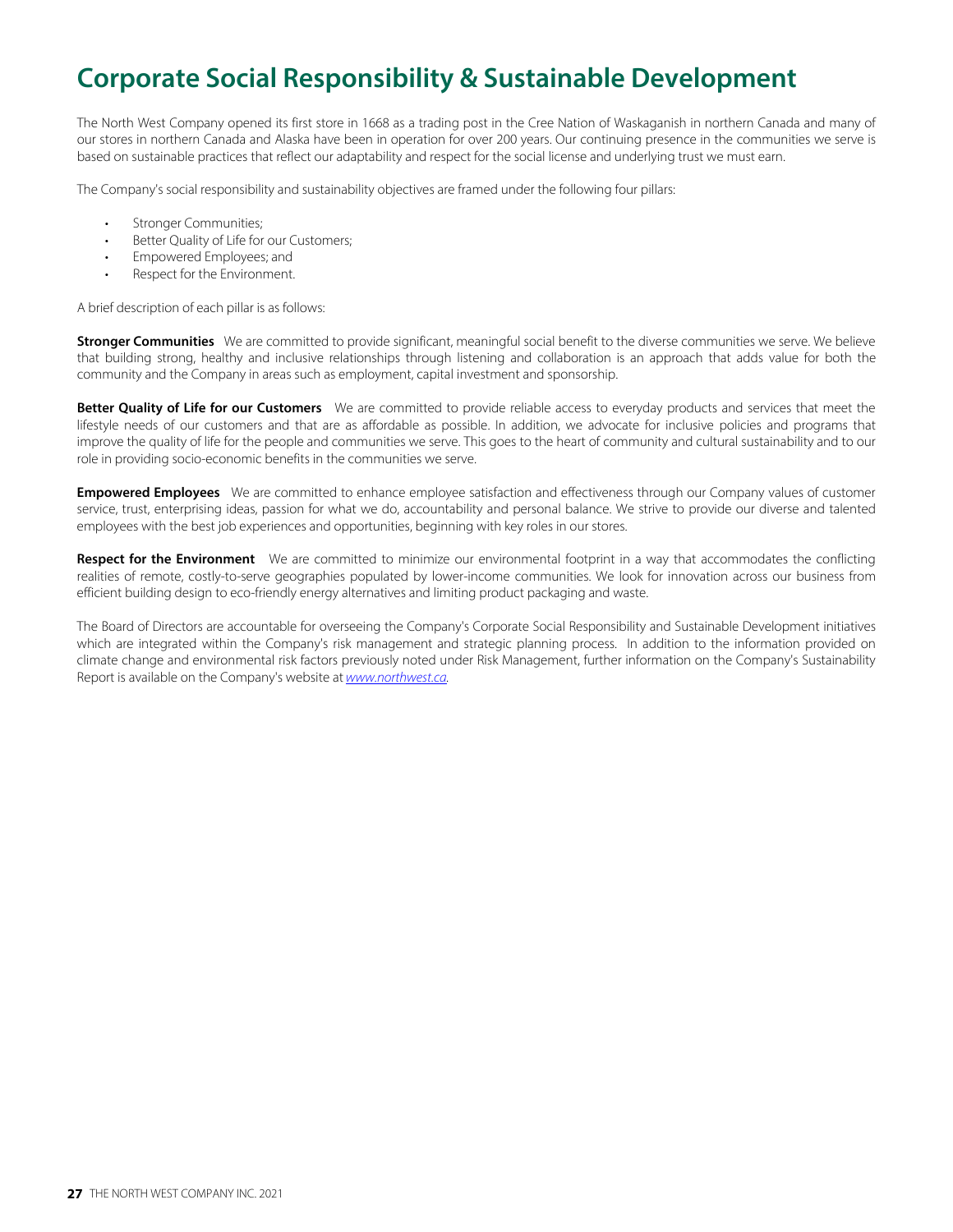## **Dividends and Distributions**

## **GENERAL**

Past dividend practices at the Company are aligned with a total return approach to investment performance. The Company aims to deliver top quartile returns through an equal emphasis on growth and income yield. The Company has paid dividends or distributions for 34 consecutive years. In 2021, the Company paid quarterly dividends of \$0.36 per share in the first and second quarters, and \$0.37 per share in the third and fourth quarters or \$1.46 per share for the year. The payment of dividends on the Company's common shares is subject to the discretion of the Board of Directors, and will vary based on, among other factors, the financial performance of the Company, its current and anticipated future business needs and the satisfaction of solvency tests imposed by the CBCA for the declaration of dividends and other conditions existing at such future time.

The Company currently pays quarterly dividends to shareholders on the 15<sup>th</sup> day of April, July, September and January, or the first business day following the 15<sup>th</sup>. The record date for any dividend is on or about the last business day of the month preceding the dividend date, or such other day as may be determined by the Board of Directors. In accordance with stock exchange rules, an ex-dividend date occurs two trading days prior to the record date to permit time for settlement of trades of securities and dividends must be declared a minimum of seven trading days before the record date.

## **DIVIDEND HISTORY**

The following table shows the quarterly cash dividend per common share declared and paid by the Company for the past three fiscal years.

| <b>QUARTER</b> | 2021 (\$/share)<br>2020 (\$/share) |      | 2019 (\$/share) |  |
|----------------|------------------------------------|------|-----------------|--|
| First Quarter  | 0.36                               | 0.33 | 0.33            |  |
| Second Quarter | 0.36                               | 0.33 | 0.33            |  |
| Third Quarter  | 0.37                               | 0.36 | 0.33            |  |
| Fourth Quarter | 0.37                               | 0.36 | 0.33            |  |
| Total          | 1.46                               | 1.38 | 1.32            |  |

The dividends paid were designated as eligible dividends in accordance with the provisions of the Canadian Income Tax Act.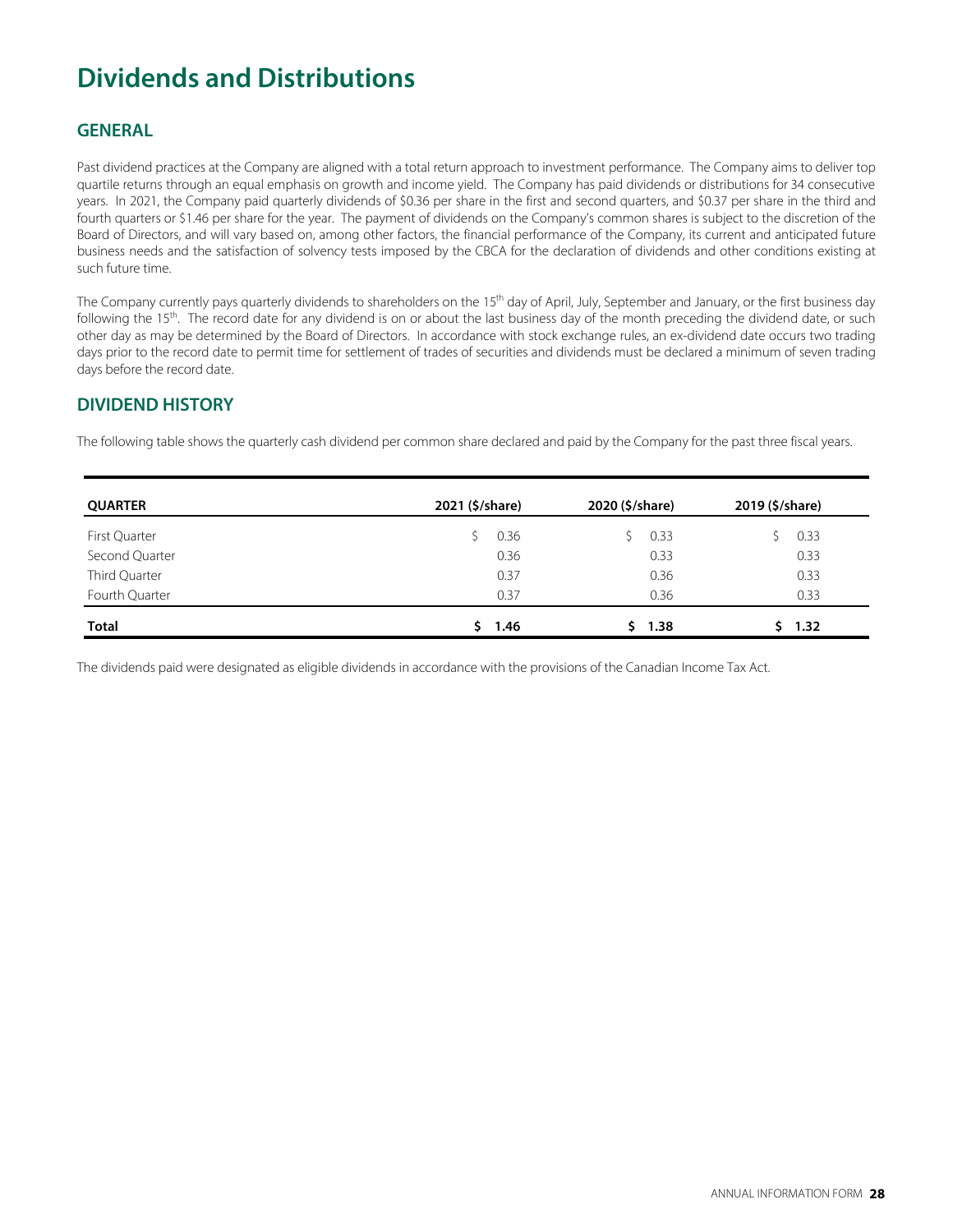## **Capital Structure**

## **DESCRIPTION**

The Company's objectives in managing capital are to deploy capital to provide an appropriate total return to shareholders while maintaining a capital structure that provides the flexibility to take advantage of the growth opportunities of the business, maintain existing assets, meet obligations and financial covenants and enhance shareholder value. The capital structure of the Company consists of bank advances, longterm debt and shareholders' equity. The Company manages capital to optimize efficiency through an appropriate balance of debt and equity. In order to maintain or adjust its capital structure, the Company may purchase shares for cancellation pursuant to normal course issuer bids, issue additional shares, borrow additional funds, adjust discretionary capital spending and adjust the amount of dividends paid or refinance debt at different terms and conditions.

#### **DEBT**

The Company has US\$70.0 million in senior notes it issued in two tranches; US\$35.0 million due June 16, 2027 with a fixed interest rate of 2.88% and US\$35.0 million due June 16, 2032 with a fixed interest rate of 3.09%. Interest is payable semi-annually on both tranches. The Company also has outstanding CAD\$100.0 million senior notes that mature September 26, 2029 and have a fixed interest rate of 3.74%. All senior notes are secured by certain assets of the Company and rank pari passu with the Company's other senior debt comprised of the \$300.0 million Canadian Operations loan facilities, the \$100.0 million senior notes and the US\$52.0 million loan facilities (collectively "Senior Debt"). On June 16, 2021, the Company drew on its revolving loan facilities to repay US\$70.0 million senior notes that matured. The US\$70.0 million senior notes that remain outstanding have been designated as a hedge against the U.S. dollar investment in the International Operations.

The Canadian Operations have committed, revolving loan facilities of \$300.0 million that bear a floating rate of interest based on Bankers Acceptances rates plus a stamping fee and mature on September 26, 2022. These facilities are secured by certain assets of the Company and rank pari passu with the Company's other Senior Debt. At January 31, 2022, the Company had \$45.1 million drawn on these facilities (January 31, 2021 - \$NIL). In March 2022, the Company increased this facility to \$400.0 million and extended its maturity date to March 1, 2027.

The Company has committed, revolving loan facilities of US\$52.0 million that bear interest at U.S. LIBOR plus a spread and mature on September 26, 2022. These loan facilities are secured by certain assets of the Company and rank pari passu with the Company's other Senior Debt. At January 31, 2022, the Company had drawn US\$NIL on these facilities (January 31, 2021 - US\$NIL). In March 2022, the Company extended the maturity date on this facility to March 1, 2027.

The International Operations have an available, committed, revolving loan facility of US\$40.0 million for working capital and general business purposes that matures February 12, 2025. This facility bears a floating rate of interest based on U.S. LIBOR plus a spread and is secured by certain accounts receivable and inventories of the International Operations. At January 31, 2022, the Company had drawn US\$NIL on this facility (January 31, 2021 - US\$NIL).

### **SHAREHOLDERS' EQUITY**

The Company has two classes of shares, Variable Voting Shares and Common Voting Shares, which have equivalent rights as shareholders except for voting rights. Holders of Variable Voting Shares are entitled to one vote per share except where (i) the number of outstanding Variable Voting Shares exceeds 49% of the total number of all issued and outstanding Variable Voting Shares and Common Voting Shares, or (ii) the total number of votes cast by or on behalf of the holders of Variable Voting Shares at any meeting on any matter on which a vote is to be taken exceeds 49% of the total number of votes cast at such meeting.

If either of the above-noted thresholds is surpassed at any time, the vote attached to each Variable Voting Share will decrease automatically without further act or formality. Under the circumstances described in paragraph (i) above, the Variable Voting Shares as a class cannot carry more than 49% of the total voting rights attached to the aggregate number of issued and outstanding Variable Voting Shares and Common Voting Shares of the Company. Under the circumstances described in paragraph (ii) above, the Variable Voting Shares as a class cannot, for a given Shareholders' meeting, carry more than 49% of the total number of votes cast at the meeting.

Variable Voting Shares may only be held, beneficially owned or controlled, directly or indirectly, by persons who are not Canadians (within the meaning of the Canada Transportation Act). An issued and outstanding Variable Voting Share is converted into one Common Voting Share automatically and without any further act of the Company or the holder, if such Variable Voting Share becomes held, beneficially owned and controlled, directly or indirectly, otherwise than by way of security only, by a Canadian, as defined in the Canada Transportation Act ("CTA").

The Company is authorized to issue an unlimited number of shares. As at January 31, 2022, there were 32,905,594 (January 31, 2021 - 32,234,280) common voting shares and 14,973,056 (January 31, 2021 - 16,379,039) variable voting shares issued and outstanding. The total shares outstanding as of January 31, 2022 were 47,878,650 (January 31, 2021 - 48,613,319)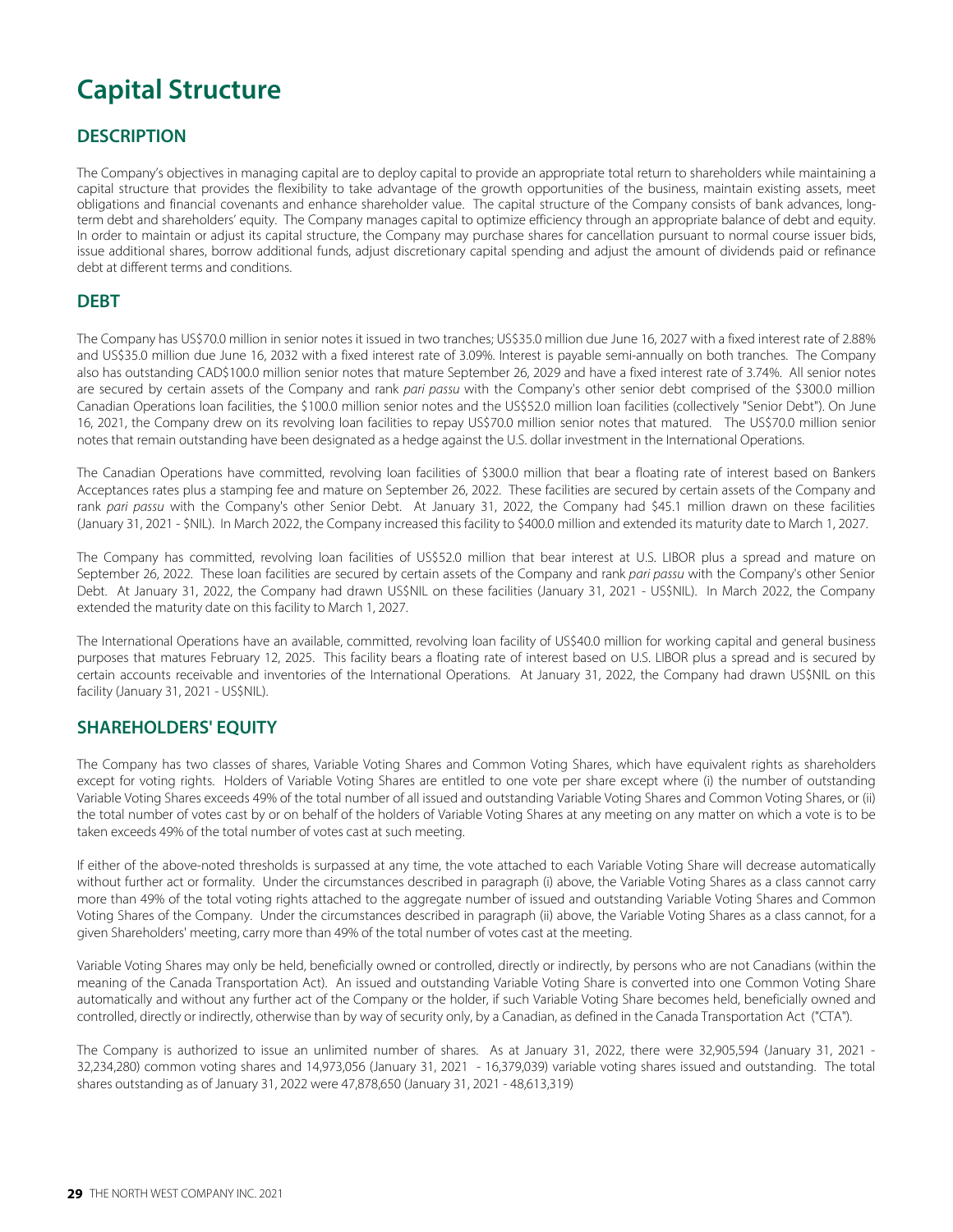The rights, privileges, restrictions and conditions attached to the common shares of the Company are:

- (i) Voting Rights The holders of the Company's shares are entitled to one vote per share at all meetings of the shareholders of the Company.
- (ii) Dividends The holders of the Company's shares are entitled to receive any dividend declared by the Board on shares. See "Dividends and Distributions" section.
- (iii) Rights Upon Dissolution In the event of liquidation, dissolution or winding up of the Company, whether voluntary or involuntary, the holders of the Company's shares are entitled to receive, after payment of all liabilities of the Company, the remaining assets and property of the Company.

On November 10, 2021, the Company received approval from the Toronto Stock Exchange to renew the Normal Course Issuer Bid ("NCIB"). Under the NCIB, the Company may acquire up to a maximum of 4,773,508 of its shares, or approximately 10% of its float for cancellation over the following 12 months. During the year ended January 31, 2022, the Company purchased 807,037 common shares having a book value of \$2.9 million for cash consideration of \$28.1 million. The excess of the purchase price over the book value of the shares of \$25.2 million was charged to retained earnings. During the year ended January 31, 2021, the Company purchased 180,774 common shares having a book value of \$0.6 million for cash consideration of \$6.0 million. The excess of the purchase price over the book value of the shares of \$5.4 million was charged to retained earnings. All shares purchased were cancelled.

In connection with the NCIB, the Company has established an automatic securities purchase plan with its designated broker to facilitate the purchase of shares under the NCIB at times when the Company would ordinarily not be permitted to purchase its shares due to regulatory restrictions or self-imposed blackout periods. Under the plan, before entering a self-imposed blackout period, North West may, but is not required to, ask the designated broker to make purchases under the NCIB within specific parameters.

The Company has granted PSUs to officers and senior management. Each PSU entitles the participant to receive either a cash payment equal to the market value of the number of notional units granted or one share of the Company for each notional unit granted at the end of the vesting period based on the achievement of specific performance based criteria. The PSU account for each participant includes the value of dividends from the Company as if reinvested in additional PSUs. PSU awards vest with the employee on the third fiscal year following the date of the grant to which the award relates. Compensation expense is measured based on the grant date fair market value of the award and recognized over the vesting period based on the estimated total compensation to be paid. Compensation costs related to the PSUs for the year ended January 31, 2022 are \$6.6 million (January 31, 2021 – \$8.8 million). Equity settled PSUs are redeemed with shares transferred from a trust established for this plan or by issuing shares from treasury. There were 155,490 PSUs partially settled by releasing 76,629 shares from the employee trust during the year ended January 31, 2022 (January 31, 2021 - NIL) and a further 13,815 shares issued from treasury (January 31, 2021 - 12,021). The total number of PSUs outstanding at January 31, 2022 that may be settled in treasury shares is 263,373 (January 31, 2021 - 322,910).

The Company has a Share Option Plan that provides for the granting of options to certain officers and senior management. Options confer upon the holder a right to purchase one common share at a specific price described when the option is issued. The maximum number of shares available for issuance is a fixed number set at 4,354,020, representing 9.1% of the Company's issued and outstanding shares at January 31, 2022.

During fiscal 2021, 156,085 options were exercised for cash consideration (January 31, 2021 - 809,313) and 72,368 (January 31, 2021 - 43,164) common shares were issued under share-based payment plans. As at January 31, 2022, there were 1,864,425 options outstanding, a decrease of 188,213 options from January 31, 2021.

The Company also has a Director Deferred Share Unit Plan ("DDSU") available for independent Directors. Participants are credited with deferred share units for the amount of the annual equity retainer and fees each participant elects to allocate to the DDSU plan. Each deferred share unit entitles the holder to receive a share of the Company. The DDSUs are exercisable by the holder at any time but no later than December 31 of the first calendar year commencing after the holder ceases to be a Director. A participant may elect at the time of exercise of any DDSUs, subject to the consent of the Company, to have the Company pay an amount in cash equal to the aggregate current market value of the shares, determined based on the closing price of the shares on the TSX on the trading day preceding the exercise date. This cash payment is in consideration for the surrender by the participant to the Company the right to receive shares from exercising the DDSUs. Effective December 2016, the Plan was amended for those DDSUs credited to participants for the portion of the annual cash retainer and fees each participant elects to allocate to the Plan. The holder of these DDSUs is entitled to receive at the time of exercise, an amount in cash equal to the aggregate current market value of the shares, determined based on the closing price of the shares on the TSX on the trading day preceding the exercise date.

The total number of DDSUs outstanding at January 31, 2022 is 308,258 (January 31, 2021 – 314,829). There were 48,388 DDSUs exercised in cash during the year ended January 31, 2022 (January 31, 2021 – 51,750).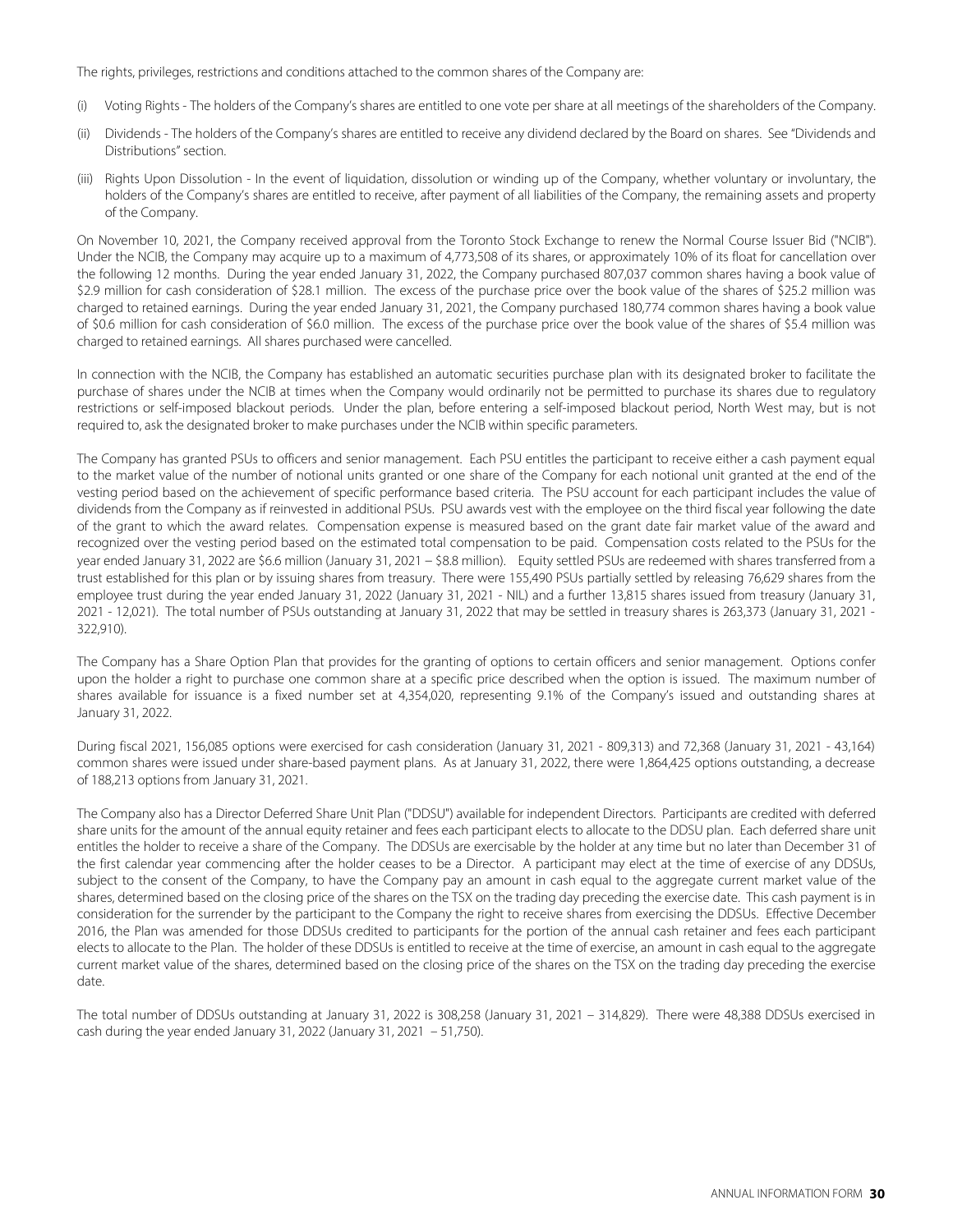## **Market for Securities**

## **DESCRIPTION**

The Company's common shares are listed and posted for trading on the TSX under the symbol "NWC". The following table provides trading information for the common shares for the period from February 1,2021 to January 31, 2022 as reported by the TSX.

| Month     | High(5) | Low(5) | Close ( \$) | Volume    |
|-----------|---------|--------|-------------|-----------|
| February  | 34.23   | 30.24  | 31.13       | 5,034,160 |
| March     | 36.58   | 31.16  | 36.51       | 5,151,999 |
| April     | 37.82   | 34.34  | 35.40       | 4,429,228 |
| May       | 36.93   | 34.35  | 35.86       | 3,111,353 |
| June      | 36.64   | 34.16  | 35.19       | 6,825,740 |
| July      | 36.80   | 34.97  | 36.36       | 3,274,344 |
| August    | 37.00   | 35.56  | 35.81       | 2,548,547 |
| September | 36.22   | 33.61  | 33.82       | 3,786,965 |
| October   | 34.14   | 32.93  | 33.63       | 4,102,476 |
| November  | 36.29   | 33.39  | 33.67       | 4,955,936 |
| December  | 38.20   | 33.62  | 34.24       | 4,060,279 |
| January   | 35.31   | 32.90  | 35.05       | 3,192,736 |

### **ESCROWED SECURITIES**

To the Company's knowledge, no securities of the Company were held in escrow as at January 31, 2022.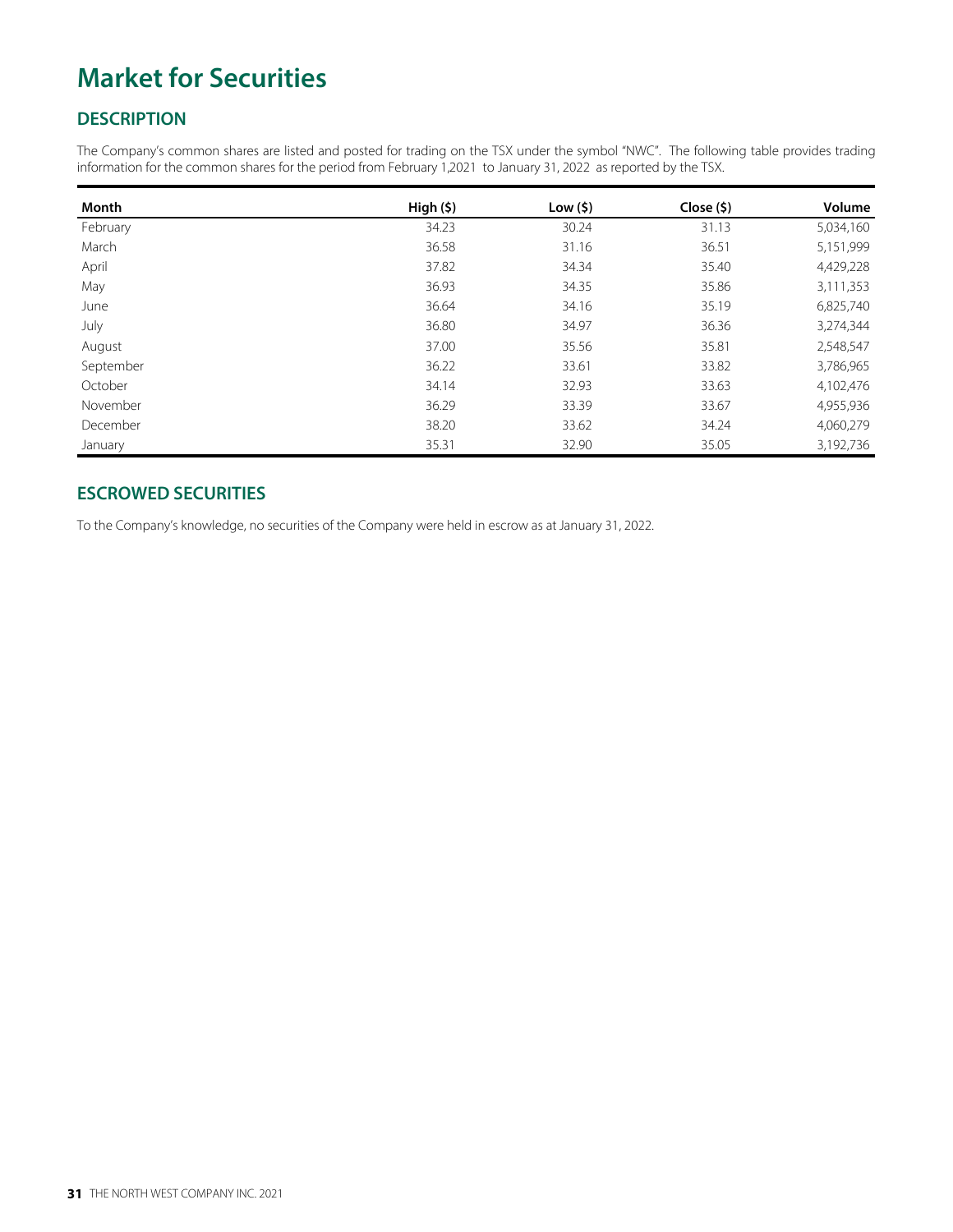## **Directors and Executives of the Company**

The name, jurisdiction of residence, position held at April 13, 2022 and principal occupation for each of our directors and executives are set out below. The term of office of each director expires at the next annual meeting of the Company.

## **DIRECTORS**

| Name and Jurisdiction of Residence       | <b>Position with North West</b>            | <b>Principal Occupation</b>            |  |  |
|------------------------------------------|--------------------------------------------|----------------------------------------|--|--|
| H. Sanford Riley <sup>(1)</sup>          | Chair of the Board & Directors             | Chairman, Richardson Financial         |  |  |
| Winnipeg, Manitoba, Canada               | (Director since 2003)                      | Group Limited                          |  |  |
| Brock Bulbuck <sup>(2)(4)</sup>          | Director                                   | Corporate Director                     |  |  |
| Winnipeg, Manitoba, Canada               | (Director since 2018)                      |                                        |  |  |
| Deepak Chopra <sup>(3)(4)</sup>          | Director                                   | Corporate Director                     |  |  |
| Toronto, Ontario, Canada                 | (Director since 2018)                      |                                        |  |  |
| Frank J. Coleman <sup>(2)(4)</sup>       | Director                                   | President and Chief Executive Officer, |  |  |
| Corner Brook, Newfoundland               | (Director since 1999)                      | Coleman Group of Companies             |  |  |
| and Labrador, Canada                     |                                            |                                        |  |  |
| Stewart F. Glendinning <sup>(2)(3)</sup> | Chair, Governance and Nominating Committee | Executive Vice President and CFO       |  |  |
| Ocean Ridge, Florida, USA                | (Director since 2014)                      | Tyson Foods, Inc.                      |  |  |
| Annalisa King <sup>(2)(3)</sup>          | Chair, Audit Committee and Director        | Corporate Director                     |  |  |
| Vancouver, British Columbia, Canada      | (Director since 2014)                      |                                        |  |  |
| Violet A. M. Konkle <sup>(3)(4)</sup>    | Chair, Human Resources, Compensation       | Corporate Director                     |  |  |
| Fenwick, Ontario, Canada                 | and Pension Committee and Director         |                                        |  |  |
|                                          | (Director since 2014)                      |                                        |  |  |
| Steven Kroft <sup>(2)(4)</sup>           | Director                                   | Executive Chairman, CEL Group of       |  |  |
| Winnipeg, Manitoba, Canada               | (Director since 2021)                      | Companies                              |  |  |
| Daniel G. McConnell <sup>(1)</sup>       | President & CEO                            | President & Chief Executive Officer.   |  |  |
| Winnipeg, Manitoba, Canada               | (Director since 2021)                      | The North West Company Inc.            |  |  |
| Jennefer Nepinak <sup>(3)(4)</sup>       | Director                                   | Senior Advisor, Canadian Museum        |  |  |
| Winnipeg, Manitoba, Canada               | (Director since 2019)                      | for Human Rights                       |  |  |
| Victor Tootoo <sup>(2)(3)</sup>          | Director                                   | Vice President, NVision Insight Group  |  |  |
| Iqaluit, Nunavut, Canada                 | (Director since 2015)                      |                                        |  |  |

(1) The Chair of the Board is not a member of any Board Committee, but attends all meetings in an ex-officio capacity. The President and Chief Executive Officer is not a member of any Board Committee, but attends these meetings as an invited guest.

(2) Member of the Audit Committee.

(3) Member of the Governance and Nominating Committee.

(4) Member of the Human Resources, Compensation and Pension Committee.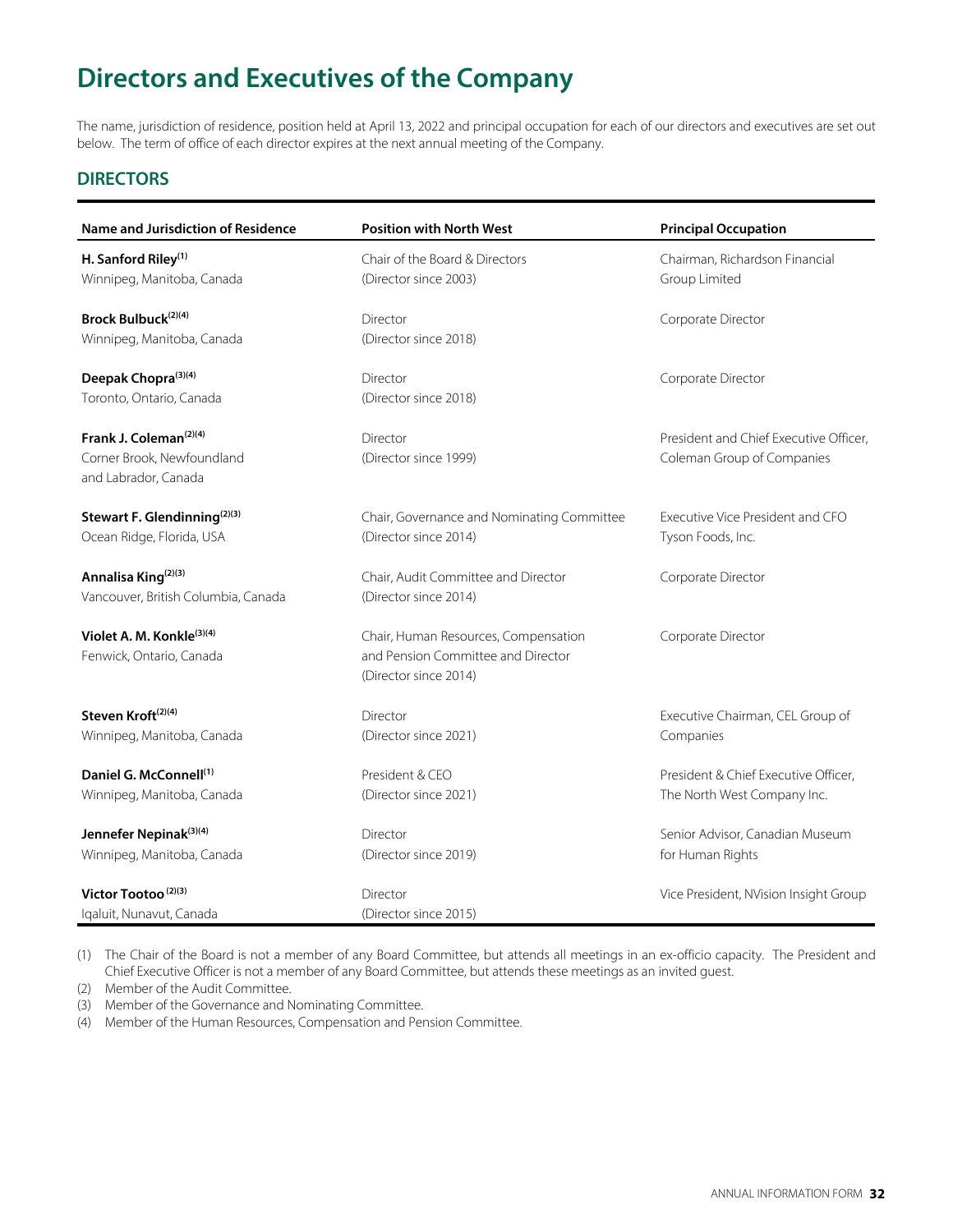Each of the directors listed have held their respective positions and offices with the same, predecessor or associated firms or organizations as their principal occupation for the past five years, except as follows:

**Brock Bulbuck** most recently served as Executive Chair of Boyd Group Services Inc. from 2020 to 2021. Prior to this role, Mr. Bulbuck served as Chief Executive Officer from 2010 to 2019. After joining Boyd in 1993, Mr. Bulbuck served in many senior leadership roles and played a leading role in the overall development and growth of the business. Mr. Bulbuck also serves as a Director on the Board of Directors of Boyd Group Services Inc. He is also a past Chairperson of the Winnipeg Football Club Board of Directors, a past member of the Canadian Football League Board of Governors and a current director of the Pan Am Clinic Foundation. Mr. Bulbuck has a Bachelor of Commerce (Honors) degree from the University of Manitoba and is a Chartered Professional Accountant.

**Deepak Chopra** most recently served as President and Chief Executive Officer of Canada Post Corporation from February 2011 to March 2018. Mr. Chopra has more than 30 years of global experience in the financial services, technology, retail and logistics & supply-chain industries. Prior to that he worked for Pitney Bowes Inc., a NYSE-traded technology company known for postage meters, mail automation and location intelligence services, for more than 20 years. He served as President of Pitney Bowes Canada and Latin America from 2006 to 2010. Prior to that, Mr. Chopra held a number of increasingly senior executive roles in Europe, Asia Pacific and Middle East regions. Mr. Chopra is a director of Celestica, Inc., Descartes Systems Group and Sun Life Financial. He has previously served on the boards of Canada Post Corporation, Purolator Holdings Ltd., SCI Group, the Canada Post Community Foundation, Conference Board of Canada and the Toronto Region Board of Trade. Mr. Chopra is a Fellow of the Institute of Chartered Professional Accountants of Canada.

**Stewart Glendinning** has been the Executive Vice President and Chief Financial Officer of Tyson Foods since 2018. Prior to that he worked with Molson Coors Brewing Company beginning in 2005 where he held the positions of (i) Chief Financial Officer, Molson Coors UK, (ii) Global Chief Financial Officer Molson Coors Brewing Company, (iii) President and Chief Executive Officer, Molson Coors UK, (iv) President and Chief Executive Officer, Molson Coors Canada, and (v) President and Chief Executive Officer of Molson Coors International. Before joining Molson Coors, Mr. Glendinning worked with KPMG and The Hackett Group, both professional services companies where he held various senior audit and consulting roles, working with a broad array of multinational clients. He has also served with various organizations within the U.S. Naval Reserve.

**Steven Kroft** was Chief Executive Officer of the CEL Group of Companies from 1998 until 2022, and now serves as its Executive Chairman. Collectively, Conviron and Argus Controls have become widely recognized as the world leaders in the supply and manufacture of controlled equipment used primarily in agricultural research and high value plant production applications. A lawyer, Mr. Kroft previously practiced law with a major Manitoba law firm from 1992 to 1997. In addition to his role at the CEL Group, Mr. Kroft is the Chair of CancerCare Manitoba Foundation, is a Director Emeritus of the Business Council of Manitoba and is a current Director of the True North Youth Foundation. Mr. Kroft obtained his ICD.D designation from the Institute of Corporate Directors in 2017.

Jennefer Nepinak is an experienced Advisor and lawyer and is the Associate Vice-President, Indigenous Engagement at The University of Winnipeg. She is a citizen of the Minegozhiibe Anishinabe (Pine Creek First Nation) and is fluent in Ojibwe. Ms. Nepinak has held leadership roles at the Canadian Museum for Human Rights, the Treaty Relations Commission of Manitoba, and with various First Nation governments, as well as with the governments of Canada and Manitoba. A passionate leader firmly rooted in the Indigenous community her efforts are founded in a balanced approach focused on ensuring that Indigenous ways of knowing and being are recognized and incorporated. Ms. Nepinak has over 25 years of political, government and business experience and is skilled at initiating collaborative processes that involve numerous cross-sector partners and stakeholders. With extensive governance experience, she has served on various boards including the Assembly of Manitoba Chiefs, the Treaty Legacy Foundation, Rossbrook House, the Helen Betty Osborne Memorial Foundation, The University of Winnipeg Board of Regents, the Canadian Education Coalition and Manitoba Hydro. Ms. Nepinak received a Bachelor of Arts in Sociology (1997), completed her Law degree at the University of Manitoba and Osgoode Hall Law School at York University (2000) and received her designation with the Institute of Corporate Directors at Rotman School of Management (2018). She is currently pursuing a Master of Arts in Indigenous Governance and is also a practising member of the Manitoba Law Society.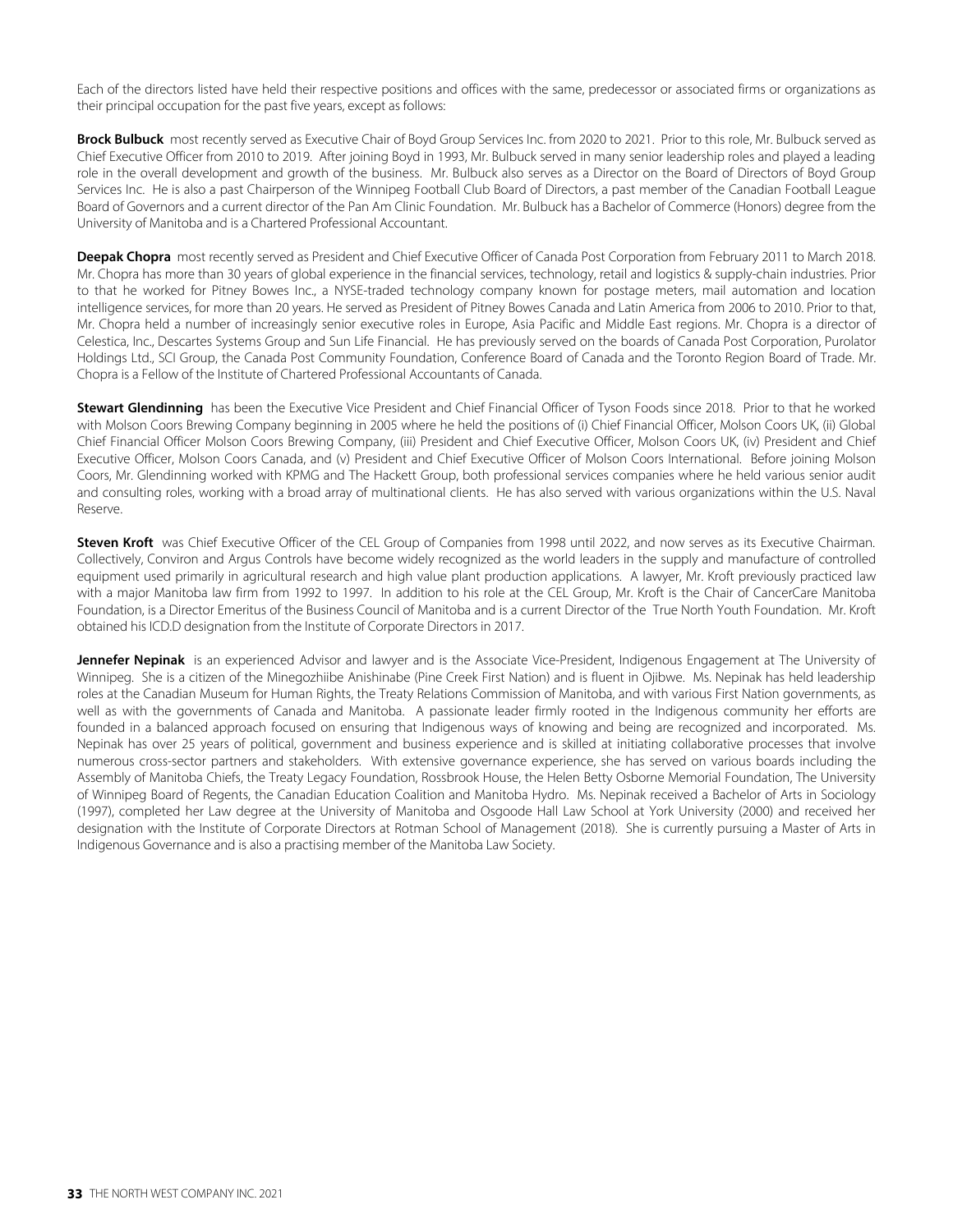### **EXECUTIVES**

**Daniel G. McConnell**  Winnipeg, Manitoba, Canada

**Jim R. Caldwell** Winnipeg, Manitoba, Canada

**Kyle A. Hill** Anchorage, Alaska, USA

**J. Kevin Proctor** Boca Raton, Florida, USA

**John D. King** Winnipeg, Manitoba, Canada

**Alison F. Coville** Toronto, Ontario, Canada

**Cole J. A. Akerstream**  Winnipeg, Manitoba, Canada

**Michael T. Beaulieu**  Winnipeg, Manitoba, Canada

**Steven J. Boily** Winnipeg, Manitoba, Canada

**David M. Chatyrbok**  Winnipeg, Manitoba, Canada

**Leanne G. Flewitt**  Winnipeg, Manitoba, Canada

**Matt D. Johnson** Boca Raton, Florida, USA

**Laurie J. Kaminsky**  Winnipeg, Manitoba, Canada

**Frank W. Kelner** Thunder Bay, Ontario, Canada

**Thomas J. Meilleur**  Thunder Bay, Ontario, Canada

**Walter E. Pickett** Eagle River, Alaska, USA

**Randy L. Roller** Winnipeg, Manitoba, Canada

**Douglas S. Ruckle**  Anchorage, Alaska, USA

**Nicolas Sabogal** Boca Raton, Florida, USA (Executive since 2021)

#### **Name and Jurisdiction of Residence Principal Occupation with North West**

President and Chief Executive Officer (Executive since 2008)

President, Canadian Retail (Executive since 2021)

President, Alaska Commercial Company (Executive since 2018)

President, Cost-U-Less & Riteway (Executive since 2021)

Executive Vice-President & Chief Financial Officer (Executive since 2006)

Chief People Officer (Executive since 2021)

Vice-President, Corporate Development (Executive since 2019)

Vice-President, Canadian Store Operations (Executive since 2013)

Vice-President, Information Services (Executive since 2016)

Vice-President, Canadian Procurement & Marketing (Executive since 2009)

Vice-President, Logistics, Supply Chain & Distribution (Canadian Operations) (Executive since 2013)

Vice-President, Cost-U-Less Procurement & Marketing (Executive since 2014)

Vice-President, NWC Health Products & Services (Executive since 2014)

Chairman & Chief Executive Officer, North Star Air Ltd. (Executive since 2017)

Vice-President, North Star Air Ltd. (Executive since 2017)

Vice-President & General Manager, Alaska Commercial Company (Executive since 2005)

Vice-President & General Manager, Facilities and Store Planning (Executive since 2022)

Vice-President, Procurement & Marketing - Alaska Commercial Company (Executive since 2021)

Vice-President of Strategy, Planning and Analytics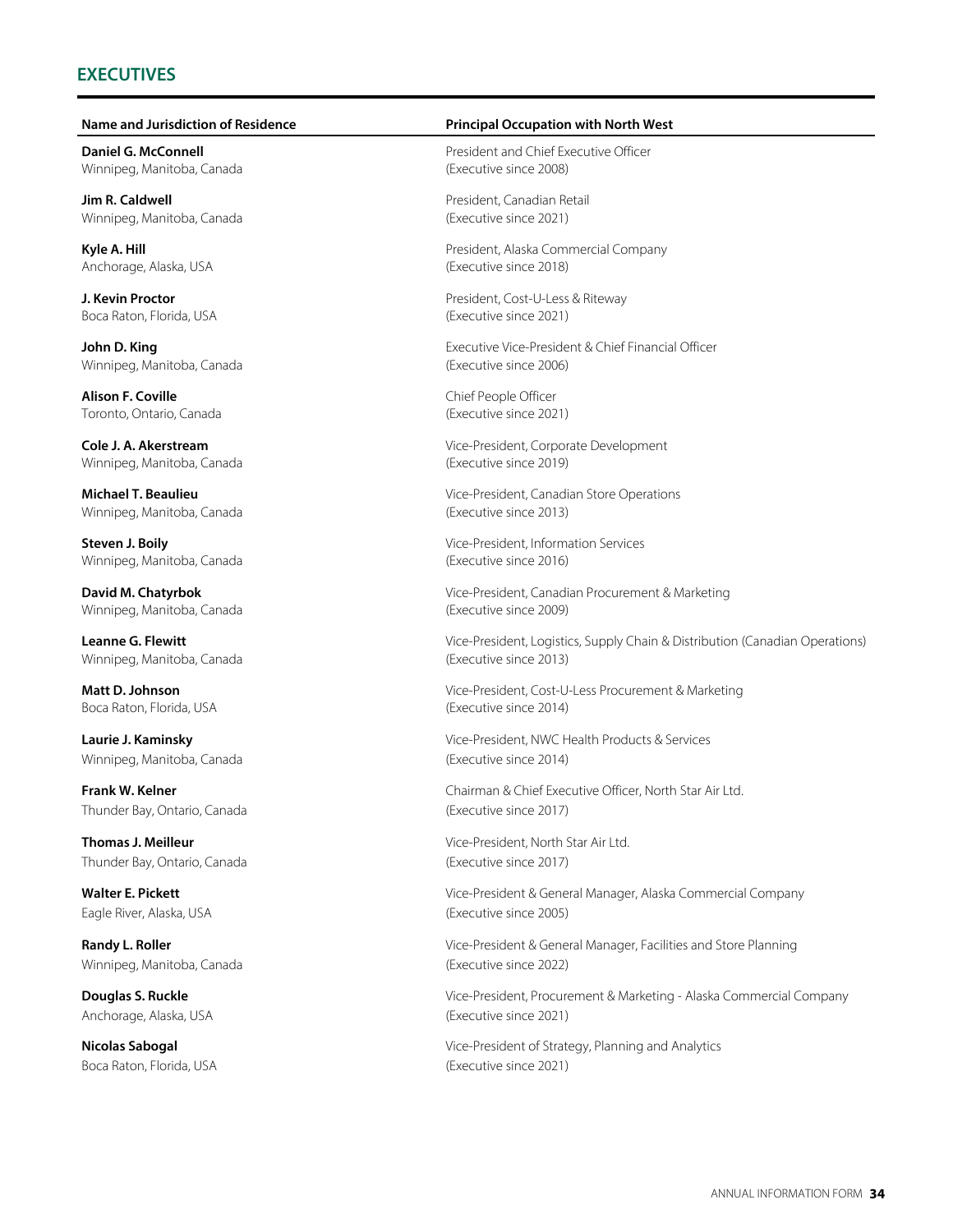| Name and Jurisdiction of Residence | <b>Principal Occupation with North West</b>              |
|------------------------------------|----------------------------------------------------------|
| <b>Kevin T. Sie</b>                | Vice-President, Finance                                  |
| Winnipeg, Manitoba, Canada         | (Executive since 2019)                                   |
| Jeffrey B. Stout                   | President & Chief Operating Officer, North Star Air Ltd. |
| Thunder Bay, Ontario, Canada       | (Executive since 2017)                                   |
| Amanda E. Sutton                   | Vice-President, Legal & Corporate Secretary              |
| Winnipeg, Manitoba, Canada         | (Executive since 2017)                                   |
| <b>Bret J. Thomson</b>             | Vice-President, Construction & Engineering               |
| Winnipeg, Manitoba, Canada         | (Executive since 2021)                                   |
| James W. Walker                    | Vice-President & General Manager, Wholesale Operations   |
| Anchorage, Alaska, USA             | (International Operations)                               |
|                                    | (Executive since 2008)                                   |

All of the executives have held their present positions with the Company during the past five years, except as follows:

**Daniel G. McConnell** joined the Company in 2002 in the role of Manager, Real Estate and Store Development. He advanced to the position of Director in April 2004, promoted to Vice-President of Real Estate & Store Development in September 2008. He then became Executive Vice-President, Chief Development Officer in 2014 and in 2018 became President, International Retail relocated to Boca Raton before returning to Winnipeg in July 2021 as President and Chief Executive Officer. Mr. McConnell has a Master's Degree in Business Administration from the University of Wales and many years' experience in retail development.

**Jim R. Caldwell** joined the Company in 2021 as President, Canadian Retail. Mr. Caldwell is a seasoned leader with 40 years of retail experience covering functional areas in operations, merchandising, distribution, sales and marketing. He has served in senior roles with Walmart, Lowes, The Brick and most recently as President & CEO of OK Tire. Mr. Caldwell also formerly served on the Board of Directors for the Retail Council of Canada and the Canadian Association of Chain Drug Stores Council of Representatives.

**Kyle A. Hill** joined the Company in 2018, as Vice-President of Strategy and Special Projects and was promoted to Executive Vice-President in 2019. In 2020, he took on the role of Vice-President of Procurement and Marketing with the Alaska Commercial Company business unit and was appointed its President in 2021. Mr. Hill's previous experience includes positions at Google and NASA followed by three years at the Boston Consulting Group. Most recently Mr. Hill co-founded and was Executive Director of Teach for Canada, a non-profit organization that partners with northern First Nations to recruit, train, and support teachers. He has a Bachelor, Masters and Doctorate degrees in physics and mathematics and was a Rhodes Scholar at the University of Oxford. He serves on the Boards of the Donner Canadian Foundation and Teach For Canada.

**J. Kevin Proctor** joined the Company in 2021 as a President in The North West Company (International) Inc., accountable for the Cost-U-Less and Riteway Foods banners. Mr. Proctor is a senior executive with over 20 years of global retail leadership in Grocery, Real Estate and Supply Chain. Prior to joining the Company, Mr. Proctor served as Chief Investment Officer and Chief Operating Officer at Save-A-Lot where he led its divestiture and subsequent business transformation activities. Mr. Proctor started his career and spent over 16 years with Lidl, one of Europe's leading discount food store chains, where he held progressively senior roles including Regional Vice President Operations and Chief Development & Supply Chain Officer. Mr. Proctor was also selected to spearhead its expansion in the highly competitive US market.

**Alison F. Coville** joined the Company in 2021 as Chief People Officer. A seasoned and passionate leader, she comes to the Company from a long career in retail with the Hudson's Bay Company, where she served in several senior roles from SVP Managing Director to President, Hudson Bay and Home Outfitters.

**Cole J. A. Akerstream** joined the Company in 2009 as Manager, Store Development. He was promoted in 2012 to Senior Manager, Real Estate & Store Development, and appointed Director, Real Estate, Store Development & Staff Housing in 2016. In July 2019, Mr. Akerstream assumed his current role, Vice-President, Corporate Development.

**Michael T. Beaulieu** joined the Company in 1993 in our Northern Stores where he advanced to Store Manager and then to District and Regional Store Management positions before joining Procurement and Marketing as a Director. In 2013, Mr. Beaulieu was promoted to Vice-President, NWC Services and in 2016 was appointed to Vice-President, Canadian Sales & Operations, Northern Canada Retail, Central Division before assuming his current role in 2020. Mr. Beaulieu has an Executive Management MBA from Royal Roads University.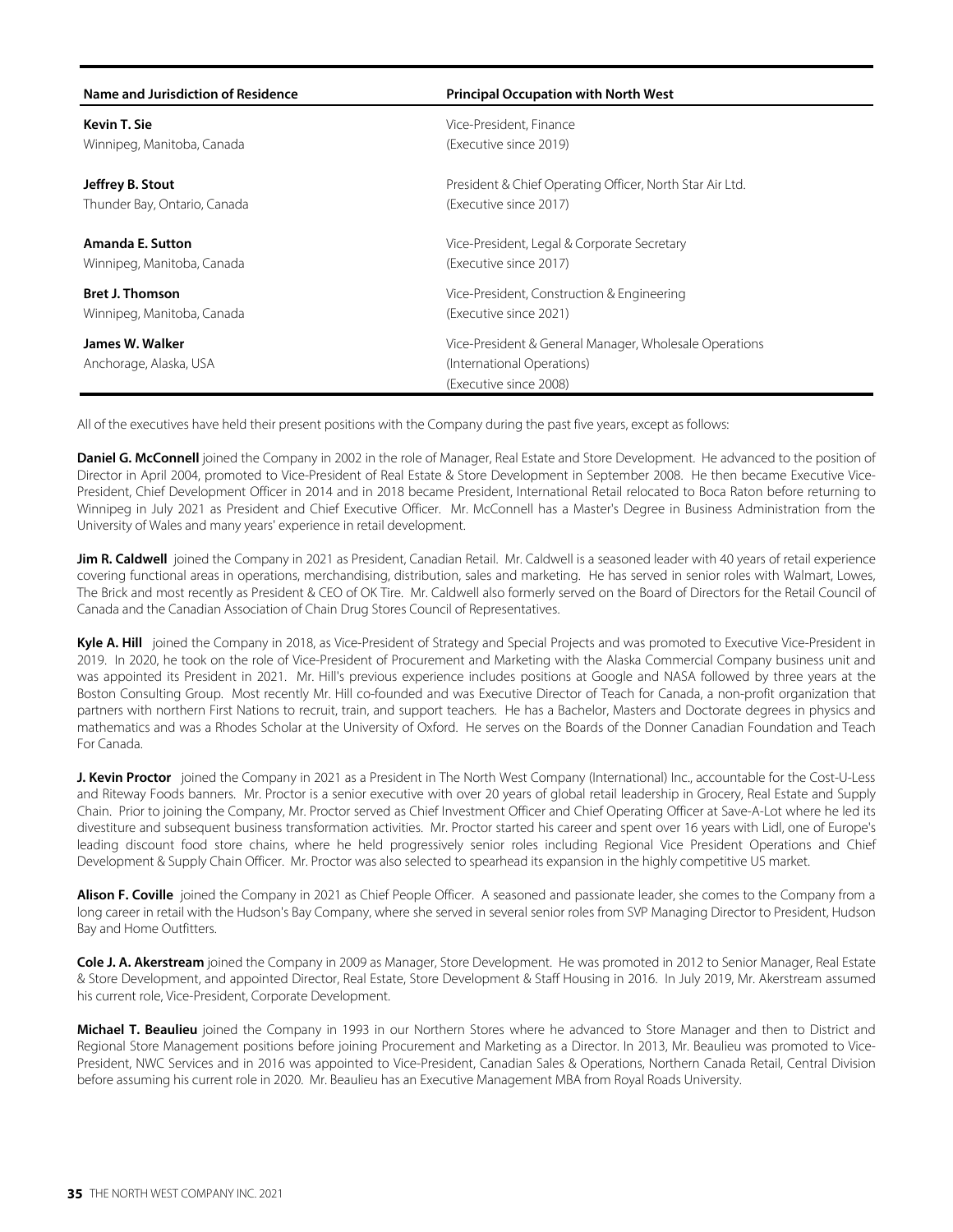**David M. Chatyrbok** joined the Company in 2000 and held various management positions, including Senior Category Manager and Director within the procurement and marketing division. In 2007, Mr. Chatyrbok was promoted to Vice-President of Marketing for the Alaska Commercial Company and in 2009 returned to Canada as Vice-President, Grocery, Procurement & Marketing for the Company. In 2016, Mr. Chatyrbok moved to operations as Vice-President, Canadian Sales & Operations, Northern Canada Retail, NorthMart/Major Markets Division before assuming his current role in 2020.

**Leanne G. Flewitt** joined the Company in May 1993 as Associate Buyer in the Food Marketing group. Ms. Flewitt progressed through roles in Procurement and Marketing and Supply Chain, holding the positions of Inventory Manager, Category Manager, Senior Category Manager, Project Business Lead and Director of Supply Chain Services. She had previously held the roles of Vice-President, Merchandise Performance Services and Vice-President, Project Enterprise before assuming her current role as Vice-President, Logistics, Supply Chain & Distribution (Canadian Operations).

**Matt D. Johnson** returned to the Company in 2014 as Vice-President, Fresh/Food Service Procurement & Marketing and assumed his current role in 2019. Mr. Johnson had previously been with the Company as a Meat Assistant Category Manager and over six years progressed to Category Manager Meat/Seafood/Deli/Food Service. In 2010, Mr. Johnson joined Price Chopper in upstate New York and was promoted to the position of Vice-President, Meat Merchandising. Prior to joining the Company Mr. Johnson had most recently been with Ahold USA.

**Randy L. Roller** joined the Company in 2022 as Vice-President & General Manager, Facilities and Store Planning. Prior to joining North West, Mr. Roller was Chief Operating Officer at a large, fully integrated design, engineering, construction, and maintenance services firm specializing in primary and secondary food processing facilities. He has extensive construction experience at the executive level, having spent many years leading and implementing critical system improvements including safety and lean construction initiatives, as well as leading design, costing, procurement and quality assurance improvements. Mr. Roller is a current member of the Institute of Corporate Directors having achieved the ICD.D designation in 2018 and is currently serving on various not-for-profit boards.

**Douglas S. Ruckle** joined the Company in September of 2001 as the General Merchandise Manager at the Dillingham store, bringing with him over 15 years of retail management experience to Alaska Commercial Company. Mr. Ruckle was promoted to District Manager and then Category Manager before being named Vice-President, Procurement & Marketing in August 2021. Mr. Ruckle has a Bachelor's degree in Business Administration from Texas A&M with majors in Marketing and Management.

**Nicolas Sabogal** joined the Company in October of 2019 as Director of Business Development in International Retail operations. In 2021, he was appointed Vice-President of Strategy, Planning and Analytics. Prior to joining the Company, Mr. Sabogal worked in the Financial Markets practice at PricewaterhouseCoopers in both Columbia and the US, providing audit and consulting services for a wide array of public, private and government clients across various industries. Before joining PwC, he was Head of the Financial Risk Management Department of the Colombian Mercantile Exchange Clearinghouse.

**Kevin T. Sie** joined the Company in 2008 as Corporate Controller and in 2019, was promoted to Vice-President, Finance. Prior to joining North West he was a Senior Manager at KPMG LLP where he worked in Canada and internationally providing audit and advisory services for over 10 years in Canadian, US and European markets. Mr. Sie has a B. Comm (Honours) from the University of Manitoba and is a member of the Chartered Professional Accountants of Manitoba.

Jeffrey B. Stout joined the Company in 2017 as Vice-President, NSA Commercial Operations, bringing a combination of aviation sales, finance and operational insight to the Company and was promoted to President & Chief Operating Officer in 2020. Prior to the acquisition, Mr. Stout had previously been with NSA as a dispatcher and was promoted to Operations Centre Manager in 2014.

**Amanda E. Sutton** joined the Company in 2017 as Vice-President, Legal and Corporate Secretary after being employed as Senior Legal Counsel at The Wawanesa Mutual Insurance Company. Prior to joining Wawanesa, Ms. Sutton was the Vice-President and General Counsel at Trimac Transportation Ltd., a publicly-traded company, Trimac Equipment Leasing Inc. and TMS (GP) Inc. Ms. Sutton also worked in the corporate departments of two top-tier Canadian based international business law firms.

**Bret J. Thomson** joined the Company in April 2021 as Vice-President of Construction and Store Planning. He brings over 20 years' of experience in engineering, construction and management of complex capital projects in both public and private sectors. Mr. Thomson has worked throughout western Canada and Ontario for different contracting and engineering companies as well as Manitoba Hydro. In 2022, Mr. Thomson was appointed Vice-President, Construction and Engineering. He has a Bachelor of Science degree in Civil Engineering from the University of Manitoba and is registered as a Professional Engineer in Manitoba. Mr. Thomson also has a background in emergency response and is a member of CAN-TF4, a national Urban Search and Rescue Team.

As at January 31, 2022, the foregoing directors and officers, as a group, beneficially owned, directly or indirectly, or exercised control or direction over 824,210 common shares or approximately 1.7% of the issued and outstanding common shares of the Company. The information as to shares beneficially owned, not being with our knowledge, has been furnished by the respective individuals.

As at January 31, 2022, based on public filings, there were no shareholders who beneficially owned, or controlled or directed, directly or indirectly, more than 10.0% of the Company's issued and outstanding common shares.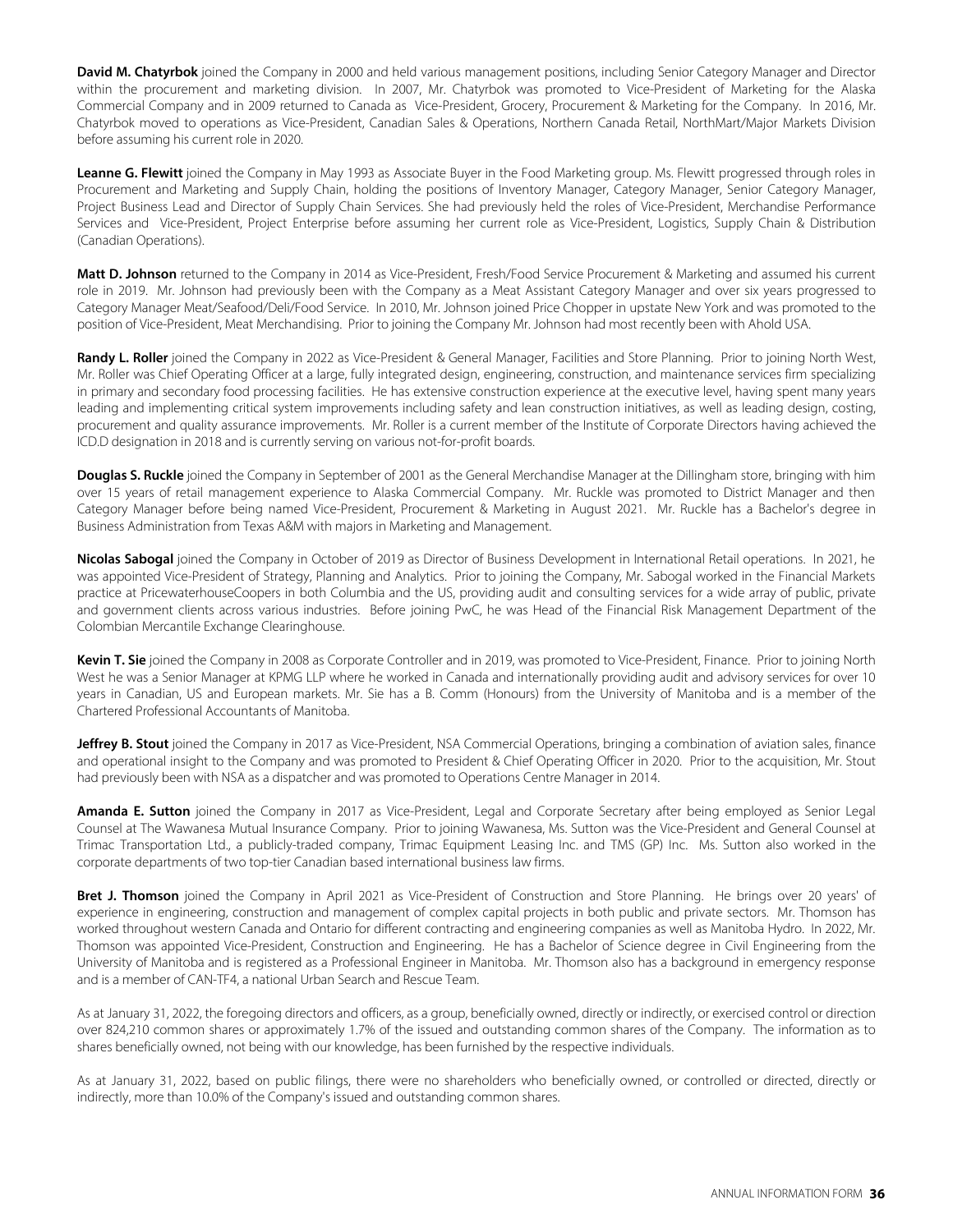## **CORPORATE CEASE TRADE ORDERS, BANKRUPTCIES, PENALTIES OR SANCTIONS**

Other than as noted in the declarations set forth below, no Director or executive of the Company is, or has been within the past 10 years, a Director or executive officer or promoter of any other company that, while such person was acting in that capacity:

- (i) was the subject of a cease trade or similar order or an order that denied the issuer access to any statutory exemptions for a period of more than 30 consecutive days;
- (ii) was subject to an event that resulted, after the person ceased to be a Director or executive officer, in the issuer being the subject of a cease trade order or similar order or an order denying statutory exemption; or
- (iii) became bankrupt, made a proposal under any legislation relating to bankruptcy or insolvency or been subject to or instituted any proceedings, arrangement or compromise with creditors or had a receiver, receiver manager or trustee appointed to hold the assets of that person.

No Director or executive of the Company has, within the 10 years preceding the date hereof, been subject to any penalties or sanctions imposed by a court relating to securities legislation or by any securities regulatory authority or has entered into a settlement agreement with a securities regulatory authority, or been subject to any other penalties or sanctions imposed by a court or regulatory body or self-regulatory authority that would be likely to be considered important to a reasonable investor making an investment decision.

No Director or executive is, or has become, within the 10 years preceding the date hereof, bankrupt or made a voluntary assignment in bankruptcy, made a proposal under any legislation relating to bankruptcy or insolvency or been subject to or instituted any proceedings, arrangement or compromise with creditors, or had a receiver, receiver manager or trustee appointed to hold the assets of that individual.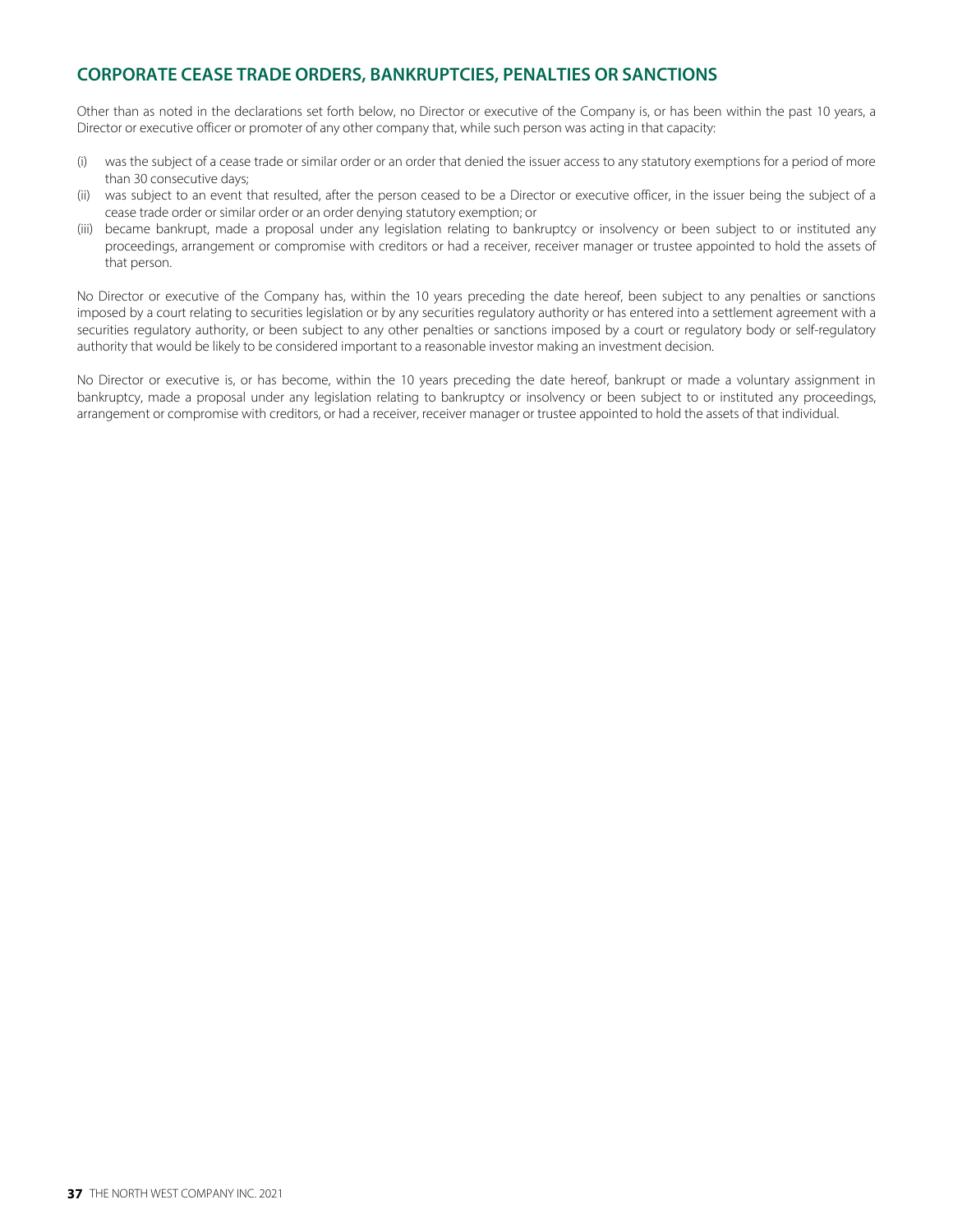## **Audit Committee**

## **DESCRIPTION**

The Audit Committee is appointed annually by the Company's Board of Directors. The responsibilities and duties of the Audit Committee are set out in the Audit Committee Mandate attached hereto as Appendix A. The following table sets out the name of each of the current members of our Audit Committee, whether such member is independent and financially literate, as those terms are defined in National Instrument 52-110 Audit Committees. It also summarizes the relevant education and experience of each member.

| Name                   | Independent Literate | Financially | <b>Relevant Education and Experience</b>                                                                                                                                                                                                                                                                                                                                                                                                                                                                                                                                                                                                                                                                                                                                                                                                                               |
|------------------------|----------------------|-------------|------------------------------------------------------------------------------------------------------------------------------------------------------------------------------------------------------------------------------------------------------------------------------------------------------------------------------------------------------------------------------------------------------------------------------------------------------------------------------------------------------------------------------------------------------------------------------------------------------------------------------------------------------------------------------------------------------------------------------------------------------------------------------------------------------------------------------------------------------------------------|
| Annalisa King          | ✓                    | ✓           | Chair of the Board for the Vancouver Airport Authority. Prior to that, Ms. King was<br>Senior Vice President and Chief Financial Officer of Best Buy Canada Ltd., serving in<br>this position from 2008 through 2016. Before her role at Best Buy Canada Ltd., she<br>was Senior Vice-President of Business Transformation for Maple Leaf Foods Inc. She<br>has also held senior positions, primarily in finance, throughout her career at<br>consumer packaged goods companies, Kraft and Pillsbury Canada. Ms. King is a<br>director of Saputo Inc., First Capital Real Estate Investment Trust and Templeton DOC<br>General Partnership Ltd. Ms. King obtained her ICD.D designation from the Institute<br>of Corporate Directors in 2013 and obtained fellowship from the National Association<br>of Corporate Directors In 2018.                                  |
| <b>Brock Bulbuck</b>   |                      | ✓           | Mr. Bulbuck most recently served as Executive Chair of Boyd Group Services Inc. from<br>2020 to 2021. Prior to this role, Mr. Bulbuck served as Chief Executive Officer from<br>2010 to 2019. After joining Boyd in 1993, Mr. Bulbuck served in many senior<br>leadership roles and played a leading role in the overall development and growth of<br>the business. Mr. Bulbuck also serves as a Director on the Board of Directors of Boyd<br>Group Services Inc. He is also a past Chairperson of the Winnipeg Football Club<br>Board of Directors, a past member of the Canadian Football League Board of<br>Governors and a current director of the Pan Am Clinic Foundation. Mr. Bulbuck has a<br>Bachelor of Commerce (Honors) degree from the University of Manitoba and is a<br>Chartered Professional Accountant.                                             |
| Frank J. Coleman       | ✓                    | ✓           | President and Chief Executive Officer of the Coleman Group of Companies since<br>1991. This includes retail food, retail furniture and clothing operations throughout<br>the Province of Newfoundland and Labrador. He is a past director of the Distribution<br>Council of Canada, The Canadian Federation of Independent Grocers, Emera<br>Newfoundland and Labrador Holdings Incorporated, Fishery Products Ltd., and<br>Newfoundland Power (a subsidiary of Fortis). He is currently a director of Rocky<br>Mountain Liquor Inc. and has served as the Honorary Lieutenant Col. of the Royal<br>Newfoundland Regiment Battalion 2.                                                                                                                                                                                                                                 |
| Stewart F. Glendinning | ✓                    | ✓           | Executive Vice President and Chief Financial Officer of Tyson Foods since 2018. Prior<br>to that he worked with Molson Coors Brewing Company beginning in 2005 where he<br>held the positions of (i) Chief Financial Officer, Molson Coors UK, (ii) Global Chief<br>Financial Officer Molson Coors Brewing Company, (iii) President and Chief Executive<br>Officer, Molson Coors UK, (iv) President and Chief Executive Officer, Molson Coors<br>Canada, and (v) President and Chief Executive Officer of Molson Coors International.<br>Before joining Molson Coors, Mr. Glendinning worked with KPMG and The Hackett<br>Group, both professional services companies where he held various senior audit and<br>consulting roles, working with a broad array of multinational clients. He has also<br>served with various organizations within the U.S. Naval Reserve. |
| Steven Kroft           |                      | ✓           | Was Chief Executive Officer of the CEL Group of Companies from 1998 until 2022,<br>and now serves as its Executive Chairman. Collectively, Conviron and Argus Controls<br>have become widely recognized as the world leaders in the supply and manufacture<br>of controlled equipment used primarily in agricultural research and high value plant<br>production applications. A lawyer, Mr. Kroft previously practiced law with a major<br>Manitoba law firm from 1992 to 1997. In addition to his role at the CEL Group, Mr.<br>Kroft is the Chair of CancerCare Manitoba Foundation, is a Director Emeritus of the<br>Business Council of Manitoba and is a current Director of the True North Youth<br>Foundation. Mr. Kroft obtained his ICD.D designation from the Institute of Corporate<br>Directors in 2017.                                                  |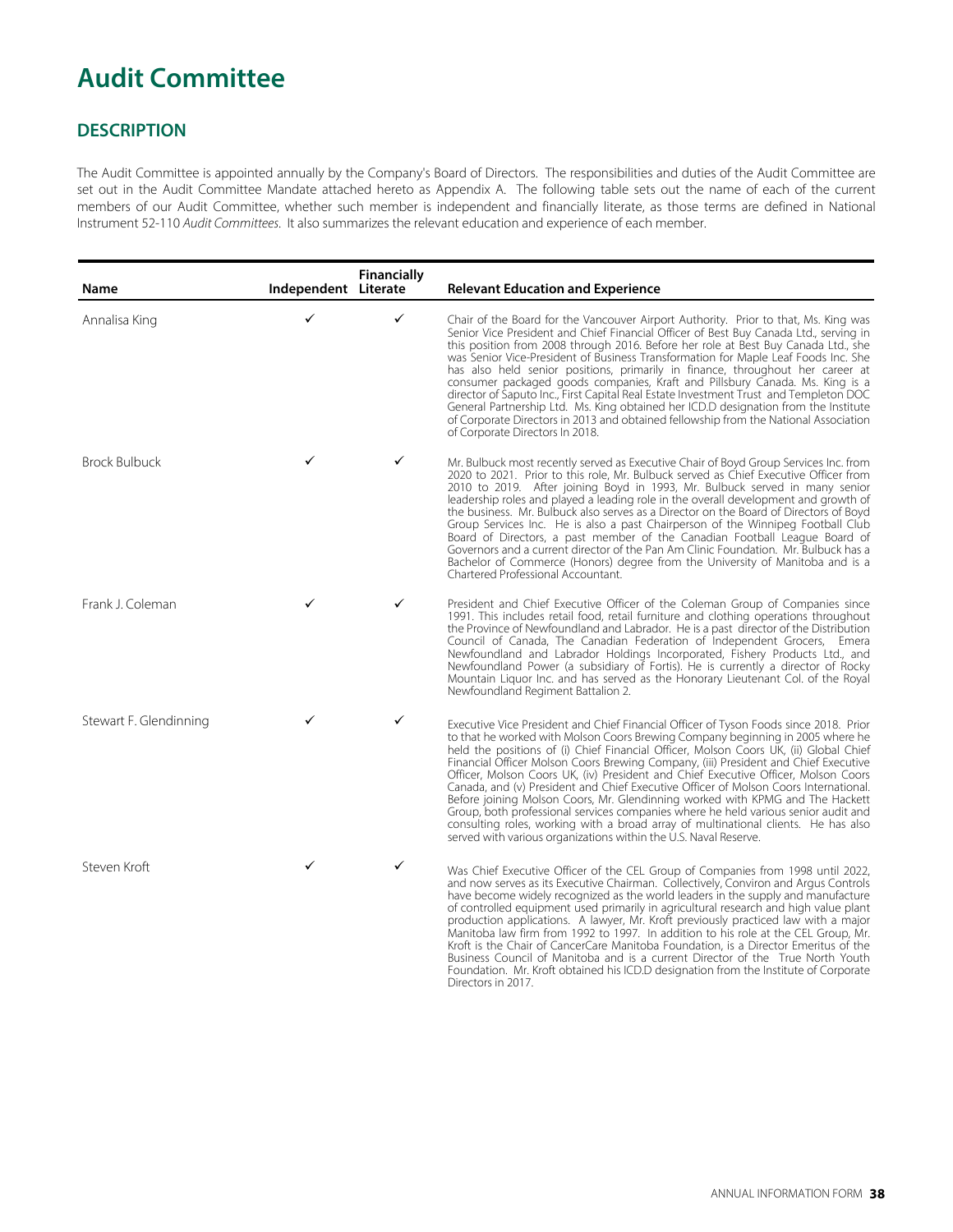| Name          | Independent Literate | Financially | <b>Relevant Education and Experience</b>                                                                                                                                                                                                                                                                                                                                                                                                                                                                                                                                                                                                                                                                                                                                                                                                                                                                                                                                                                 |
|---------------|----------------------|-------------|----------------------------------------------------------------------------------------------------------------------------------------------------------------------------------------------------------------------------------------------------------------------------------------------------------------------------------------------------------------------------------------------------------------------------------------------------------------------------------------------------------------------------------------------------------------------------------------------------------------------------------------------------------------------------------------------------------------------------------------------------------------------------------------------------------------------------------------------------------------------------------------------------------------------------------------------------------------------------------------------------------|
| Victor Tootoo |                      |             | Vice-President of NVision Insight Group, which specializes in empowering<br>Indigenous communities and works with all levels of government and Inuit<br>organizations in northern Canada. He is also President of Northern Allied Nunavut<br>Travel Inc., a travel management company which caters to corporations in Northern<br>Canada; President of AV Nunavut Fuels Inc., which purchases and distributes fuel to<br>northern Canada; President of Kivallingmiut and Auyuittig Aviation, which provides<br>helicopter and charter services in northern Canada; and President of Nahanni<br>Nunavut Construction, which provides civil project management and general<br>contractor services. Prior to launching his commercial career, Mr. Tootoo held<br>numerous positions with various governments in the north. Mr. Tootoo holds a<br>Chartered Professional Accountants designation, and also attended Assiniboine<br>Community College where he obtained a Diploma in Business Administration. |

#### **EXTERNAL AUDIT SERVICES**

Fees paid to the external auditors, PricewaterhouseCoopers LLP, by the Company and its subsidiaries for professional services rendered during fiscal 2021 and 2020 are summarized in the table below.

| Fee type (\$ in thousands) | 2021 | 2020 |
|----------------------------|------|------|
| Audit Fees                 | 420  | 432  |
| Audit-Related Fees         | 15   | 18   |
| Tax Fees                   | 32   | 37   |
| Total                      | 467  | 487  |

### **AUDIT FEES**

Audit fees were paid for professional services rendered by the auditors for the audit of the Company's annual financial statements or services provided in connection with statutory and regulatory filings or engagements, and the review of the Company's interim financial statements.

#### **AUDIT-RELATED FEES**

Audit related fees include charges related to professional services for store audit procedures, review of procedures for the Company, confirmation on compliance with debt covenants, due diligence, completion of procedures required by contract and advice on new accounting standards.

## **TAX FEES**

Tax related fees include professional services for tax compliance services and advice, commodity tax consultation, reorganizations, acquisitions and other tax-related matters.

#### **PRE-APPROVAL POLICIES AND PROCEDURES**

As part of the Company's governance structure, the Audit Committee annually approves the terms of the external auditor's engagement. To further ensure the independence of the auditors is not compromised, the Audit Committee also pre-approves all engagements of the auditors for non-audit related services in accordance with its pre-approval policy.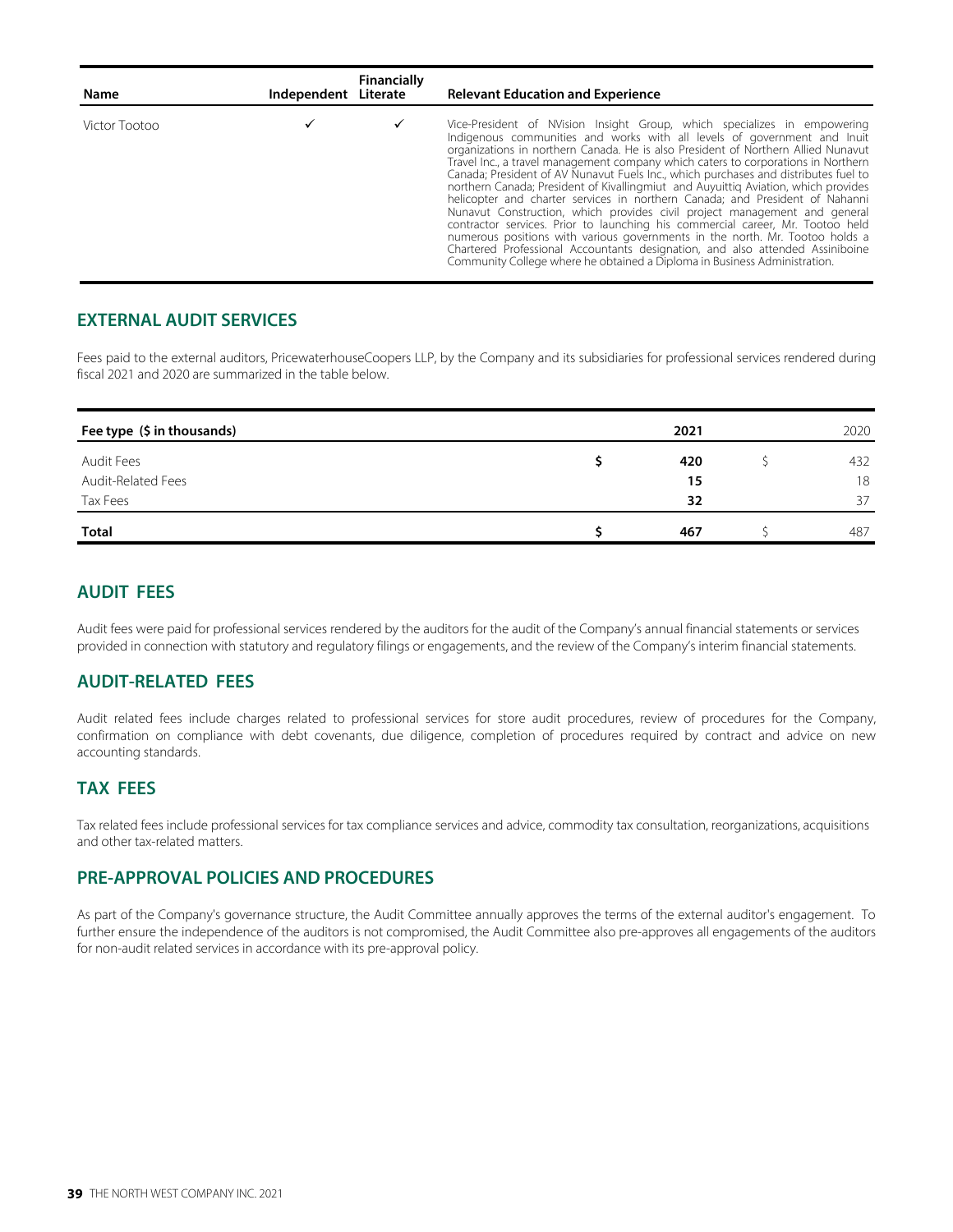## **Interest of Experts**

The only persons who are named as having prepared or certified a statement, report or valuation described or included in a filing, or referred to in a filing, under National Instrument 51-102, Continuous Disclosure by the Company during, or relating to, the Company's most recently completed financial year, and whose profession or business gives authority to the statement, report or valuation made by the person or the Company, is PricewaterhouseCoopers LLP, Chartered Professional Accountants.

PricewaterhouseCoopers LLP have prepared an independent auditor's report dated April 13, 2022 in respect of the Company's consolidated financial statements as at January 31, 2022 and January 31, 2021 and for the years then ended. PricewaterhouseCoopers LLP has advised that they are independent with respect to the Company within the meaning of the Chartered Professional Accountants of Manitoba Code of Professional Conduct.

## **Conflicts of Interest**

No Director or officer of the Company, or any associate or affiliate of the foregoing persons, has any substantial interest, direct or indirect, in any material transaction with the Company for the period February 1, 2021 to January 31, 2022.

## **Legal Proceedings**

Management is not aware of any litigation outstanding, threatened or pending as of the date hereof by or against the Company or its respective subsidiaries which would be material to a purchaser of common shares, see "Risk Factors - Litigation and Casualty Losses".

## **Interest of Management and Others in Material Transactions**

Management is not aware of any Director or executive of the Company, or other insider of the Company, or any associate or affiliate of the foregoing persons who has any substantial interest, direct or indirect, in any material transaction since the commencement of the Company's most recently completed financial year or in any proposed transaction.

## **Transfer Agent & Registrar**

The transfer agent and registrar of the Company is TSX Trust Company. Its principal office is located at 600 The Dome Tower, 333-7th Ave SW, Calgary, AB, T2P 2Z1 and its mailing address is P.O. Box 700, Station B, Montreal, QC, H3B 3K3.

## **Material Contracts**

There were no material contracts entered into by the Company during the most recently completed financial year, other than those entered into in the ordinary course of business.

A copy of the foregoing documents may be examined during normal business hours at the office of the Company located at Gibraltar House, 77 Main Street, Winnipeg, Manitoba, R3C 2R1 and are available on SEDAR at [www.sedar.com](http://www.sedar.com).

## **Additional Information**

Additional information, including Director and executive remuneration and indebtedness, principal holders of the Company's securities, and securities authorized for issuance under equity compensation plans, is contained in the Company's Management Information Circular to be issued in connection with the 2021 Annual General and Special Meeting of Shareholders to be held on June 8, 2022 at 11:30 a.m. (Central Time) by virtual only meeting via live audio webcast online at<https://web.lumiagm.com/#/471321061>.

Additional information relating to the Company and additional financial information is provided in the Company's Consolidated Financial Statements and Management's Discussion and Analysis for the year ended January 31, 2022 and the Company's 2021 Annual Report, all of which are available on SEDAR at [www.sedar.com](http://www.sedar.com) and at [www.northwest.ca](http://www.northwest.ca).

Copies of the information referred to in this section, as well as the AIF, can be obtained by writing to the Corporate Secretary, The North West Company Inc., Gibraltar House, 77 Main Street, Winnipeg, Manitoba, R3C 2R1.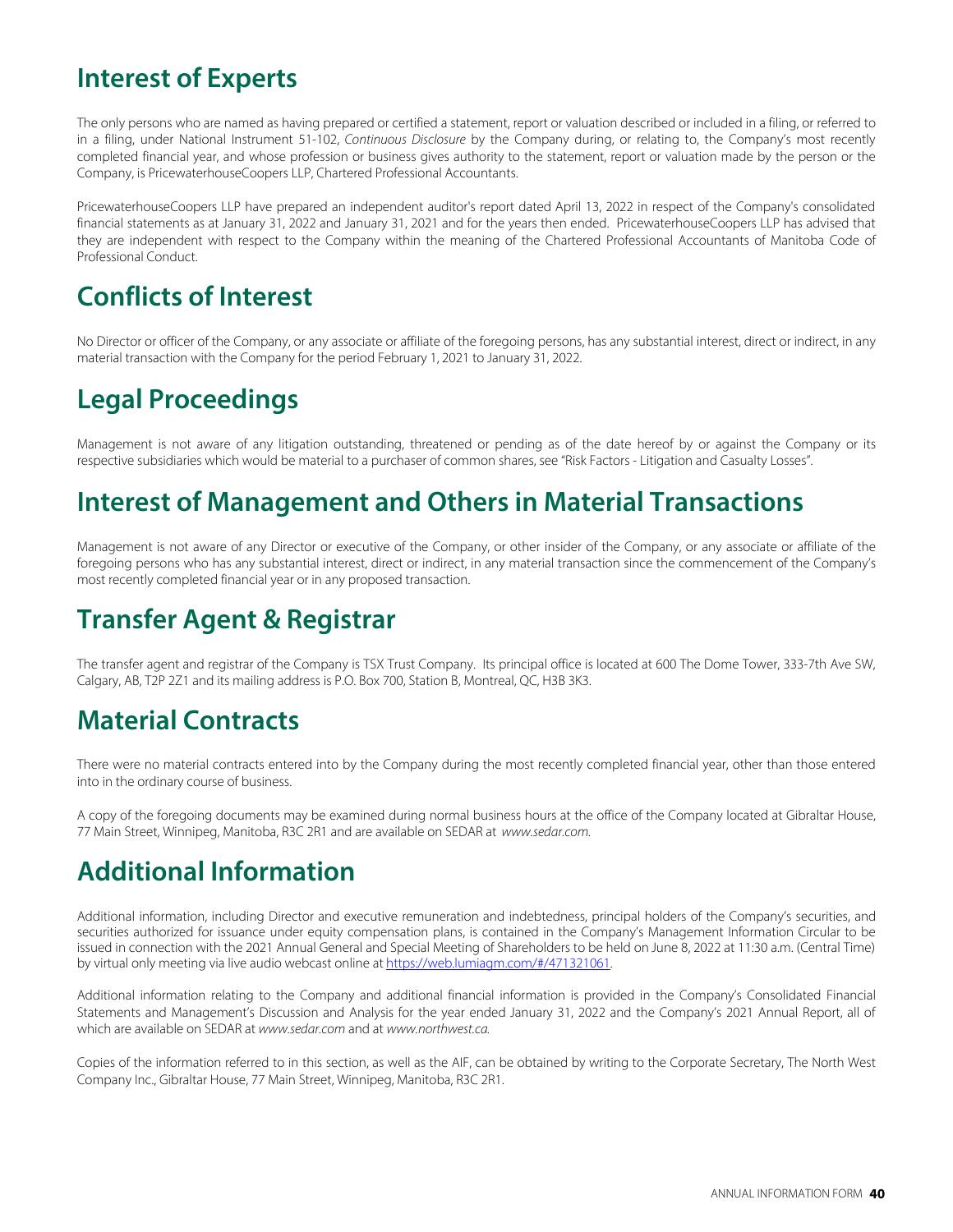## **Appendix A - Audit Committee Mandate**

The Audit Committee (the "Committee") of The North West Company Inc. ("North West") is established in order to assist the Board of Directors of North West (the "Board") in its oversight activities, including overseeing the work of North West's external auditor as set out below.

#### **1. Purpose**

The primary purpose of the Committee is to assist the Board in fulfilling its responsibilities of oversight and supervision of:

- (a) the integrity of North West's accounting and financial reporting practices and procedures;
- (b) the adequacy of North West's internal accounting and disclosure controls and procedures;
- (c) the quality and integrity of North West's consolidated annual and quarterly financial statements;
- (d) the independence and performance of North West's external auditor;
- (e) compliance by North West with legal and regulatory requirements in regard to financial reporting and disclosure that North West is subject to;
- (f) the performance of the internal audit function and ensuring processes are in place to ensure the independence of the internal audit function; and
- (g) the implementation of appropriate systems and processes to identify and manage North West's principle risks.

#### **2. Composition**

- (a) The Committee will be comprised of a minimum of three directors who are "independent" directors within the meaning of Multilateral Instrument 52-110 Audit Committee (the "Policy"). Any Committee member, who, for any reason, is no longer independent, immediately ceases to be a Committee member;
- (b) All Committee members will be "financially literate" or will become financially literate within the time limits as set out in the Policy. "Financially literate" means the ability to read and understand a set of financial statements that present a breadth and level of complexity of accounting issues that are generally comparable to the breadth and complexity of the issues that can reasonably be expected to be raised by North West's consolidated financial statements; and
- (c) Committee members will be appointed and removed by the Board. The Committee Chairperson will be appointed by the Board.

#### **3. Reports**

The Committee shall report to the Board on a regular basis, including prior to the public disclosure by North West of its quarterly and annual financial results. The reports of the Committee shall include any issues of which the Committee is aware with respect to the quality or integrity of North West's consolidated financial statements, its compliance with legal and regulatory requirements, and the performance and independence of North West's external auditor.

#### **4. Responsibilities**

Subject to the powers and duties of the Board, and with the requirement that the Committee provides timely summary reports to the Board on its activities, the Board hereby delegates to the Committee the following powers and duties to be performed by the Committee on behalf of and for the Board:

#### **A. Financial Statements and Other Financial Information**

#### The Committee shall:

(a) review North West's consolidated interim unaudited financial statements and annual audited financial statements and related documents, prior to any public disclosure of such information;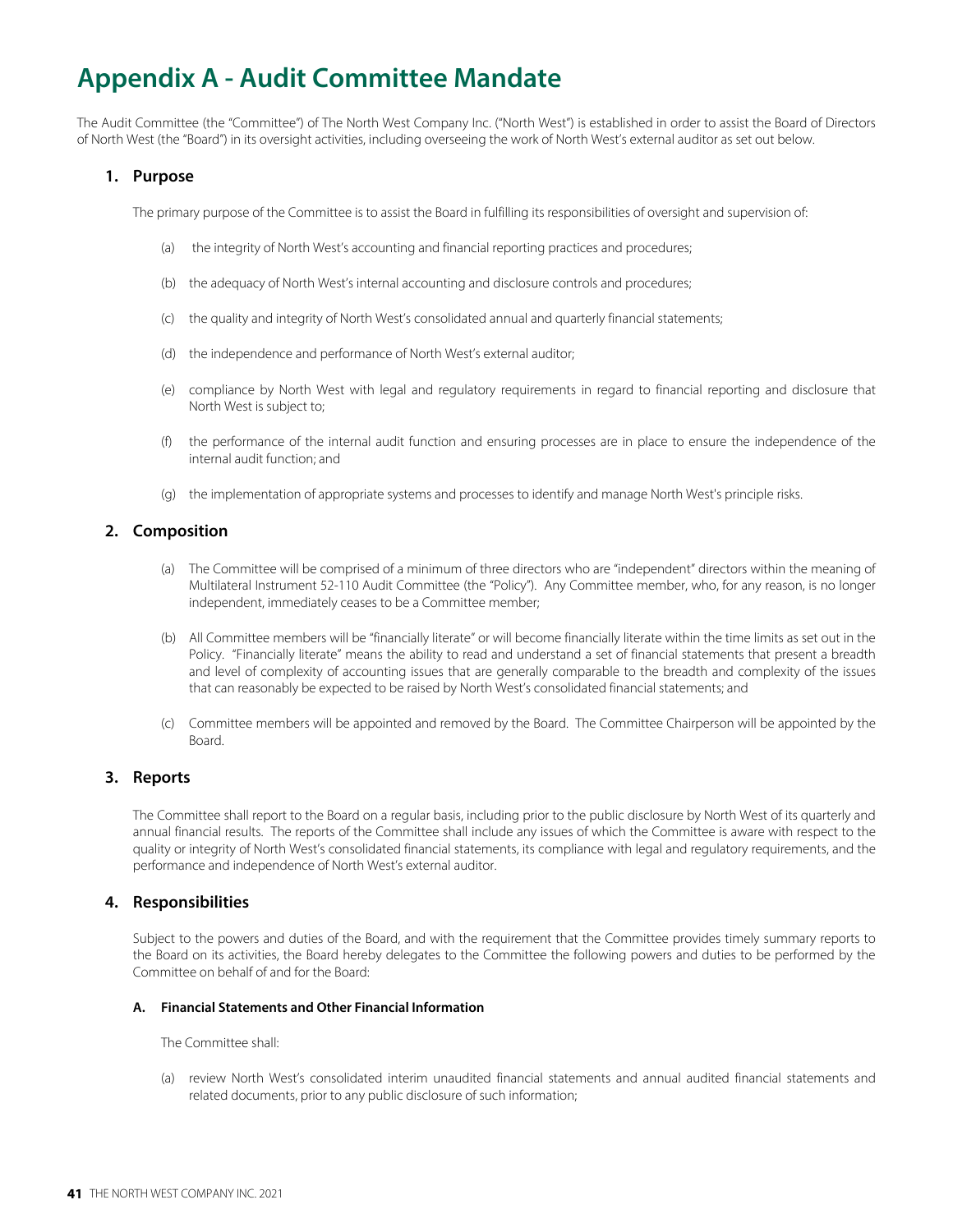- (b) following a review with management and the external auditor of such annual and interim consolidated financial statements and related documents including the auditor's report thereon, recommend to the Board the approval of such financial statements and related documents;
- (c) review with management and/or the external auditor all critical accounting policies and practices used as well as significant management estimates and judgments and any changes in accounting policies or financial reporting requirements that may affect North West's consolidated financial statements;
- (d) review with management and/or the external auditor the treatment in the financial statements of any significant transactions, and other potentially difficult matters;
- (e) review with management and the external auditor all matters required to be communicated to the Committee under generally accepted auditing standards;
- (f) review and recommend to the Board for approval, other annual and quarterly financial reporting documents, including management's discussion and analysis, earnings press releases, Annual Information Form, and Annual Report of North West prior to any disclosure to the public;
- (g) review with management and the external auditor any material off-balance sheet financing mechanisms, transactions or obligations of North West;
- (h) review a summary provided by North West's management, of the status of any material existing, pending or threatened litigation, claims and assessments respecting North West and its subsidiaries;
- (i) review with management and the external auditor any correspondence with securities regulators or commissions which raise material issues regarding North West's financial statements or accounting policies; and
- (j) review in advance and approve, any communications regarding material financial matters between North West and any applicable securities regulators or commissions.

#### **B. Financial Reporting Control Systems**

The Committee shall:

- (a) in consultation with management, the external auditor and the officer or employee responsible for the internal audit function, review, evaluate and assess the adequacy, integrity and effectiveness of North West's consolidated financial reporting processes, management information systems, and internal controls and discuss significant financial risk, exposures and the steps management has taken to monitor, control and report such exposures;
- (b) review guidelines and policies with respect to identifying and managing the principle financial risks inherent in North West's business and operations, and review the processes that are implemented by management to manage and monitor those risks;
- (c) submit to the Board, any recommendations that the Committee may have from time to time (through its own inquiries or through those of advisors retained by the Committee) with respect to financial reporting, accounting procedures and policies and internal controls;
- (d) ensure that due diligence processes and controls in connection with certification of North West's annual and interim filings are in place, monitoring their continued effectiveness, and ensure that such filings are in a form that permits their certification;
- (e) review any disclosures concerning any weaknesses or any deficiencies in the design or operation of internal controls made to the Committee by the CEO and CFO during their certification process for forms filed with applicable securities regulators;
- (f) review with management and/or the external auditor any related party transactions (as defined under International Financial Reporting Standards);
- (g) review the management representation letter to the external auditor;
- (h) review reports obtained from the external auditor regarding the overall control environment and the adequacy of accounting system controls;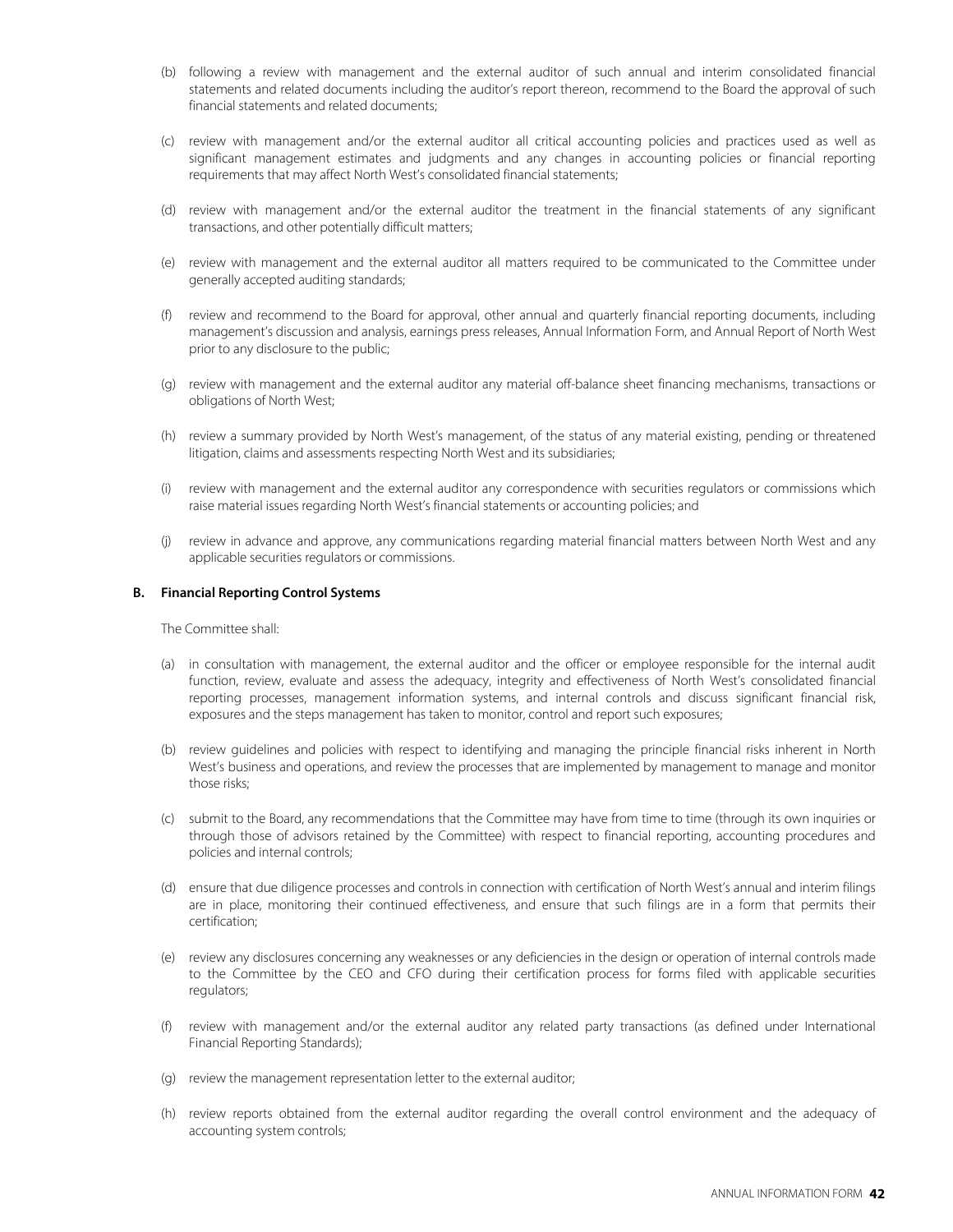- (i) review any new appointments to Vice President positions of North West and its subsidiaries with financial reporting responsibilities;
- (j) satisfy itself that adequate procedures are in place for the review of North West's disclosure of North West's financial information extracted or derived from North West's consolidated financial statements, and periodically assess the adequacy of those procedures;
- (k) establish procedures for: (i) the receipt, retention, and treatment of complaints received by the issuer regarding internal accounting controls or auditing matters; and (ii) the confidential, anonymous submission by employees of North West or its subsidiaries of concerns regarding questionable accounting, internal accounting controls, or auditing matters;
- (l) review and approve North West's (and its respective subsidiaries) hiring policies regarding employees and former employees of the present and former external auditor of North West; and
- (m) review annually North West's property and liability insurance policies (other than Director and Officer Liability Insurance), and satisfy itself that adequate insurance programs are in place.

#### **C. Disclosure Controls**

The Committee shall:

- (a) satisfy itself that management has developed and implemented a system of disclosure controls to ensure that North West meets its continuous disclosure obligations;
- (b) receive regular reports from management on the functioning of the disclosure compliance system, including any significant instances of non-compliance with such system, in order to satisfy itself that such system may be reasonably relied upon; and
- (c) review any disclosures concerning any weaknesses or any deficiencies in the design or operation of disclosure controls made to the Committee by the CEO and CFO during their certification process for forms filed with applicable securities regulators.

#### **D. Internal Audit**

The Committee shall:

- (a) review and concur with any appointment or dismissal of the senior internal audit officer or employee;
- (b) communicate directly with the senior internal audit officer or employee;
- (c) review the performance and ensure processes are in place for the independence of the internal audit function;
- (d) meet separately with the senior internal audit officer or employee to discuss any matters that the Committee or auditor believe should be discussed in private;
- (e) review and approve the proposed annual corporate internal audit plan, including assessment of major risks, areas of focus, responsibilities and objectives, and staffing; and
- (f) receive quarterly reports from internal audit on (a) the progress on the internal audit plan, including any significant changes to it; (b) significant internal audit findings, including issues as to the adequacy of internal control over financial reporting and any procedures implemented in light of significant control deficiencies; and (c) any significant internal fraud issues.

#### **E. External Auditor**

The Committee shall:

- (a) obtain confirmation from the external auditor that it will be accountable to, and report directly to, the Committee;
- (b) review and approve the external auditor's annual audit plan;
- (c) meet with North West's external auditor on a regular basis in the absence of management, and discuss in private with the external auditor matters affecting the conduct of their audit and other corporate matters;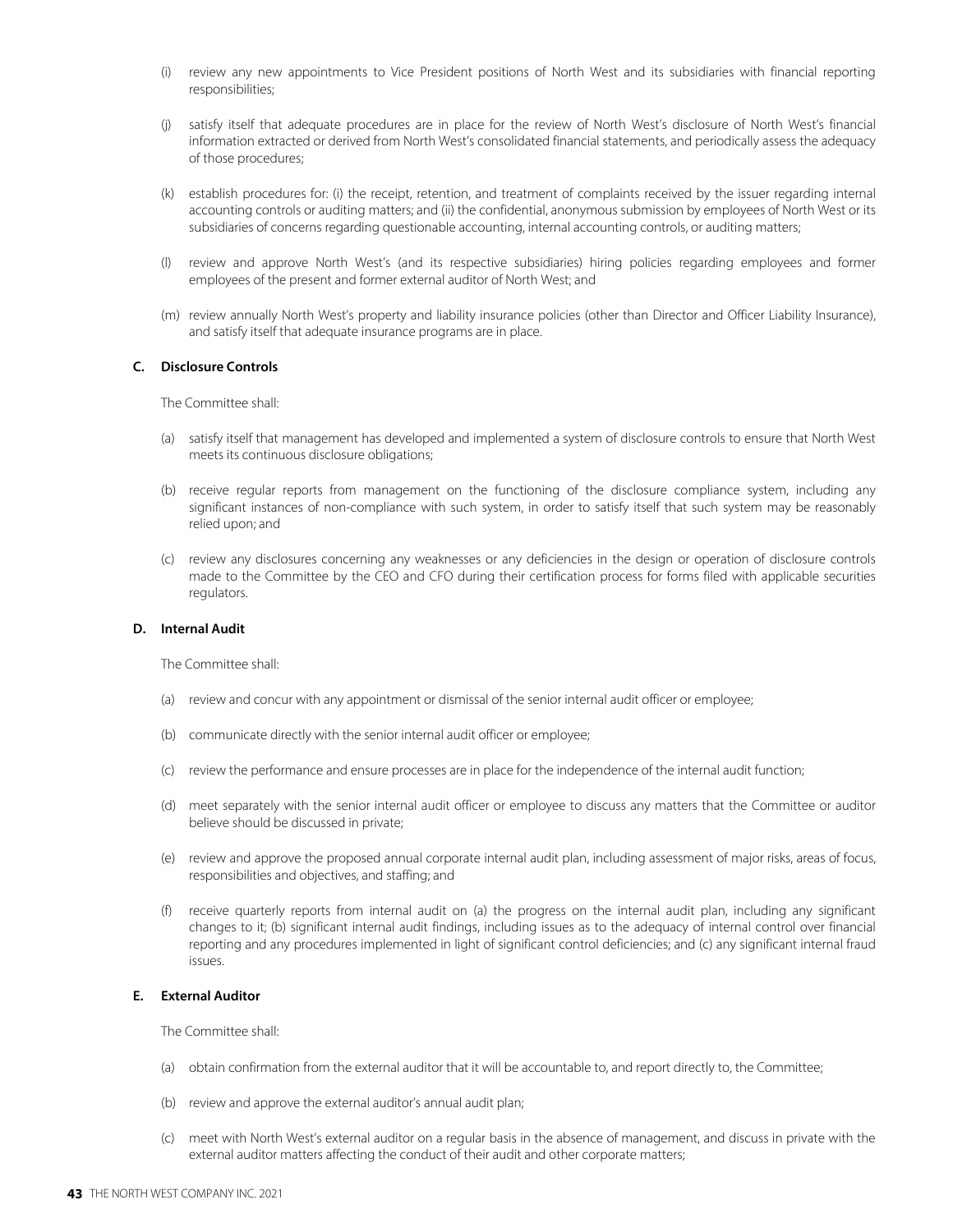- (d) review regularly the performance, qualifications, independence and remuneration of North West's external auditor, as well as the competence and responsiveness of the individual partners assigned to North West's account;
- (e) recommend to the Board each year the remuneration of, and the retention or replacement of the external auditor to be nominated for the purpose of preparing or issuing an audit report or performing other audit, review or attest services for North West, and annually approve the terms of such engagement;
- (f) if there is a plan to change the external auditor, review all issues related to the change and the steps planned for an orderly transition;
- (g) oversee the work of the external auditor engaged for the purpose of preparing or issuing an audit report or performing other services;
- (h) discuss with North West's external auditor the quality and not just the acceptability of North West's accounting principles and policies;
- (i) resolve any disagreements between management and the external auditor regarding financial reporting;
- (j) relay its expectations to North West's external auditor from time to time including its expectation that (i) any disagreements of a material nature with management be brought to the attention of the Committee, (ii) any irregularities in the financial information be reported to the Committee; and (iii) the external auditor discloses any conflict of interest that may arise in their engagement; and
- (k) pre-approve all non-audit services to be provided to North West or its subsidiary entities by its external auditor to obtain assurance that the performance of such services will not compromise the independence of the external auditor. The Committee may delegate to the Chairperson of the Committee authority to pre-approve non-audit services in satisfaction of this requirement. The pre-approval of non-audit services by the Chairperson of the Committee must be presented to the full Committee at its first scheduled meeting following such pre-approval.

#### **F. Enterprise Risk Management**

The Committee shall:

- (a) review North West's processes for identifying, assessing and managing risk and North West's external and internal risk exposures;
- (b) at least annually, obtain from management a report identifying and addressing North West's exposure to principle risks (including with respect to ESG (environmental, social, governance)), and the steps management has taken to monitor and control such exposures;
- (c) oversee risks that may have a material impact on North West's financial statements; and
- (d) provide regular reports and recommendations to the Board with respect to any outcomes, findings and issues arising in connection therewith.

#### **G. Other**

The Committee shall assess the performance of the CFO and report their views to the CEO, in conjunction with the CEO's annual performance review of the CFO.

#### **5. Structure**

- (a) The Board shall appoint one of the Committee members to act as Chairperson of the Committee.
- (b) The Committee will appoint the Corporate Secretary of North West as secretary of the Committee, who will keep minutes of all meetings. In absence of the Corporate Secretary, the Committee will appoint an acting secretary who will keep minutes of the meeting.
- (c) The Committee will meet as many times as is necessary to carry out its responsibilities but in no event will the Committee meet less than quarterly each year. Meetings will be at the call of the Chairperson. Notwithstanding the foregoing, the external auditor of North West or any member of the Committee may call a meeting of the Committee. The Committee may hold a meeting by telephone conference call.